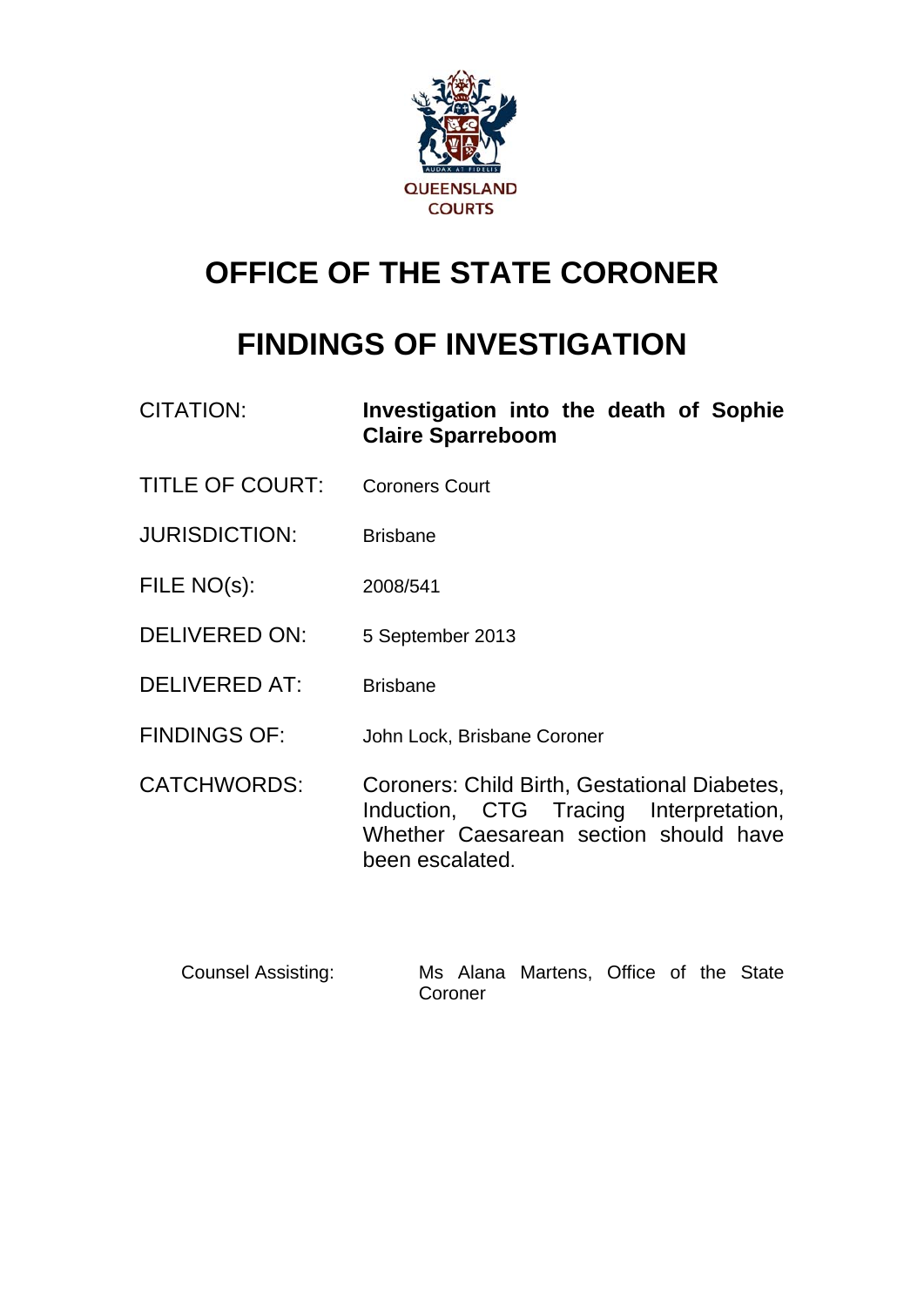## **Table of Contents**

| Policies and procedures in place at Nambour Hospital at the time of Sophie's |
|------------------------------------------------------------------------------|
|                                                                              |
|                                                                              |
|                                                                              |
|                                                                              |
|                                                                              |
|                                                                              |
|                                                                              |
|                                                                              |
| Medical records from Nambour Hospital and statements  12                     |
| Response by Nambour Hospital to Mrs Sparreboom's concerns 19                 |
|                                                                              |
|                                                                              |
|                                                                              |
|                                                                              |
|                                                                              |
| The appropriateness of no CTG between 1530 and 190026                        |
| Whether there was any signs of foetal distress prior to 205026               |
| Comment specifically on the decelerations that occurred between 1950         |
| and 2000 and Mrs Sparreboom's recollection that she did not move             |
| compared to the entry made on the CTG by the midwife that Mrs                |
| 27                                                                           |
| Whether a change from abdominal CTG to foetal scalp electrode is             |
| evident on the CTG and whether there is normally a loss of contact etc       |
|                                                                              |
| Whether Dr Keeping could determine from the records what the                 |
| administration of syntocinon was and whether this administration was         |
|                                                                              |
| Whether the time taken when there was a concern with the CTG at 2055         |
| with the decision to proceed to caesarean section being made at 2125.        |
|                                                                              |
| Was this delay reasonable, given the steps being undertaken to ascertain     |
|                                                                              |
|                                                                              |
| Update on RCA recommendations and current policies and procedures30          |
|                                                                              |
|                                                                              |
| Queensland Maternity and Neonatal Clinical Guideline: Induction of           |
| 30                                                                           |
| Queensland Maternity and Neonatal Clinical Guideline: Normal birth  32       |
| Sunshine Coast Health Service District Procedure 'Caesarean Section' 32      |
|                                                                              |
|                                                                              |
|                                                                              |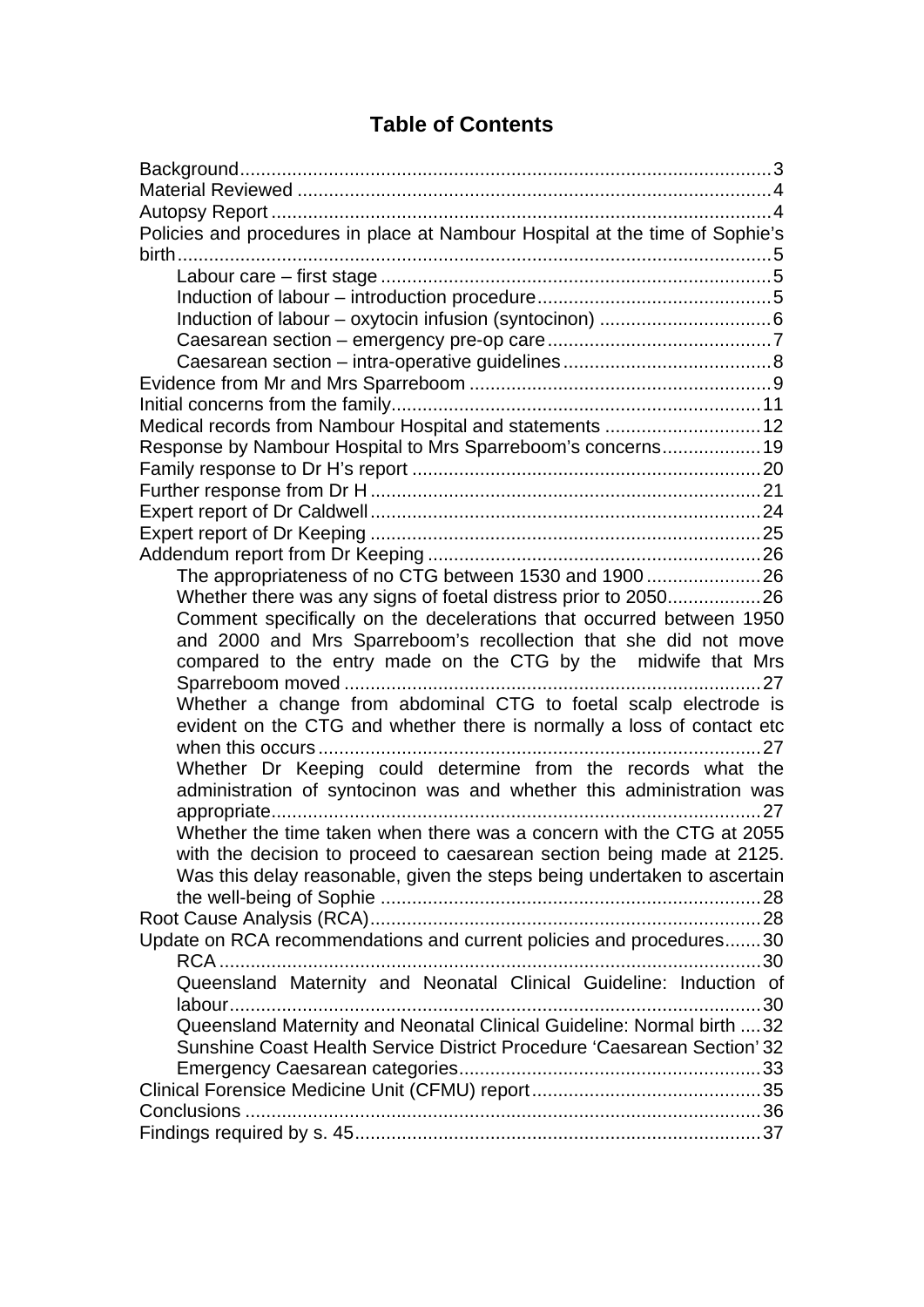## **Terminology**

- a. Cardiotocography (CTG tracing) is a device which is attached to the mother as a screening tool for the purpose of intrapartum foetal monitoring. It records the foetal heartbeat and uterine contractions. CTG tracing is an important tool to assist in clinical decision making about foetal condition. The purpose of such monitoring is to prevent foetal morbidity due to reduced oxygen levels to the foetus (hypoxia). It is not required for low risk pregnancies.
- b. There are five elements, which need to be assessed in the course of interpreting CTG tracing including baseline, accelerations, variability, decelerations and the duration and frequency of contractions.
- c. Definitions in relation to foetal monitoring of the foetal heart rate (FHR) are contained in Appendix E of the RANZCOG guidelines which applied from 2006. They are as follows:

| <b>Term</b>                                                                                 | <b>Definition</b>                                                                                                                                                                                                                                                                                                                                                                                                           |
|---------------------------------------------------------------------------------------------|-----------------------------------------------------------------------------------------------------------------------------------------------------------------------------------------------------------------------------------------------------------------------------------------------------------------------------------------------------------------------------------------------------------------------------|
| <b>Baseline</b><br>foetal<br>heart rate:<br>Normal Baseline<br>Bradycardia:<br>Tachycardia: | The mean level of the FHR when this is stable, excluding accelerations<br>and decelerations. it is determined over a time period of 5 or 10<br>minutes and expressed in beats per minute (bpm). Preterm foetuses<br>tend to have values towards the upper end of this range.<br>A trend to a progressive rise in the baseline is important as well as the<br>absolute values.<br>FHR 110 160 bpm<br>$<$ 110 bpm<br>>160 bpm |
|                                                                                             |                                                                                                                                                                                                                                                                                                                                                                                                                             |
| <b>Baseline</b><br>variability:                                                             | The minor fluctuations in the baseline FHR. It is assessed by<br>estimating the difference in beats per minute between the highest peak<br>and lowest trough of fluctuation in one minute segments of the trace.                                                                                                                                                                                                            |
| Normal<br>baseline<br>variability:                                                          | $5 - 25$ bpm between contractions                                                                                                                                                                                                                                                                                                                                                                                           |
| Reduced baseline<br>variability:                                                            | $3 - 5$ bpm                                                                                                                                                                                                                                                                                                                                                                                                                 |
| Absent<br>baseline<br>variability                                                           | $<$ 3 bpm                                                                                                                                                                                                                                                                                                                                                                                                                   |
| Increased<br>baseline                                                                       | $>25$ bpm                                                                                                                                                                                                                                                                                                                                                                                                                   |
| variability<br>Sinusoidal:                                                                  | A regular oscillation of the baseline FHR resembling a sine wave. This<br>smooth, undulating pattern is persistent, has a relatively fixed period of<br>2 -5 cycles per minute and an amplitude of 5 -15 bpm above and<br>below the baseline.<br>Baseline variability is absent and there are no accelerations.                                                                                                             |
|                                                                                             |                                                                                                                                                                                                                                                                                                                                                                                                                             |
| <b>Accelerations:</b>                                                                       | Transient increases in FHR of 15 bpm or more above the baseline and                                                                                                                                                                                                                                                                                                                                                         |
|                                                                                             | lasting<br>15 seconds. Accelerations in the preterm fetus may be of lesser                                                                                                                                                                                                                                                                                                                                                  |
|                                                                                             | amplitude and shorter duration. The significance of no accelerations on                                                                                                                                                                                                                                                                                                                                                     |
|                                                                                             | an otherwise normal                                                                                                                                                                                                                                                                                                                                                                                                         |
|                                                                                             | CTG is unclear.                                                                                                                                                                                                                                                                                                                                                                                                             |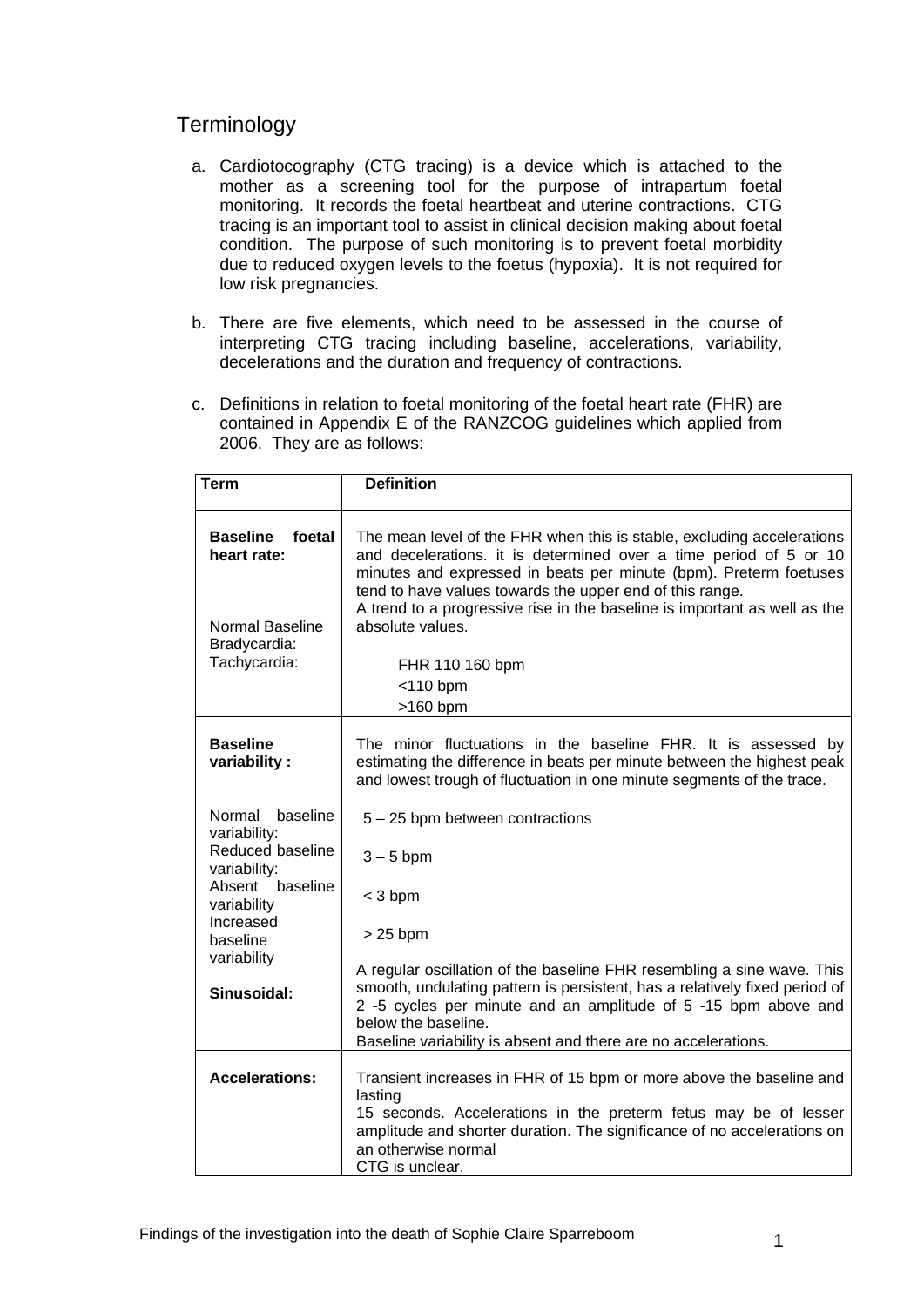| <b>Decelerations:</b>                     | Transient episodes of decrease of FHR below the baseline of more<br>than 15 bpm lasting at least 15 seconds, conforming to one of the<br>patterns below:                                                                                                                                                                                                                                                       |
|-------------------------------------------|----------------------------------------------------------------------------------------------------------------------------------------------------------------------------------------------------------------------------------------------------------------------------------------------------------------------------------------------------------------------------------------------------------------|
| Early<br>decelerations:                   | Uniform, repetitive decrease of FHR with slow onset early in the<br>contraction and slow return to baseline by the end of the contraction.                                                                                                                                                                                                                                                                     |
| Variable<br>decelerations:                | Repetitive or intermittent decreasing of FHR with rapid onset and<br>recovery. Time relationships with contraction cycle may be variable but<br>most commonly occur simultaneously with contractions.                                                                                                                                                                                                          |
| Complicated<br>variable<br>decelerations: | The following additional features increase the likelihood of fetal<br>hypoxia:<br>Rising baseline rate or fetal tachycardia.<br>Reducing baseline variability.<br>Slow return to baseline FHR after the end of the contraction.<br>Large amplitude (by 60bpm or to 60 bpm) and/or long duration (60<br>secs).<br>Loss of pre and post deceleration shouldering (abrupt brief increases<br>in FHR<br>baseline). |
| Prolonged<br>decelerations:               | Presence of post deceleration smooth overshoots (temporary increase<br>in FHR above<br>baseline).                                                                                                                                                                                                                                                                                                              |
|                                           | Decrease of FHR below the baseline of more than 15 bpm for longer<br>than 90 seconds but less than 5 minutes.                                                                                                                                                                                                                                                                                                  |
| Late<br>decelerations:                    | Uniform, repetitive decreasing of FHR with, usually, slow onset mid to<br>end of the contraction and nadir more than 20 seconds after the peak<br>of the contraction and ending after the contraction. In the presence of a<br>non-accelerative trace with baseline variability <5, the definition would<br>include decelerations <15 bpm                                                                      |

- d. The RANZCOG guideline notes as a good practice for women receiving continuous electronic foetal monitoring, the CTG should be reviewed at least every 15 – 30 minutes. It should be regularly recorded, either by written or electronic entry, in the medical record that the CTG has been reviewed.
- e. The RANZCOG guideline contained the following good practice note for assessing CTG's:

#### **The normal CTG is associated with a low probability of foetal compromise and has the following features:**

Baseline rate 110 – 160 Baseline variability of  $5 - 25$  bpm Accelerations 15bpm for 15 seconds No decelerations All other CTG's are by this definition abnormal and require further evaluation taking into account the full clinical picture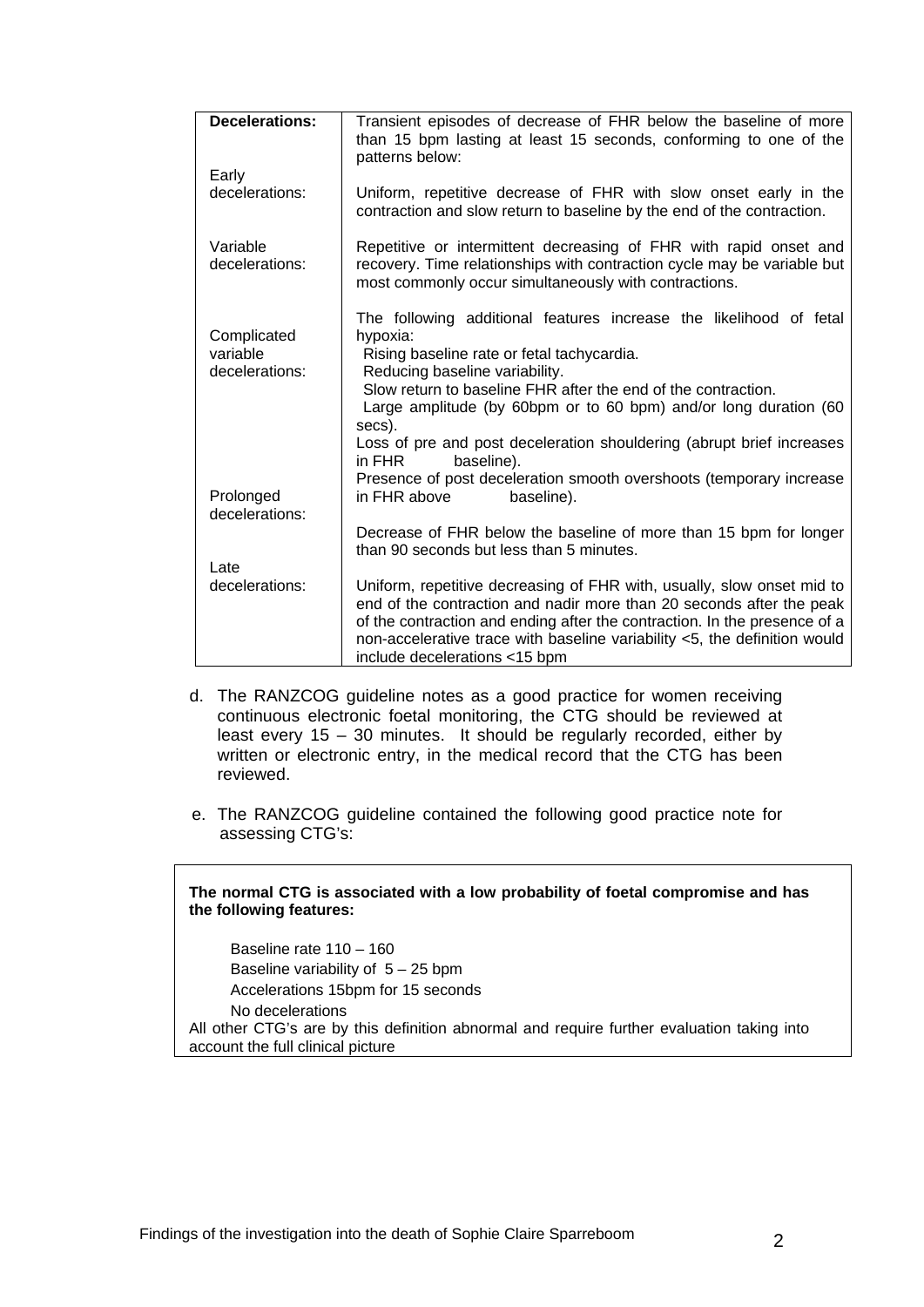**The following features are unlikely to be associated with significant foetalo compromise when occurring in isolation:** 

Baseline rate 100 – 109 Absence of accelerations Early decelerations Variable decelerations without complicating features

**The following features may be associated with significant foetal compromise and require further action**, **such as described in Guideline 10:** 

Fetal tachycardia. Reduced baseline variability. Complicated variable decelerations. Late decelerations Prolonged decelerations

**The following features are very likely to be associated with significant fetal compromise and require immediate management** , **which may include urgent delivery:** 

Prolonged bradycardia (<100 bpm for > 5 minutes) Absent baseline variability Sinusoidal pattern Complicated variable decelerations with reduced baseline variability

See Appendix E for definitions

- f. The RANZCOG guideline number 11 notes that in clinical situations where the FHR is considered abnormal, immediate management includes: identification of any reversible cause of abnormality and initiation of appropriate action (e.g., correction of maternal hypotension, cessation of oxytocin) and initiation or maintenance of continuous electronic foetal monitoring. Consideration of further foetal evaluation or delivery should occur if a significant abnormality persists.
- g. The RANZCOG guideline also recommends using foetal blood sampling to reduce the rates of increased intervention associated with electronic foetal monitoring.
- h. Syntocinon is a synthetic form of oxytocin, a natural hormone released in large amounts during labour, facilitating birth. The synthetic version is used for labour induction and/or augmentation.
- i. Gestational diabetes refers to a condition where someone obviously has a propensity for diabetes, is not a diabetic in the normal course of events but becomes diabetic at some stage during the pregnancy.

## <span id="page-4-0"></span>*Background*

1. Mrs Amy Sparreboom was pregnant with an estimated date of delivery of 28 March 2008. She was treated by her GP and the Gympie Base Hospital (Gympie Hospital).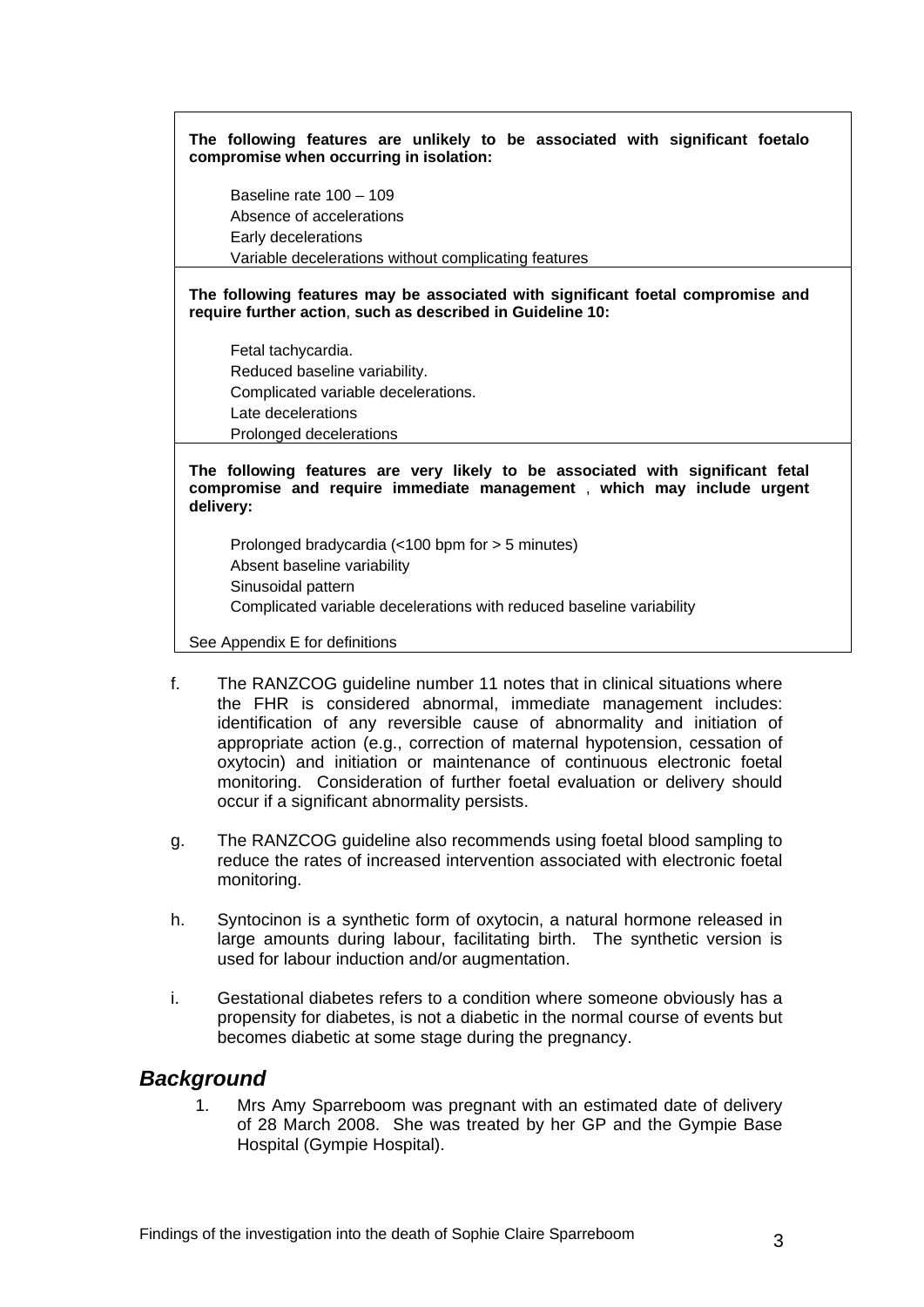- 2. During her pregnancy, it was discovered that Mrs Sparreboom was suffering from gestational diabetes.
- 3. As a result of this, Mrs Sparreboom's care was transferred to Nambour General Hospital (Nambour Hospital).
- 4. Mrs Sparreboom's labour commenced by way of a planned induction on Saturday, 29 March 2008 at Nambour Hospital.
- 5. Due to an antepartum haemorrhage and pathological changes in the CTG, Sophie was delivered by way of emergency caesarean. She was born in an extremely poor condition and only survived a few hours.
- 6. Sophie's death was reported to the Maroochydore Coroner's office. The matter was transferred to Brisbane for the attention of a full time coroner on 9 January 2013. There had been numerous enquiries conducted by police in that time as well as by the Maroochydore Coroner's office but it is fair to say the delay in bringing the investigation to a conclusion has been unfortunate. Given all coronial investigations in Queensland are now undertaken by full time coroners who have available to them investigation staff and lawyers assisting it is expected such delays would not occur in the future.

## <span id="page-5-0"></span>*Material Reviewed*

- 7. The following material has been reviewed:
	- Statements from both parents and a list of concerns
	- Medical Records from Nambour Hospital
	- Relevant Polices and Procedures from Nambour Hospital
	- Root Cause Analysis
	- Response by Dr H, Acting Director of Medical Services
	- Expert report of Dr Edwin Caldwell commissioned by lawyers for the family
	- Expert report of Dr Keeping commissioned by the Office of the State Coroner and Addendum Report
	- Clinical Forensic Medicine Report on appropriateness of Sophie's resuscitation
- 8. The following statements from the main persons involved at the hospital were obtained:
	- $\bullet$  Dr C1;
	- Registered Nurse O;
	- Dr L;
	- $\bullet$  Dr V:
	- $\bullet$  Dr B:
	- Dr C2; and
	- Midwife P.

## <span id="page-5-1"></span>*Autopsy Report*

- 9. On 1 April 2008, Professor Ellis conducted a post mortem examination.
- 10. Sophie was a well-nourished, medium sized infant weighing 3.46kg which was in the  $50<sup>th</sup>$  percentile.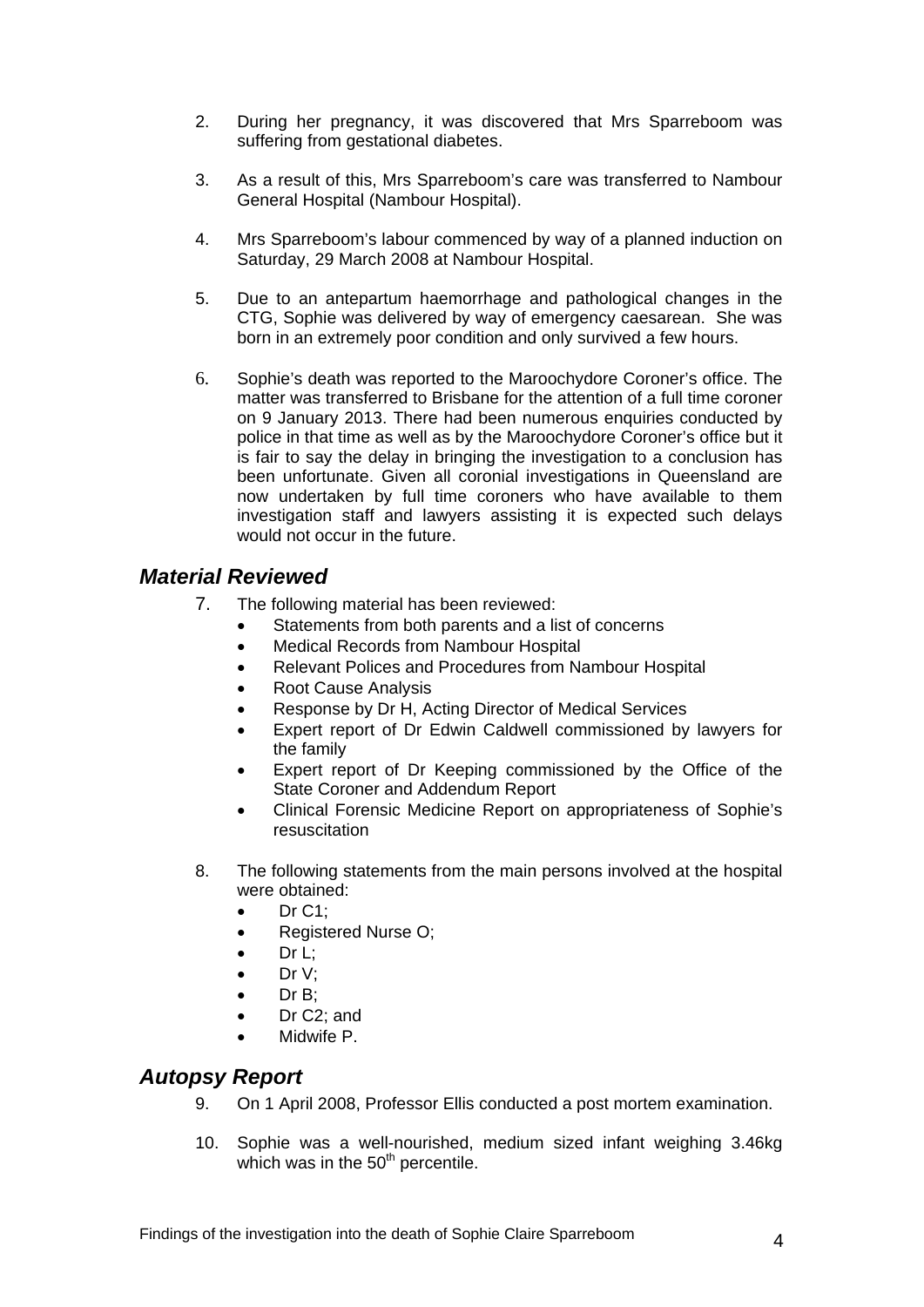- 11. Professor Ellis noted in his summary that subsequent blood results taken from Mrs Sparreboom of an elevated D-Dimer level and falling haemoglobin suggested a degree of premature separation of the placenta as causing the foetal distress. Examination of the placenta showed mild changes that were consistent with, although not necessarily diagnostic of, premature separation.
- 12. Autopsy examination revealed a full term female newborn with no obvious evidence of congenital abnormalities. Toxicological examination only revealed drugs that were recorded as having been given during the attempted resuscitation.
- 13. Premature separation of the placenta may result in the baby being starved of oxygenated blood just before delivery. No other obvious cause for foetal distress and subsequent hypoxia was detected, and it is therefore that death was the end result of premature separation of the placenta. This may have been a relatively minor separation, explaining why it was only detected at a later stage.
- 14. Professor Ellis was of the opinion that the cause of death was 1(a) cerebral hypoxia due to or as a consequence of 1(b) placental abruption.

## <span id="page-6-0"></span>*Policies and procedures in place at Nambour Hospital at the time of Sophie's birth*

### <span id="page-6-1"></span>**Labour care – first stage**

- 15. This policy was effective from May 2007.
- 16. The policy notes that women have an absolute right and expectation to be adequately informed at all times. This enables them to make informed choices about their treatment options. It is important that there is timely and accurate documentation. Courteous communication between women, their families and all members of the health care team is essential.
- 17. The policy notes that all women should be encouraged to be upright and active as they desire. This needs to be negotiated with women requiring continuous foetal monitoring to ensure an accurate CTG trace. They are somewhat restricted but can still stand/rock/sit.
- 18. The policy requires all observations to be documented on the partogram. Early labour to be documented on the front page and once in active labour, documented on subsequent pages of partogram.
- 19. Contractions are recorded every 30 minutes once in established labour. The frequency and intensity needs to be considered, as well as the duration when categorising on partogram.

### <span id="page-6-2"></span>**Induction of labour – introduction procedure**

- 20. This policy was effective from May 2007.
- 21. The policy notes that induction of labour is a joint decision between consultant and woman. The woman's notes must show clearly the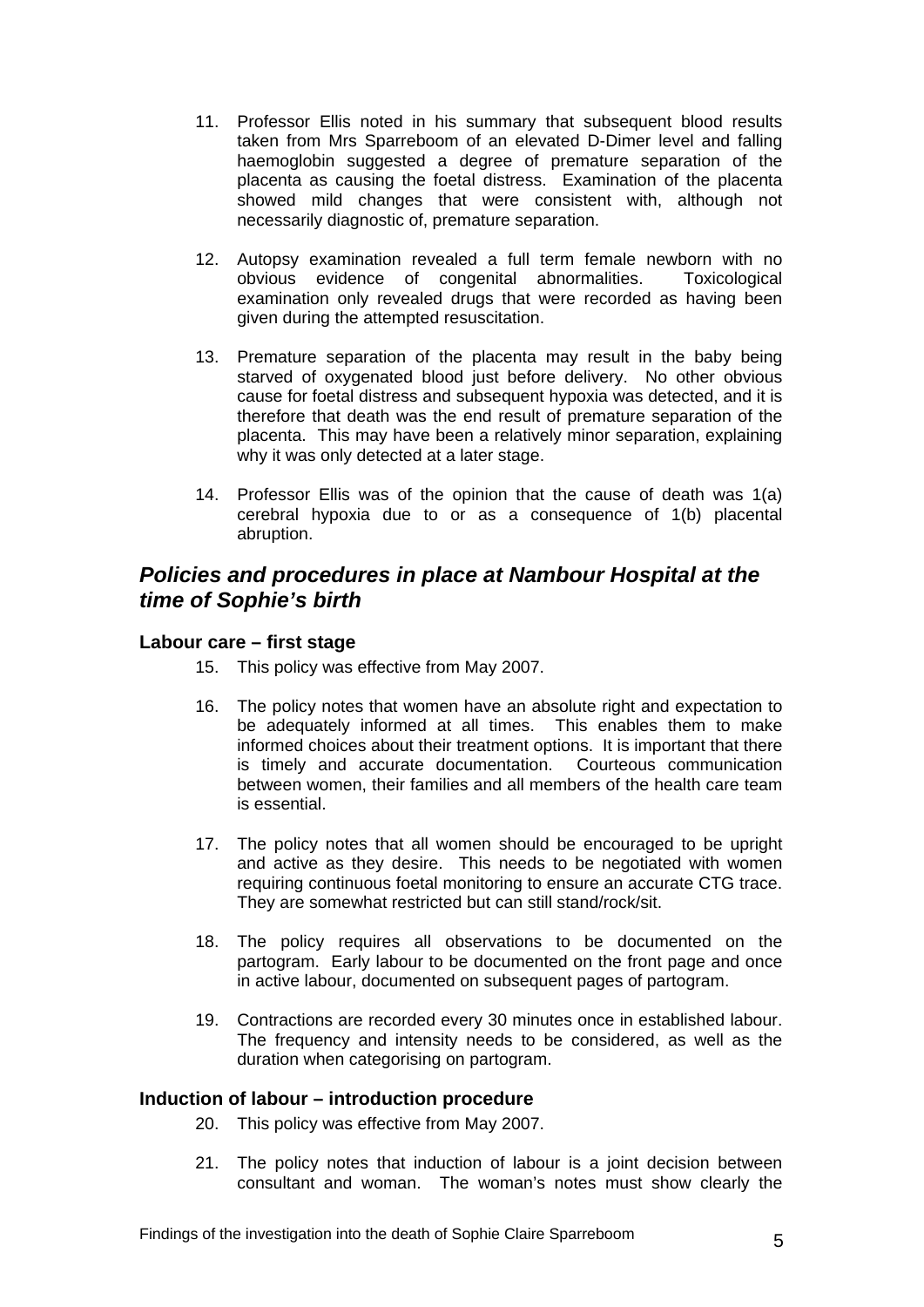indication for induction of labour, the name of the consultant who has authorised the induction and the proposed method of induction. The notes should also include documentation that the woman understands the reason for and the method and risks of induction of labour.

22. The policy notes 'induction of labour on the weekend should only be considered for urgent indications due to the reduced medical and midwifery resources. If weekend induction is required the woman's consultant must discuss this with the consultant on call for that weekend, and Clinical Nurse Consultant (CNC) Maternity Inpatient Services.' It should be noted Mrs Sparreboom's induction occurred on a weekend. There is nothing in the medical records to reflect that the discussion, as required by the policy, was adhered to.

#### <span id="page-7-0"></span>**Induction of labour – oxytocin infusion (syntocinon)**

- 23. This policy was effective from May 2007.
- 24. It is not clear whether this policy also applies to augmentation of labour, which is how the syntocinon was used with Mrs Sparreboom.
- 25. The policy states the aim is stimulation of three to four uterine contractions every 10 minutes lasting between 40 and 60 seconds to achieve effacement and dilation of the cervix and descent of the presenting part.
- 26. The policy notes one of the contraindications for the use of oxytocin prior to six hours following vaginal prostaglandins.
- 27. The policy notes that the process includes one to one midwifery care in the birth suite. Baseline observations (BP, pulse, foetal heart rate, contraction pattern) are to be taken before commencing oxytocin and every 30 minutes during infusion. CTG monitoring is to be continuous during oxytocin infusion. The policy notes that the midwife is to commence the intrapartum continuous CTG monitoring form and record findings every 30 minutes.
- 28. The policy requires the midwife to notify a medical officer and consider reducing or ceasing oxytocin if there is a suspicious or abnormal foetal heart rate pattern on CTG and/or uterine hyperstimulation (five or more contractions per 10 minutes or contractions lasting longer than 90 seconds).
- 29. The policy notes the following relevant side effects: hyperstimulation, increased risk of post partum haemorrhage, abruption placenta and uterine rupture.
- 30. The policy advises that the management for uterine hyperstimulation with foetal heart rate deceleration or abnormalities is to cease oxytocin, reposition the mother onto her left side, consider tocolysis with Terbutaline if cessation of the oxytocin infusion fails to resolve hyperstimulation and to prepare for immediate vaginal birth or possible caesarean section if the foetal heart rate does not return to normal.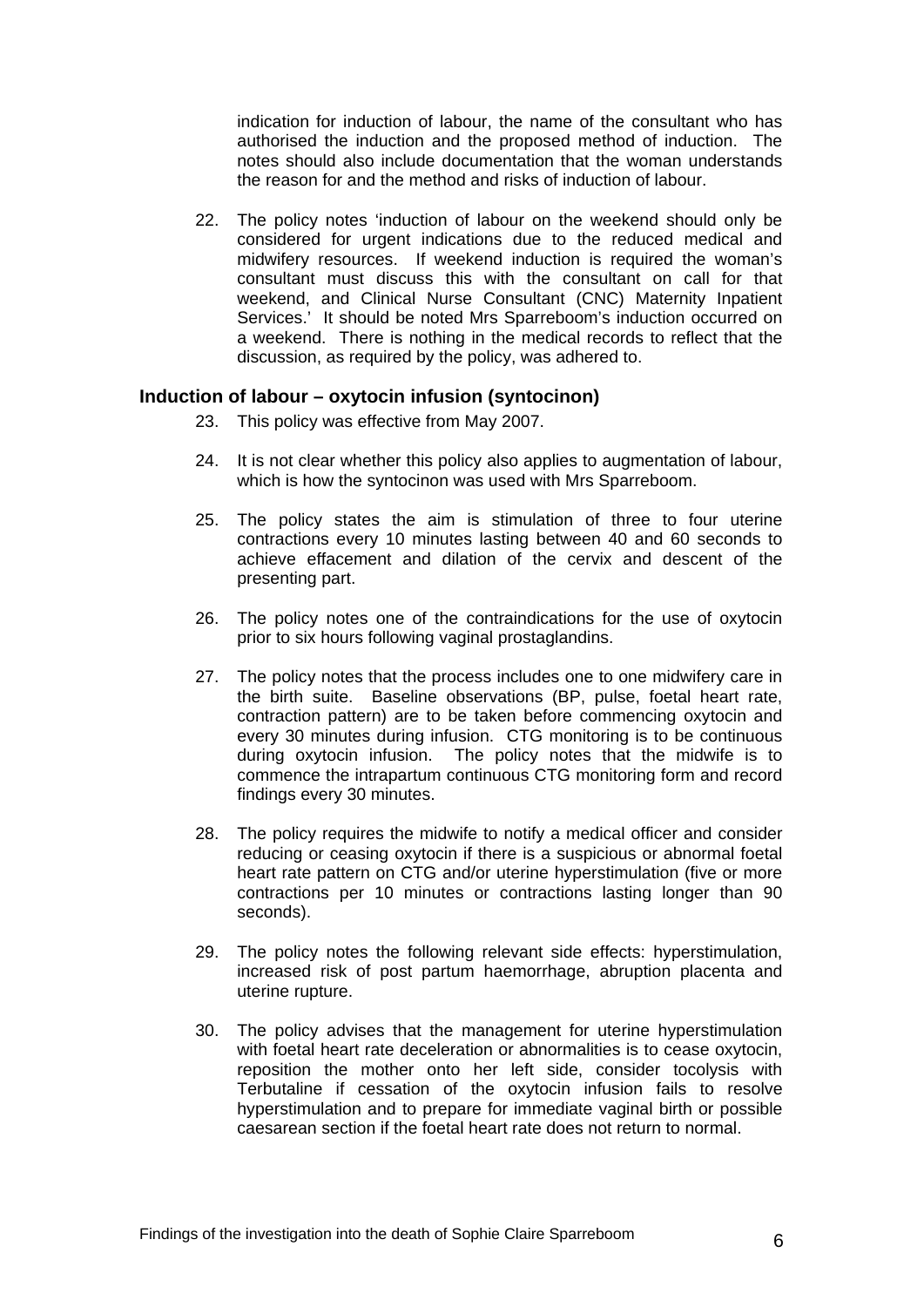31. The policy advises that the management for uterine hyperstimulation without foetal compromise is to decrease the oxytocin infusion rate and if in doubt cease the oxytocin infusion and reassess the entire clinical situation.

|                                                                                                                                                                           | Dose (in m.i.u/min)    | Flow rate of oxytocin |
|---------------------------------------------------------------------------------------------------------------------------------------------------------------------------|------------------------|-----------------------|
|                                                                                                                                                                           |                        | infusion (mls/hour)   |
| Commence infusion with<br>30                                                                                                                                              | 1 m.i.u/min            | 1 mls/hour            |
| international units oxytocin in $2 \text{ m.i.u/min}$                                                                                                                     |                        | 2 mls/hour            |
| 500mls normal saline<br>Increase infusion rate as per<br>regimen every 30 minutes to<br>achieve $3 - 4$ contractions ever 10<br>minutes each lasting $40 - 60$<br>seconds | 4 m.i.u/min            | 4 mls/hour            |
|                                                                                                                                                                           | 8 m.i.u/min            | 8 mls/hour            |
|                                                                                                                                                                           | $12 \text{ m.i.u/min}$ | 12 mls/hour           |
|                                                                                                                                                                           | $18$ m.i.u/min         | 18 mls/hour           |
|                                                                                                                                                                           | 20 m.i.u/min           | 20 mls/hour           |
|                                                                                                                                                                           | 24 m.i.u/min           | 24 mls/hour           |
|                                                                                                                                                                           | 28 m.i.u/min           | 28 mls/hour           |
|                                                                                                                                                                           | 32 m.i.u/min           | 32 mls/hour           |

32. Appendix 1 contains a table of oxytocin infusion protocol with Gemini pump

33. Appendix 2 contains a table of oxytocin infusion protocol with syringe driver

|                                                                                                                                                   | Dose (in m.i.u/min)    | Flow rate of oxytocin<br>infusion (mls/hour) |
|---------------------------------------------------------------------------------------------------------------------------------------------------|------------------------|----------------------------------------------|
| Commence infusion with<br>15                                                                                                                      | 1 m.i.u/min            | 0.2 mls/hour                                 |
| international units oxytocin in                                                                                                                   | $\vert$ 2 m.i.u/min    | 0.4 mls/hour                                 |
| 50mls normal saline                                                                                                                               | 4 m.i.u/min            | 0.8 mls/hour                                 |
|                                                                                                                                                   | 8 m.i.u/min            | 1.6 mls/hour                                 |
| Increase infusion rate as per<br>regimen every 30 minutes to<br>achieve $3 - 4$ contractions ever 10<br>minutes each lasting $40 - 60$<br>seconds | $12 \text{ m.i.u/min}$ | 2.4 mls/hour                                 |
|                                                                                                                                                   | $16$ m.i.u/min         | 3.2 mls/hour                                 |
|                                                                                                                                                   | 20 m.i.u/min           | 4.0 mls/hour                                 |
|                                                                                                                                                   | 24 m.i.u/min           | 4.8 mls/hour                                 |
|                                                                                                                                                   | 28 m.i.u/min           | 5.6 mls/hour                                 |
|                                                                                                                                                   | 32 m.i.u/min           | 6.4 mls/hour                                 |

#### <span id="page-8-0"></span>**Caesarean section – emergency pre-op care**

- 34. This policy was effective from May 2007.
- 35. The policy's purpose is to ensure the woman and her support person understand the reasons for the non-elective caesarean section and are part of the decision making process.
- 36. The policy notes that the urgency of the lower section caesarean section should be documented using the following standardised scheme to aid clear communication between healthcare professionals regarding the urgency of caesarean:
	- Category 1 was noted as 'immediate threat to life of woman of foetus'. Requires immediate theatre. If theatre occupied, open second theatre.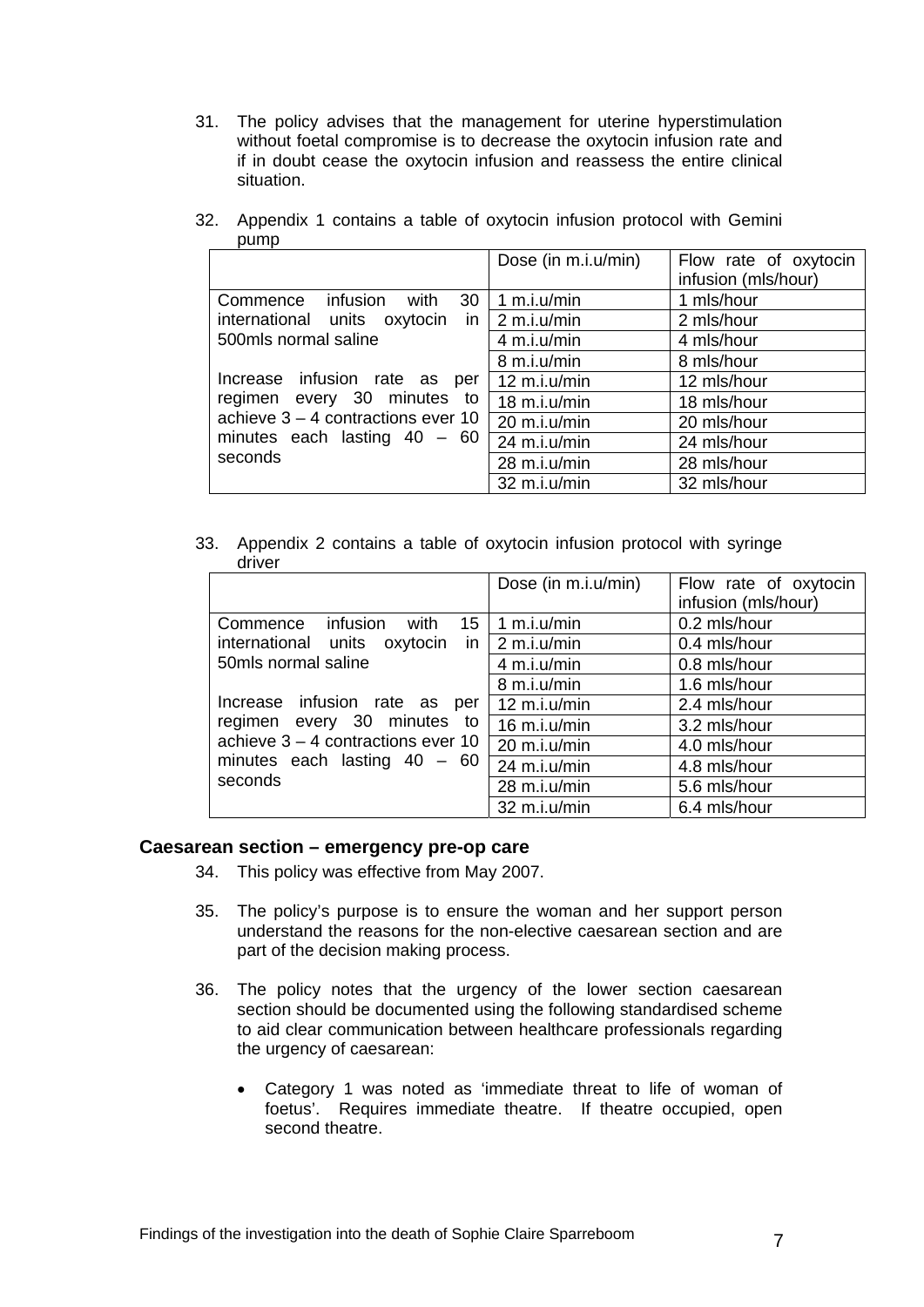- Category 2 was noted as 'maternal or foetal compromise which is not immediately life threatening'. Requires next available theatre. If significant delay anticipated then open second theatre.
- Category 3 was noted as 'no maternal or foetal compromise but needs early delivery'. Next case in emergency theatre unless delay longer than one hour.
- Category 4 was noted as 'delivery timed to suit woman or staff'. Requires emergency theatre when other more urgent non-obstetric cases completed.
- 37. The policy notes that the decision to open a second theatre will usually require direct communication between the obstetric and anaesthetic consultants. This would appear not to have occurred in this instance.
- 38. The policy notes that guidelines on electronic foetal monitoring suggest that where acute foetal compromise is suspected or confirmed, delivery should be as soon as possible, ideally within 30 minutes.
- 39. The policy also notes that all emergency lower section caesarean sections delay in delivery of more than 75 minutes is associated with poorer outcomes. This effect is greater with prior maternal or foetal compromise.
- 40. It is recommended that:
	- Delivery as emergency for maternal or foetal compromise should be accomplished as quickly as possible
	- Decision to delivery interval of less than 30 minutes remains an audit standard for response to emergencies within maternity services
	- A 75 minute decision to delivery interval should be included as an important audit standard and all category 1, 2 and 3 deliveries by lower section caesarean section should occur within this time.
- 41. The policy required that the decision made for caesarean section by the obstetric registrar in consultation with consultant and operating theatre to be advised of the degree of urgency. Decision time must be documented in the medical record.
- 42. The policy required the obstetric registrar to contact anaesthetist, perioperative services and paediatric medical officer. The birth suite midwife was to notify the nurse manager, maternity ward and special care nursery.

#### <span id="page-9-0"></span>**Caesarean section – intra-operative guidelines**

- 43. This policy was effective from May 2007.
- 44. The policy required compliance from 'all medical, midwifery and nursing staff'.
- 45. The policy notes that a 'Paediatrician should always be present for emergency caesarean sections, or where there is foetal risk factor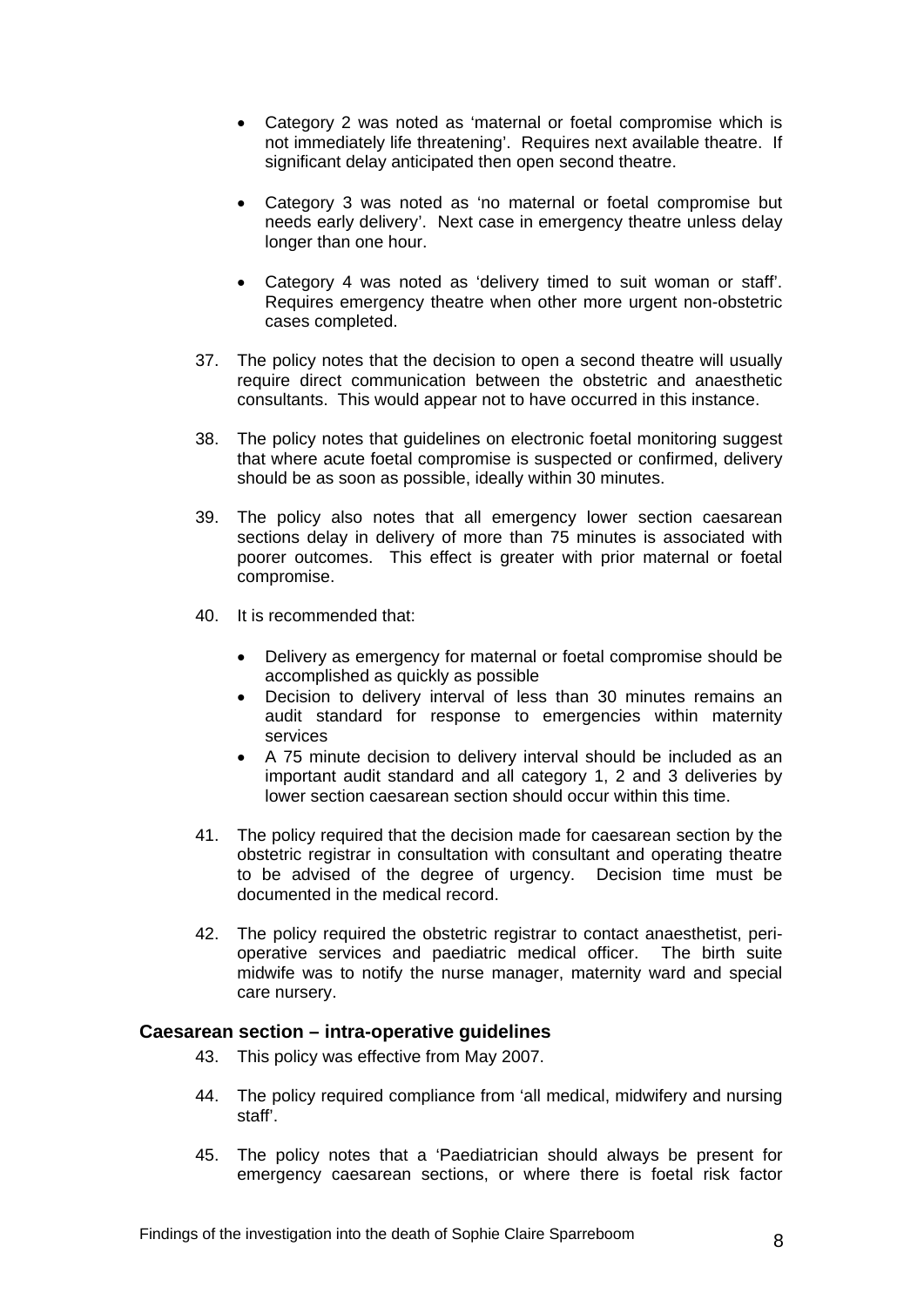present for elective caesarean sections'. In this case a Principal House Officer attended and a paediatrician arrived around eight minutes after birth. It is considered this did not impact on the outcome for Sophie.

### <span id="page-10-0"></span>*Evidence from Mr and Mrs Sparreboom*

- 46. Mr and Mrs Sparreboom provided statements to the Queensland Police Service on 19 January 2010.
- 47. After Mrs Sparreboom found out she was pregnant, she commenced share care (where her GP and Gympie General Hospital shared care).
- 48. Following routine blood tests, it was determined that Mrs Sparreboom was a negative blood type and Mr Sparreboom was a positive blood type. Mrs Sparreboom would need Anti-D injections, in case the baby had a positive blood group.
- 49. On 8 January 2008, Mrs Sparreboom completed her one hour glucose challenge.
- 50. On 20 February 2008, Mrs Sparreboom was contacted by Gympie Hospital and advised she may have Gestational Diabetes Mellitus. Mrs Sparreboom completed a Glucose Tolerance Test and this confirmed the diagnosis of Gestational Diabetes Mellitus. Initially Mrs Sparreboom's blood sugar levels were controlled with diet-based interventions however her blood sugar continued to increase. On 5 March 2008, Mrs Sparreboom was commenced on insulin. She documented her blood sugar levels at least four times a day and her insulin was increased as required.
- 51. On 5 March 2008, Dr T (an obstetrician at Gympie Hospital) conducted an ultrasound to determine the size of the baby to see if this would be an issue in labour and whether the placenta remained low (it had been low on scans from 18 September 2007 and 2 November 2007). Mrs Sparreboom says she was advised that Sophie was not large like a gestational diabetes baby and everything was within normal limits. Mrs Sparreboom was advised that she would be referred to Nambour Hospital because they were equipped with a Special Care Nursery (Gympie Hospital was not) as there was a chance that for 24 hours following Sophie's birth her blood sugar would drop due to producing extra insulin to deal with the extra sugar she was receiving from Mrs Sparreboom's blood supply.
- 52. Mrs Sparreboom details the difficulties she had making an antenatal appointment with Nambour Hospital. Her GP made an appointment for her and on 20 March 2008 she was told by the doctor she would be induced as women with gestational diabetes are induced before they get to the 40 week mark. The induction was booked for Saturday 29 March 2008.
- 53. Mrs Sparreboom attended appointments with the Nambour Hospital's dietician, physician and diabetic educator on 25 March 2008 and her GP on 26 March 2008.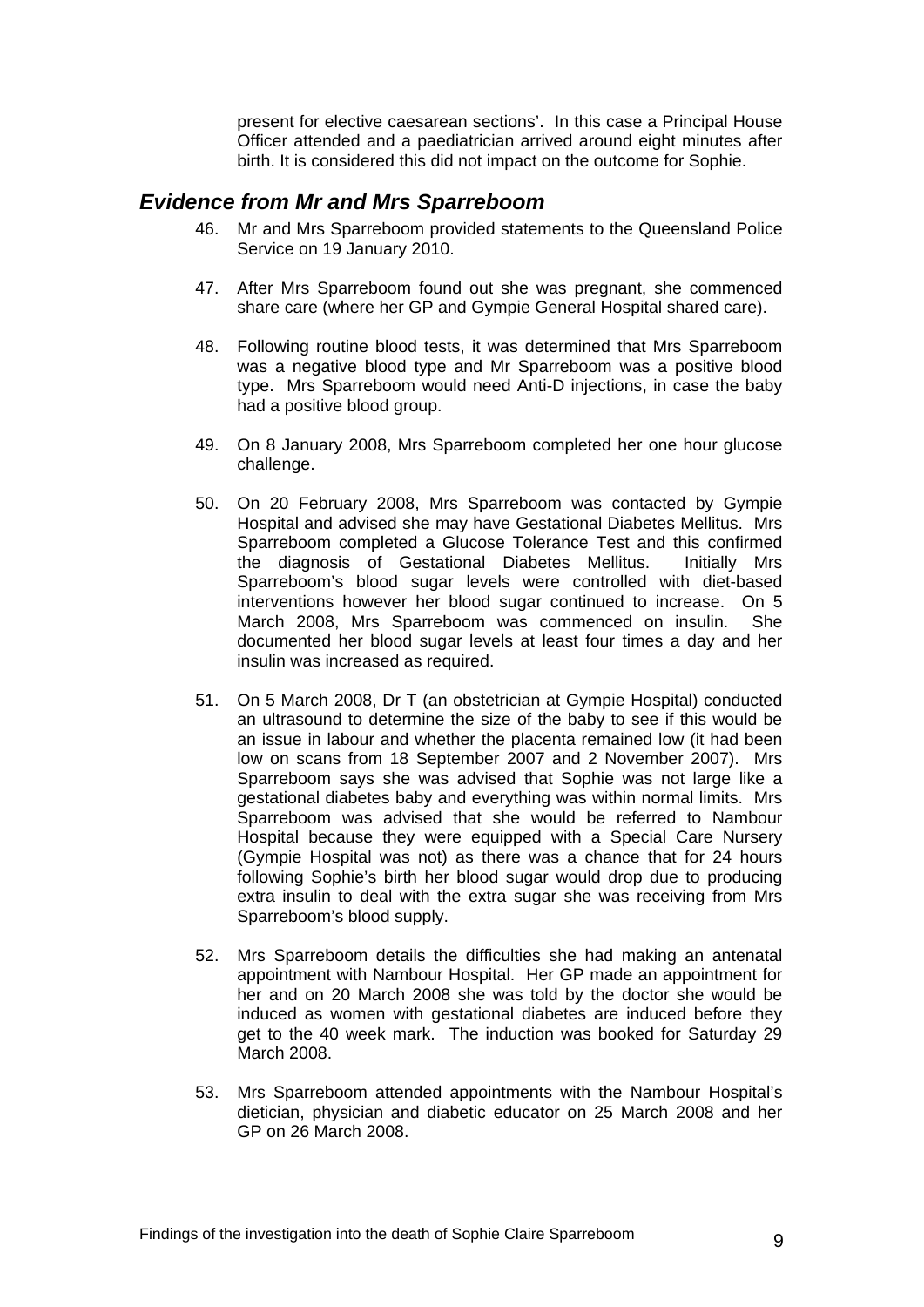- 54. Mrs Sparreboom presented as requested at Nambour Hospital on 29 March 2008. At 0745, she was reviewed and monitored with the CTG. An internal examination revealed Mrs Sparreboom was 2cms dilated.
- 55. At 1500, Mrs Sparreboom represented to the delivery suite and was seen by Dr V. Mrs Sparreboom advised her contractions had moved from the top of her belly to lower and they had become more intense but not painful. She also advised that her contractions had been eight minutes apart and were now six minutes apart. Dr V performed an internal examination and advised she wished to break Mrs Sparreboom's waters to help progress labour faster. Dr V advised Mrs Sparreboom may not require the syntocinon infusion if breaking the waters worked effectively. Mrs Sparreboom was instructed to return to her room and return at 1700.
- 56. At 1700, Mrs Sparreboom returned to the delivery suite and had observations taken by Midwife P. Mrs Sparreboom advised her pain was about three out of 10 and was not as strong as the period pain she experienced as a result of endometriosis. Midwife P advised she was going to get the syntocinon infusion. Mrs Sparreboom queried why this was needed when Mrs Sparreboom was having contractions that were getting stronger and more frequent.
- 57. Midwife P returned at 1850 and took a blood sample, inserted an intravenous cannula and took another set of observations.
- 58. Midwife P returned a short time later with the infusion. Mrs Sparreboom asked if this was required. Mrs Sparreboom gave a pain score as a four – five out of 10. Midwife P advised the infusion was needed to hasten the labour.
- 59. At probably 1955 Mrs Sparreboom stated she was concerned about the baby's heart rate. Midwife P looked at the CTG and stated Mrs Sparreboom must have moved during the contraction. Mrs Sparreboom stated she did not move after the machine made an alarm the first time.
- 60. Dr V came in and reviewed the CTG monitor. Mrs Sparreboom heard Midwife P say 'she moved' as she pointed to the printout. Dr V left the room before Mrs Sparreboom had an opportunity to say anything.
- 61. Mrs Sparreboom recalls Sophie's heart rate dropping again and disappeared for a few seconds. Mrs Sparreboom buzzed for Midwife P who attended and then left.
- 62. Approximately 10 minutes later, Midwife P returned and sat beside Mrs Sparreboom completing paperwork. Mrs Sparreboom felt two strong contractions and then felt Sophie do what she described as a complete somersault. Mrs Sparreboom advised Midwife P that she believed something was definitely wrong. Midwife P stood up, palpated Sophie and advised that Sophie was getting into position to be born.
- 63. On the next contraction, it felt like Mrs Sparreboom had lost control of her bladder but it is clear at this point there was some bleeding and the masses were blood clots. Midwife P turned off the syntocinon infusion and hung a new bag of IV fluids.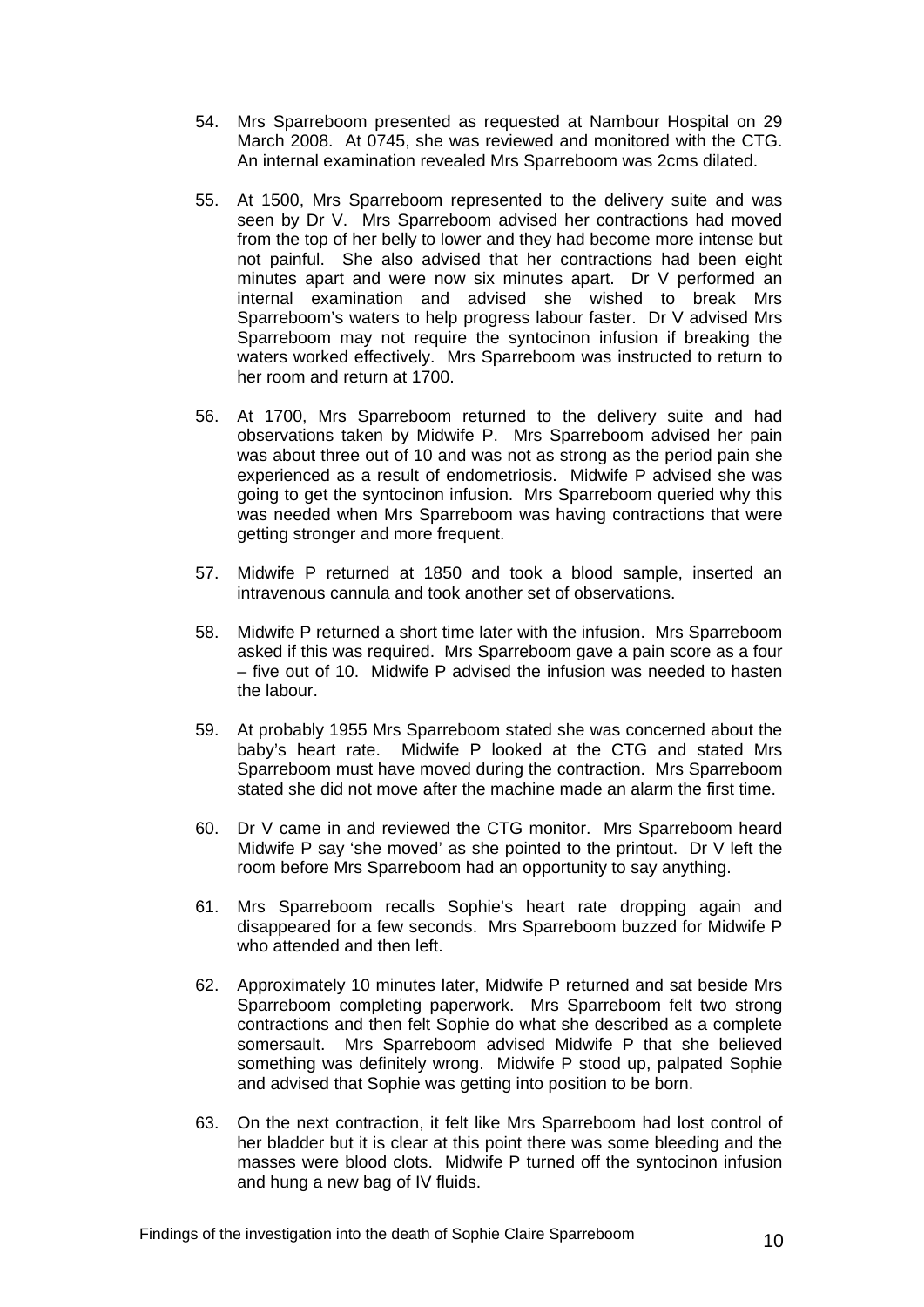- 64. Dr L attended and reviewed the CTG print out. He pointed at the CTG and said 'what was this'. Midwife P replied 'she moved'. Mrs Sparreboom told Dr L she had not moved however he made no comment.
- 65. Dr L performed an internal examination, which was very painful and attempted to place an electrode on Sophie's head and this really hurt. Mrs Sparreboom was given nitrous oxide gas.
- 66. Mr Sparreboom says Dr L was unable to place the pad on Sophie's head. He recalls Dr L saying the pad would not attach properly and Dr L could not get a proper reading.
- 67. Mrs Sparreboom recalls several internal examinations, Dr L checking the CTG and being on the phone.
- 68. Mrs Sparreboom recalls at one point Dr L providing her with a theatre consent form. She could not understand him and she felt like she was floating. Mr Sparreboom says Mrs Sparreboom did not look like she really understood.
- 69. Mr Sparreboom recalls Dr L ringing people multiple times for an available theatre but could not get one. Mr Sparreboom felt like everyone was panicking. He recalls Dr L saying 'no she's a category 1'. Mr Sparreboom felt like Dr L wanted to go to a theatre straight away but was not able to for some reason.
- 70. Mrs Sparreboom was then wheeled into a smaller room and there were more doctors and nurses. The anaesthetist came out and asked if Mrs Sparreboom had been prepped for a spinal. Midwife P advised that Mrs Sparreboom required a general anaesthetic. Mrs Sparreboom felt another strong contraction and more hot fluid. She reported this and was checked.
- 71. Mrs Sparreboom then heard someone say to go to OT4. Mrs Sparreboom was transferred to the operating table and Midwife P advised the anaesthetist that Mrs Sparreboom had eaten, how much fluid she had received and that she had been given sodium citrate.
- 72. Mrs Sparreboom recalls being told to count backwards. She then recalls waking and being advised of Sophie's condition, which became more critical as time elapsed.

## <span id="page-12-0"></span>*Initial concerns from the family*

- 73. Mrs Sparreboom's concerns were essentially:
	- Whether the transfer from Gympie to Nambour Hospital and subsequent management with Nambour Hospital prior to labour was appropriate and whether all information was available to care providers at Nambour Hospital;
	- Whether it was appropriate to induce labour;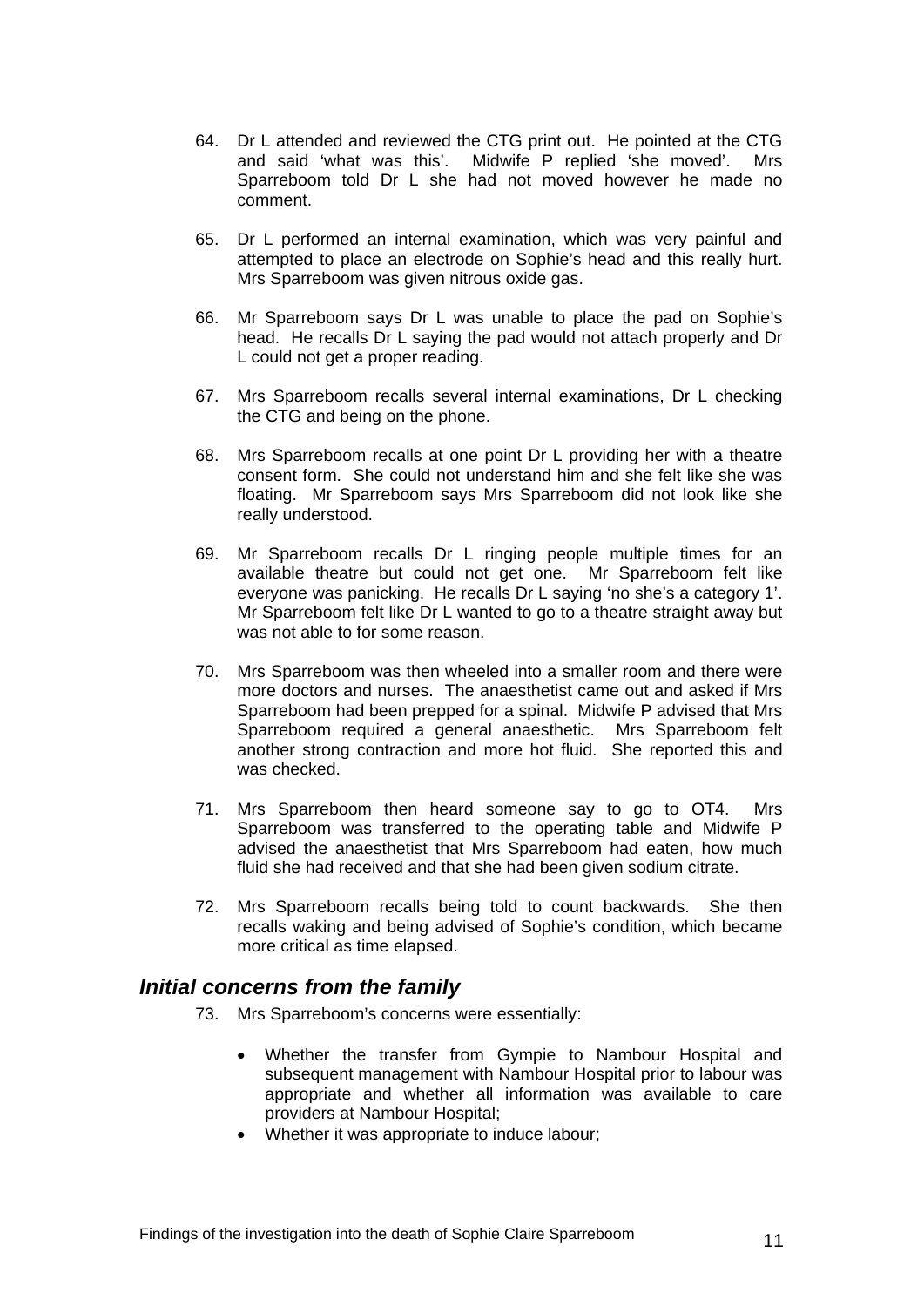- Whether the administration and levels of syntocinon was appropriate, particularly whether it was appropriate to increase syntocinon when foetal distress was detected;
- Whether it was appropriate for Mrs Sparreboom to be monitoring the CTG machine;
- Why no further action was taken when Mrs Sparreboom advised of concerns with Sophie's heart rate;
- Whether the increased movement of Sophie should have alerted staff to the fact that Sophie was in foetal distress;
- Whether the staffing levels were appropriate and whether there were staff on standby to perform an emergency caesarean;
- Whether the delay in opening a second theatre contributed to Sophie's death, and whether if the second theatre had been opened earlier whether Sophie would have survived;
- That both Mr and Mrs Sparreboom (who were in different parts of the theatre) were of the impression that staff were confused about what theatre to proceed to, what anaesthetic to use and the urgency within which to perform the caesarean section;
- Mr and Mrs Sparreboom believe that the reason the caesarean section was delayed was due to theatre staff on duty having another case to attend to, back up theatre staff not being easily attainable, inadequate communication as to the urgency and initial reluctance to open a second theatre;
- What degree did the 1 hour and 20 minutes between the first signs of haemorrhage have on Sophie's chances of being a healthy newborn; and
- Whether the presence or earlier notification of a paediatrician would have influenced the outcome.
- Mrs Sparreboom expressed a number of concerns with respect to the communication and attitude of the midwife throughout the labour.

## <span id="page-13-0"></span>*Medical records from Nambour Hospital and statements*

- 74. The following statements from medical staff were obtained:
	- Dr C1 provided a statement to police on 9 September 2009 (senior Paediatric registrar);
	- Registered Nurse O provided a statement to police on 23 September 2009;
	- Dr L provided a statement dated 1 April 2012 which attached a statement he had provided on 30 June 2009 (he was a third year trainee on the RANZCOG program at the time of Sophie's birth);
	- Dr V provided a statement dated 9 May 2012 (she was a second year trainee on the RANZCOG program at the time of Sophie's birth);
	- Dr B provided a statement dated 16 May 2012 (she was the Consultant Paediatrician);
	- Dr C2 provided a statement dated 24 May 2012 (he was the Director of Neonatology at Royal Brisbane and Women's Hospital);
	- Midwife P provided a statement dated 21 June 2012 (she has been a registered midwife since 1975);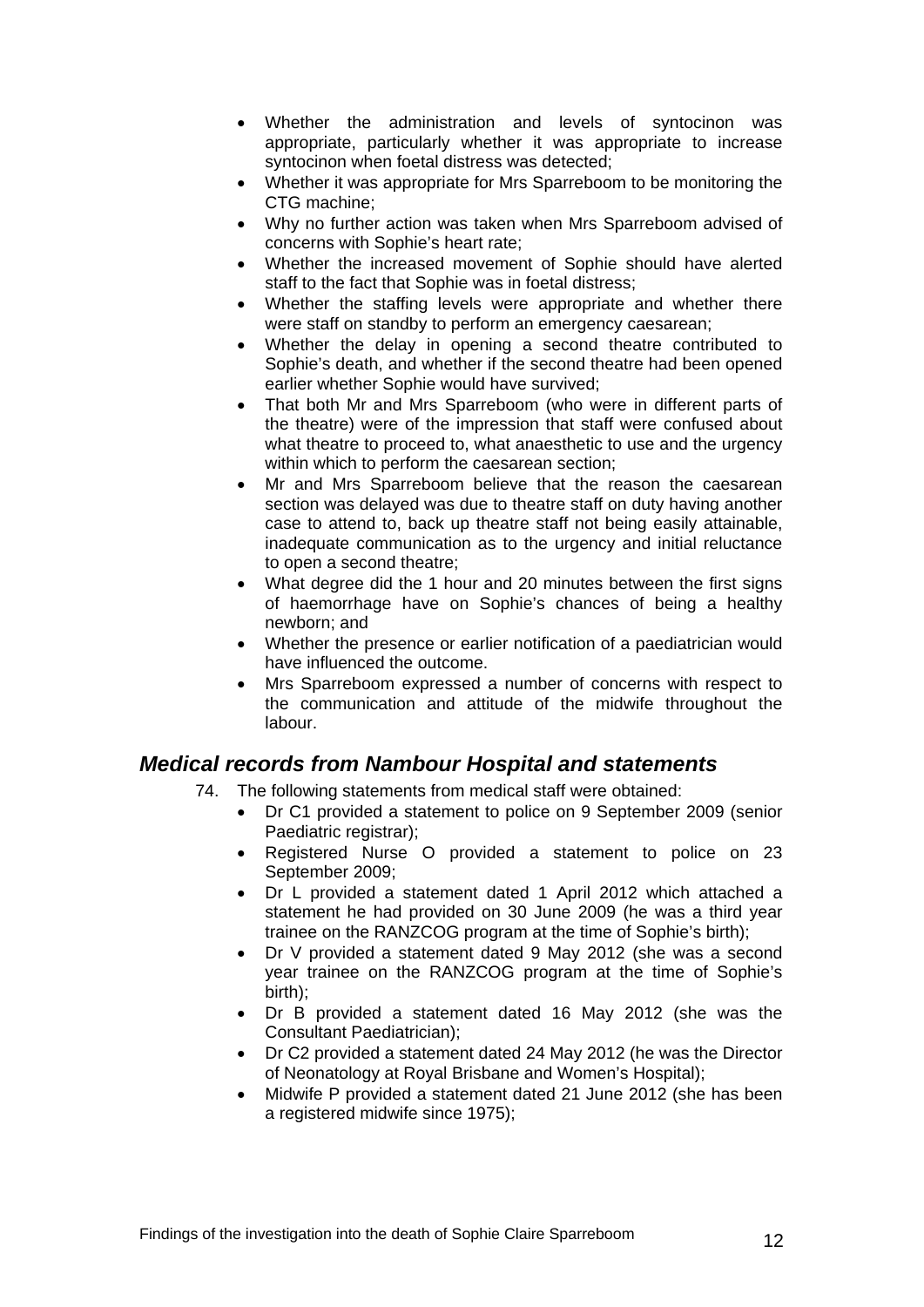- 75. There were two separate CTG tracings that have been provided although the first set was almost unintelligible with a second set somewhat more legible.
- 76. The statements cover aspects of the antenatal care, none of which is concerning or remarkable.
- 77. On 29 March 2008, Mrs Sparreboom was admitted to Nambour Hospital for induction of labour.
- 78. At 0815, Mrs Sparreboom's observations were recorded as a temperature of 36.3, pulse of 92, blood pressure of 120/65 and foetal heart rate of 142. Contractions were noted as B/Hx [presumably Braxton hicks] and ROT/P 3/5 [presumably this refers to Sophie's head being three fifths palpable].
- 79. At 0830, a vaginal examination was conducted. Mrs Sparreboom was noted to be 1 – 2cms dilated and Sophie's head was noted to be in the position of minus 3 and given a Bishop score of 5. Sophie's head was noted to be three fifths palpable. The CTG was said to be reassuring. Prostaglandin was administered to try to induce labour. The medical records reveal Prostaglandin gel was administered at 0815. The medical records note Mrs Sparreboom was to be reviewed at 1430 if no labour before this time.
- 80. There is an entry on the CTG at 0910 'seen by Dr V'. She says she has no memory of this however from re-reviewing the CTG it was reassuring.
- 81. At 1100, Mrs Sparreboom's observations were recorded as a temperature of 36.8, pulse of 80, blood pressure of 105/60 and foetal heart rate of 148. Contractions were noted as irregular mild.
- 82. Midwife P was working a 1430 to 2300 shift. She was allocated the care of Mrs Sparreboom and attended a handover where the above information was provided and introduced herself to Mrs Sparreboom with Dr V at 1515.
- 83. At 1530, Mrs Sparreboom was seen by Dr V. Mrs Sparreboom is recorded as having 2 – 3 tightenings every 10 minutes. The CTG is said to be reassuring. Sophie's head is noted to still be three fifths palpable, the cervix is 3cms dilated and the membranes are ruptured and clear liquor is observed. A Bishop score of 7 was noted. The instruction was to administer Syntocinon to induce or expedite labour in 2 hours time if not contracting and then continual monitoring.
- 84. Dr V says she wrote up intravenous orders in the clinical record, being 500mls of normal saline to be administered together with '30' of syntocinon as per protocol.
- 85. Midwife P notes that at 1530 at the artificial rupture of membranes, clear liquor was observed. The observations were recorded as a foetal heart rate of 150. Contractions were noted as 3 in every 10 minutes, mild. Mrs Sparreboom's blood sugar level was noted to be 5.2.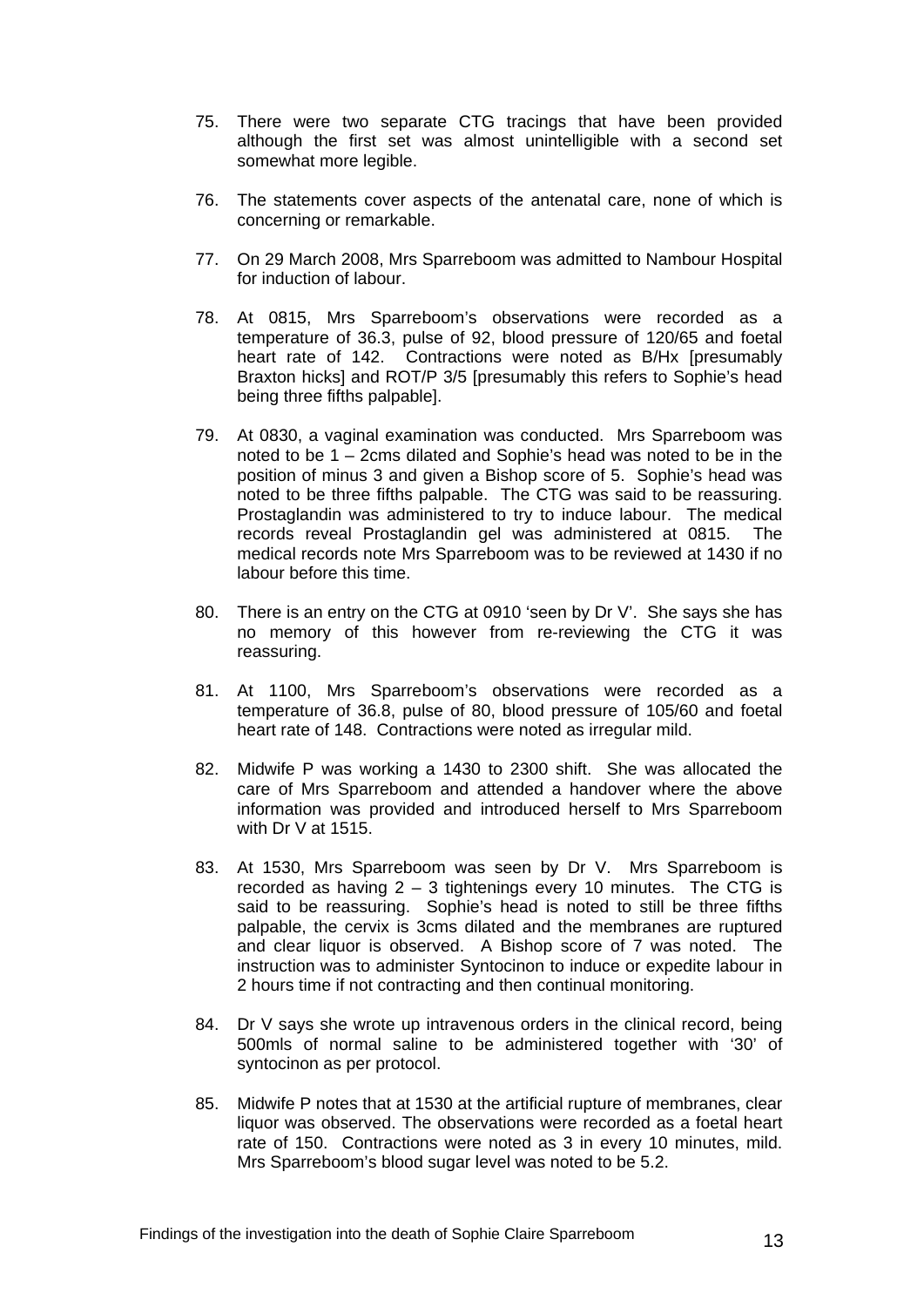- 86. At 1615 and 1715 the observations recorded were unremarkable although there had been little progress.
- 87. Midwife P says in her statement that 'after a discussion with Amy, I explained that she was here for induction and asked her what she wanted to do. She agreed to syntocinon infusion protocol.' Although there is disagreement by Mrs Sparreboom as to what information was given to her by the midwife and she has concerns regarding the use of syntocinon, it is not intended to set this out in any detail, given the expert opinions that the syntocinon management was appropriate.
- 88. From 1830 to 2050, Mrs Sparreboom and Sophie's observations are recorded on the partogram. It is not intended to detail the progress of labour until the period around 2050 when the first sign of concerns were evident.
- 89. Dr L says he attended the 2000 2030 handover with Dr V (the day registrar) and Dr N who was present as she had been called to the hospital to manage another patient. It was discussed that the CTG had been normal except for a couple of decelerations that had occurred just prior to handover. During the handover, Midwife P updated with the fact that there had been no further decelerations and the CTG had returned to normal.
- 90. At 2000, the intrapartum continuous CTG monitoring chart, the baseline is noted as unintelligible [there is one entry which has been written over again by another number], beat to beat variability is 5, neither accelerations nor decelerations were present. This appears to have been completed by Midwife P. In the comments section [it is unclear if this comment applies to the reading at 2000, 2030 or both] there is a note 'a deep variable not witnessed on knees position change'.
- 91. In a retrospective medical note made on 10 May 2008, Midwife P notes that Dr V was asked to attend as CTG showed 3 variable and 1 late (1950) deceleration noted (not witnessed). Dr V said CTG now ok. This was handed over to Dr L when the doctors changed over at 2000. Dr V says she has no independent recollection however the decelerations occurred at 1954 and 1959. She is of the view that after these decelerations the CTG normalised.
- 92. Between 2000 and 2030 the foetal heart rate is noted as 150, it is unintelligible what the liquor was, Mrs Sparreboom's pulse is 70. Syntocinon units rate is noted to be 8, contractions are noted to be 4 every 10 minutes lasting between 20 and 40 seconds.
- 93. At 2030, the intrapartum continuous CTG monitoring chart, the baseline is noted as 140 - 145, beat to beat variability is above 5, accelerations are present and no decelerations were identified
- 94. Midwife P says in her statement that at 2050 she was palpating the contractions when 4 moderate contractions occurred quickly together. Mrs Sparreboom said there was more fluid and the foetal heart rate is noted as 90.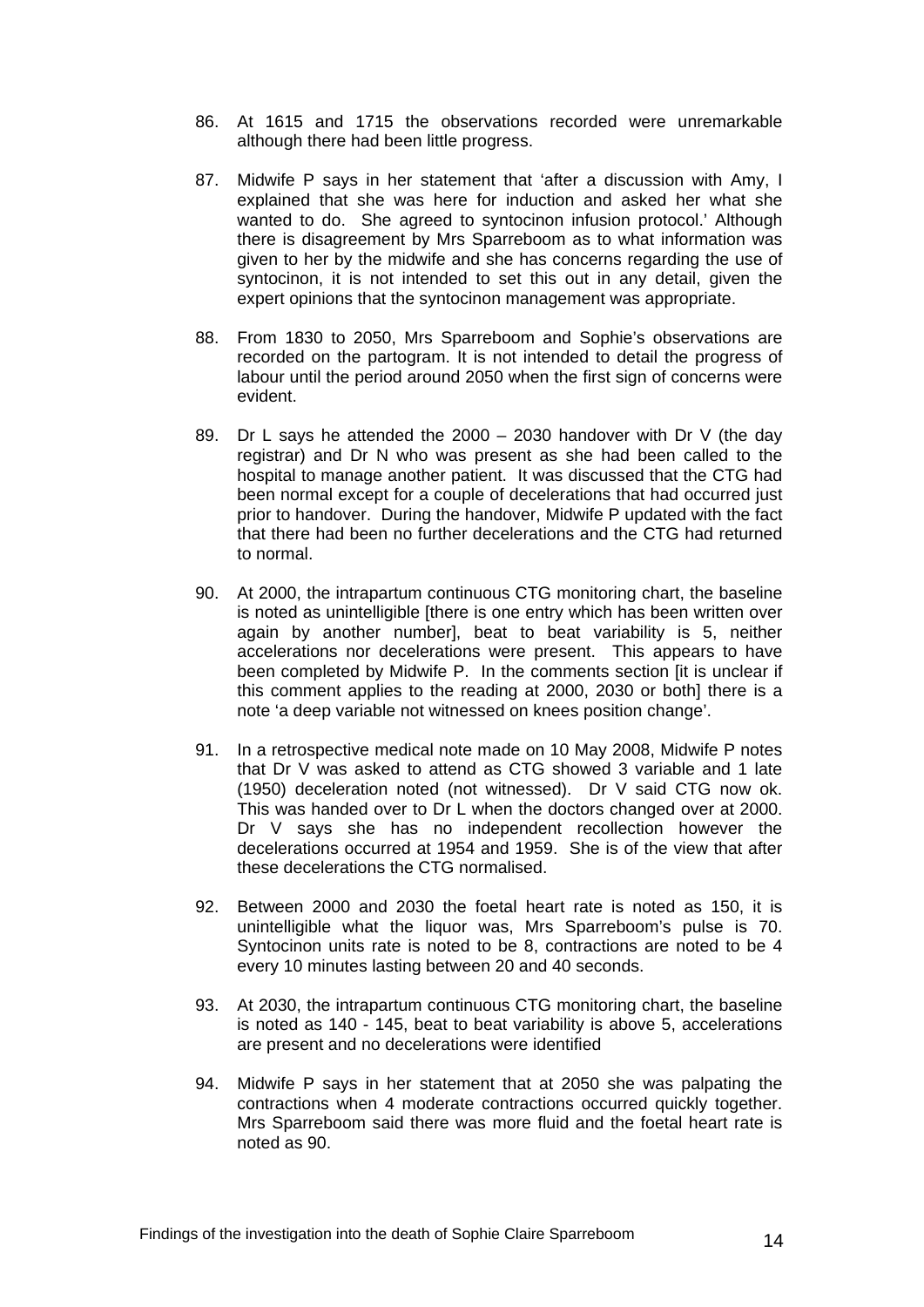- 95. Midwife P checked Mrs Sparreboom's pad which was blood stained. In her statement she indicated there were no clots. Mr and Mrs Sparreboom dispute this. Mrs Sparreboom says she felt a large amount of hot fluid and solid masses pass and Mr Sparreboom says he and Midwife P witnessed large and multiple stringy clots. Mr and Mrs Sparreboom believe that this was observed and if the information had been provided to Dr L the decision to proceed to an emergency caesarean may have been made much earlier than 2120. Given the length of time that has elapsed since Mrs Sparreboom's labour, it is unlikely that Midwife P would recall what she observed in relation to Mrs Sparreboom's bleeding and unlikely that Dr L would recall the information that Midwife P provided to him. It would also be difficult for Dr L to provide an objective answer on whether this piece of information would have affected his decision making given he is aware of the tragic outcome and how important the issue regarding the length of time taken to perform the emergency caesarean has become.
- 96. Midwife P rang the bell and called out to staff to get Dr L. Midwife P changed Mrs Sparreboom's position, turned off the syntocinon, commenced facial oxygen and connected intravenous fluids. Midwife P says the foetal heart rate recovered to 160. She noted in the records that Mrs Sparreboom should be prepared for an operation.
- 97. At 2050, in the intrapartum continuous CTG monitoring chart, there is an entry 'variable decels large blood loss prolonged and variable decels'.
- 98. At 2055, Dr L was asked to review Mrs Sparreboom due to the prolonged deceleration and the bleed. In his statement, Dr L says that the CTG showed a prolonged deceleration, although variability was still present and the CTG for the previous hour or so had been reassuring. Mrs Sparreboom had already been turned to the left lateral position. Dr L requested the syntocinon be ceased and for IV fluids.
- 99. An abdominal and vaginal examination was performed. Dr L noted that on examination Mrs Sparreboom was 4cms dilated, there was blood on his glove and small clots in the vagina, Sophie's head was well applied, no cord was presenting. Dr L says in his statement the cervix felt slightly oedematous, which added to his suspicion that the blood was coming from the cervix.
- 100. Dr L says in his statement that after his examination, his assessment was that an abruption was clinically less likely, given that the uterus was soft and relaxed between contractions. His impression was that the prolonged decelerations were due to too much oxytocin stimulation and indeed there were two contractions quite close together whilst he was examining Mrs Sparreboom's abdomen.
- 101. Dr L thought his diagnosis appeared correct because after ceasing the syntocinon at around 2110, the baseline recovered for a short period to 150 – 160 bpm with normal variability. Nonetheless, at that point, in view of the pathological changes on the CTG, as well as the vaginal bleeding, he decided to perform foetal blood sampling in order to more definitely assess the foetal status to see if a caesarean section was necessary.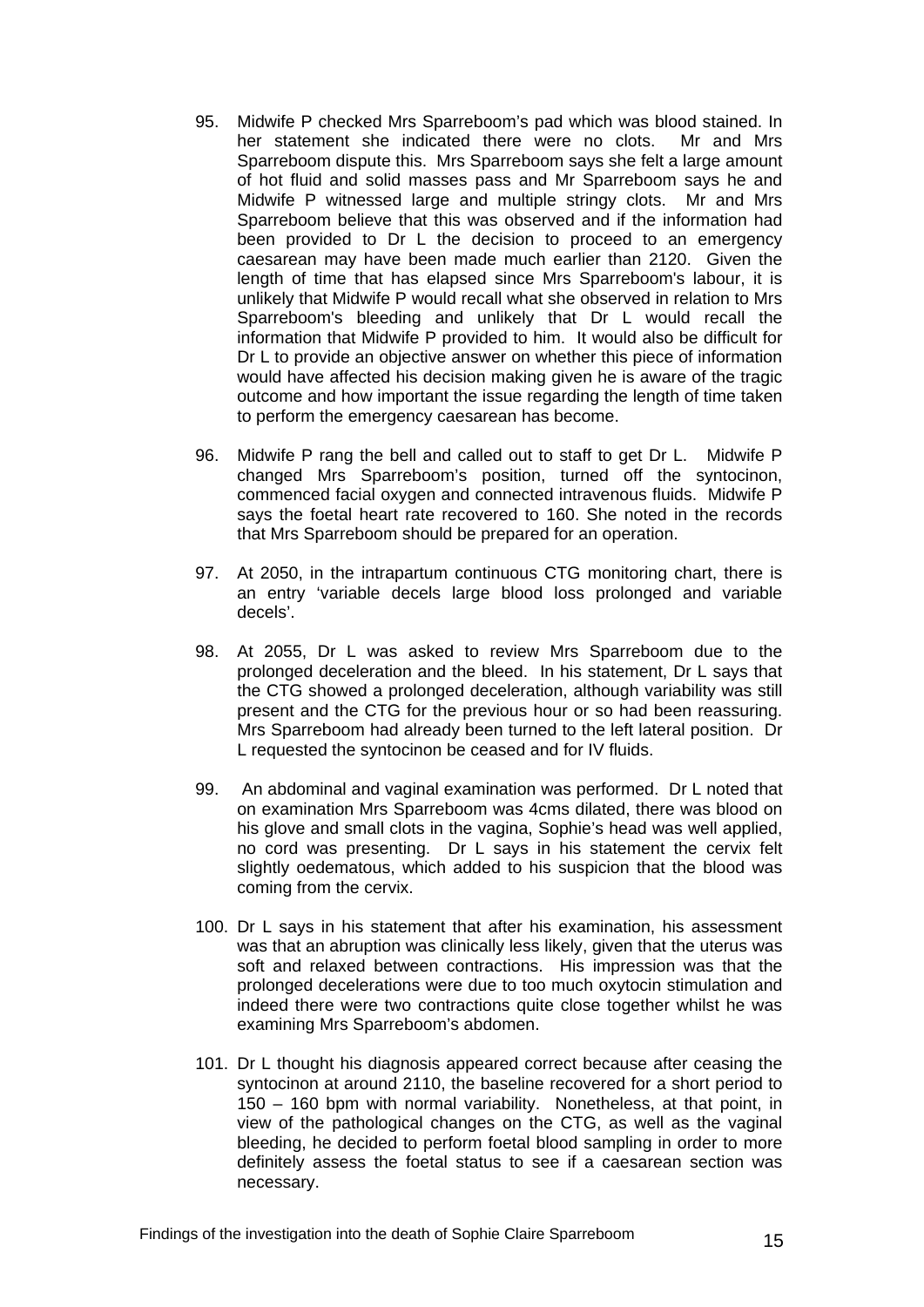- 102. Dr L attempted foetal blood sampling on the scalp but the view was obscured by a blood clot which he removed but the view obtained was still only of the anterior lip of the cervix and so he tried to manipulate the speculum to find the foetal scalp. This caused Mrs Sparreboom considerable discomfort so the procedure was promptly abandoned.
- 103. Midwife P says in her statement that Dr L attended at 2055. An attempt at scalp lactate was made however there was too much blood. Midwife P suggested that they should get Mrs Sparreboom to theatre as soon as possible for a category one caesarean section. The Team Leader came in and advised to get Mrs Sparreboom to theatre. Midwife P says that she started preparing Mrs Sparreboom for theatre whilst Dr L was out calling the consultant.
- 104. Dr L notes that he discussed Mrs Sparreboom with Dr N at 2120 regarding recurrent prolonged decelerations and the inability to perform foetal blood sampling. In his statement he says he also advised Dr N of the vaginal bleeding and the fact the uterus was soft in between contractions. He records in the medical records that Mrs Sparreboom was to have a category 2 caesarean section performed. Dr L says in his statement that he and Dr N agreed Mrs Sparreboom qualified as a category 2 emergency caesarean section (for situations of maternal or foetal compromise but not immediately life threatening where the baby is expected to be delivered between 30 and 60 minutes) however he then goes on to say Dr N made this decision. Neither Dr L nor Dr N considered Mrs Sparreboom qualified as a category 1 as there was no apparent immediate threat to the life of Mrs Sparreboom or Sophie at the time.
- 105. Dr L records he then discussed Mrs Sparreboom with operating staff to find there was currently another patient on the table for a laprascopic appendectomy, complicated by the surgeon having difficulty finding the appendix, and needing to call in the surgical consultant who was currently not reachable. They were unable to provide an estimate of delay. Dr L asked for a second theatre to be opened (in his statement he says this was because he wanted Sophie delivered within 30 minutes) but was told this was not possible for a category 2 caesarean section. Dr L then discussed Mrs Sparreboom with the anaesthetic registrar who advised that the appendix had just been found and the surgical consultant contacted. Dr L was asked to phone back in 10 minutes.
- 106. Dr L says that at 2125, whilst speaking to Dr L2 (the anaesthetist registrar), the CTG improved somewhat and was showing a borderline baseline of 160bpm with normal variability. Variable decelerations were present but were of shorter duration compared to previous.
- 107. Dr L says in his statement that he was proceeding to consent Mrs Sparreboom for the caesarean section whilst the midwives were getting Mrs Sparreboom ready. Just after he had finished discussing the risks of the operation in accordance with the consent form, at around 2130, Sophie had another episode of bradycardia. Dr L says he diverted his efforts to intrauterine maternal-foetal resuscitation and getting Mrs Sparreboom to theatre as quickly as possible and the consent form was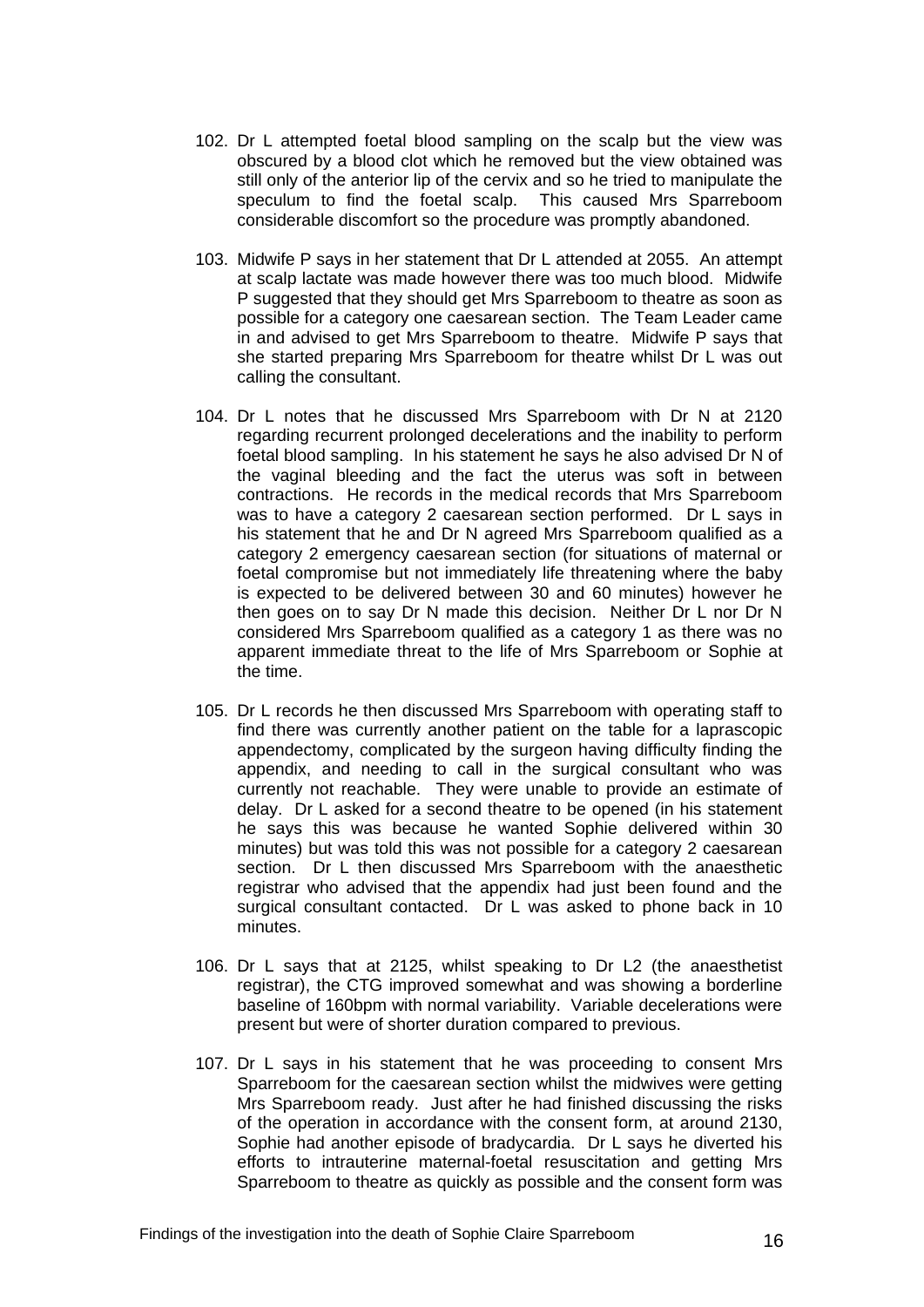not signed. He says both Mr and Mrs Sparreboom gave verbal permission to proceed with the caesarean section.

- 108. Dr L says after about two minutes of no recovery from the episode of bradycardia, he spoke with Dr L2 advising him of the bradycardia and that he was upgrading to a category 1 caesarean section. Dr L2 advised the surgical registrar had found the appendix that the surgical consultant had been contacted and they would be closing up.
- 109. Dr L says he then contacted Dr N to discuss the situation and the upgrade to a category 1 caesarean section. They decided not to administer Terbutaline because there would be an increased risk of bleeding and the possibility of an abruption.
- 110. Dr L says in his statement that when they arrived at theatre Mrs Sparreboom was taken to an anaesthetic room. Dr L determined that there was still a patient in the operating theatre where they were closing the skin. Anticipating a further delay, Dr L called the birthsuite and asked for the CTG to be brought down. He says they did not originally take a CTG machine because he had thought they would be proceeding directly to a general anaesthetic as soon as they arrived at theatre.
- 111. Dr L says he went into the operating theatre where they were closing the skin and he spoke to Dr L2 who asked how the CTG was. Dr L advised the bradycardia had resolved but there were still prolonged decelerations occurring. Dr L asked Dr L2 if he was happy to do a general anaesthetic. Dr L2 asked if there was recovery with the decelerations and Dr L advised that they were returning to baseline before they left for theatre. Dr L2 said his consultant was already on his way in and should arrive soon and if the decelerations still had recovery, his consultant would be able to do a spinal anaesthetic just as quickly as a general anaesthetic. Dr L asked one of the other theatre nurses whether they could do this in another theatre however Dr L was advised they would be doing it in the current theatre because they were already finishing. If the consultant anaesthetist did not arrive in time, Dr L planned to ask Dr L2 to do a general anaesthetic so as to avoid any delay.
- 112. The CTG was plugged in and reconnected to the foetal scalp electrode which was still in situ. A foetal heart rate was recorded but after a short while there was almost absent variability and the heart rate was wandering slowly back to the baseline. By that time, Dr L says he was told the anaesthetic consultant had arrived. Dr L went to the change room and found Dr C3 (anaesthetist) getting changed. Dr L advised Dr C3 about the foetal bradycardia which was not improving and Dr C3 agreed for a general anaesthesia.
- 113. Mrs Sparreboom was brought to another theatre and a general anaesthetic caesarean section commenced on the arrival of anaesthetic consultant and OT staff at 2150.
- 114. The anaesthetic record made by the anaesthetic consultant notes the general anaesthetic induction at 2200. The Nambour General Hospital Operation report indicates that the procedure commenced at 2205.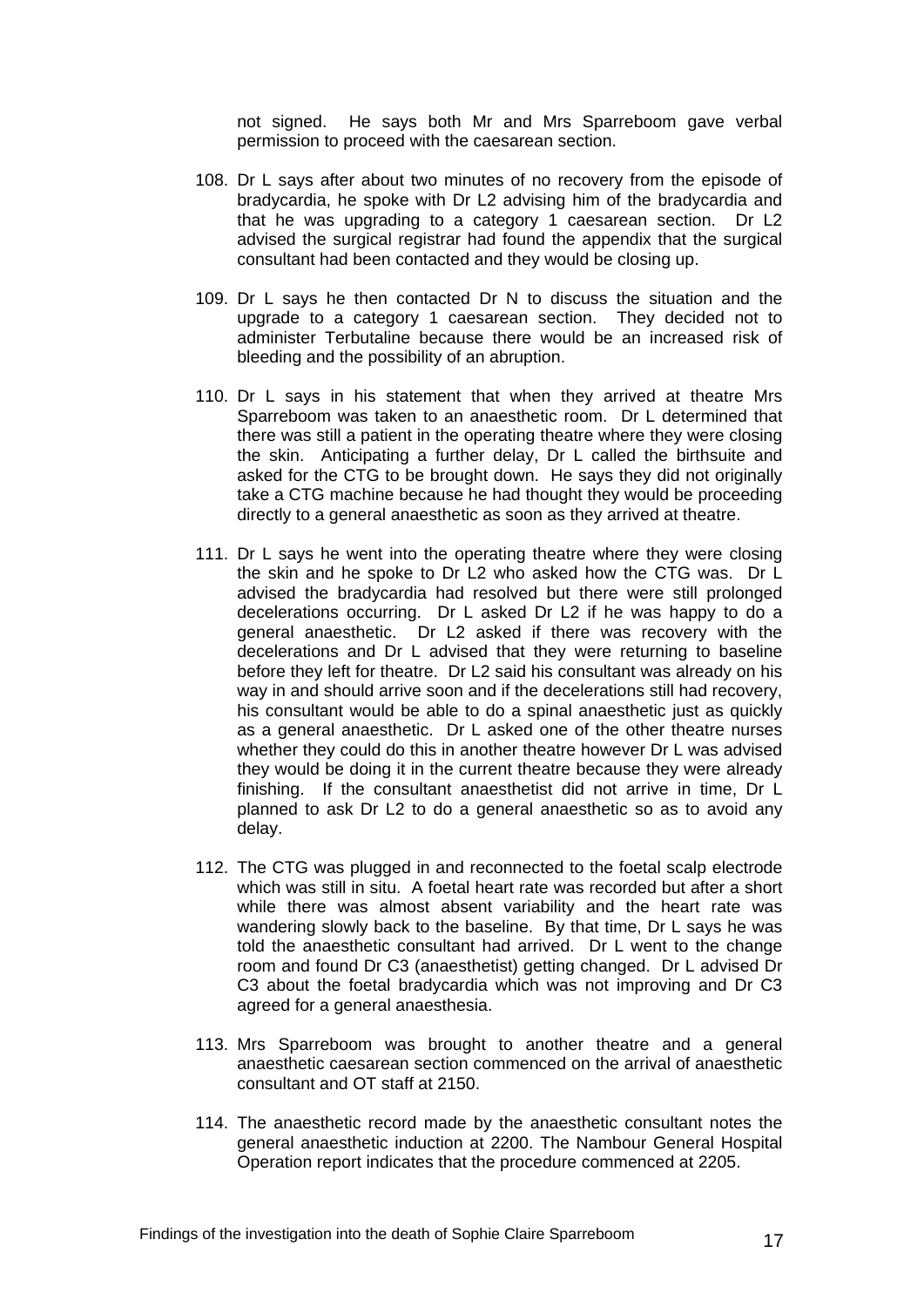- 115. At 2209 Sophie was delivered with poor apgars (3, 3 and 4 at 1, 5 and 10 minutes) and a pH of 6.8.
- 116. Dr L's operation report notes that the indication was a pathological CTG and Mrs Sparreboom was only 4cm dilated. He noted that he observed meconium stained liquor.
- 117. Sophie's birth was attended by Dr S.
- 118. After her birth, Sophie always had a heart rate under 100 but she was flat, pale with irregular respiratory effort.
- 119. Dr S's medical notes indicate that Sophie was intubated at 9 minutes of age and at 10 minutes of age she had some spontaneous respirations.
- 120. The cord gas showed a pH 6.8, BE-17, pCO2 109 and lactate of 14.
- 121. Dr C1 was the senior paediatric registrar on call. She arrived at the operating theatre when Sophie was 8 minutes old. Sophie had already been intubated and being given intermittent positive pressure ventilation. Sophie was making some spontaneous respiratory effort. Sophie's heart rate was greater than 100. She was pale and floppy. Dr C1 put a cannula in Sophie's hand and gave 35mls of normal saline as a bolus.
- 122. At 2255, Dr C1 contacted Dr C2 (the Neonatologist on call for taking calls regarding babies potentially needing retrieval to the Royal Brisbane and Women's Hospital). Dr C1 advised Sophie had been born in poor condition after an emergency caesarean section for foetal distress, having Apgar scores assigned at 3 at 1 minute of age, 3 at 5 minutes and 4 at 10 minutes. Sophie's cord blood gases were indicative of a moderately severe hypoxic/ischaemic insult, showing a severe mixed metabolic and respiratory acidosis. Dr C2 says this, and Sophie's behaviour and resuscitation needs indicated a very high risk of permanent severe neurologic damage or of death and only a very small chance of neurologically intact survival. Dr C2 says his role was to assess the progress and response to the resuscitation before providing advice as to ongoing management. Dr C2 says it appeared to him that Sophie had been appropriately resuscitated.
- 123. Dr C2 organised the retrieval by organising a doctor and nurse to leave the intensive care nursery with a retrieval cot to travel to Nambour. Dr C2 says there was no helicopter available at the time and QAS was organised. He says there was some delay in QAS availability and in the meantime a helicopter became available.
- 124. Given a review has not found any concerns with respect to the resuscitation and subsequent retrieval arrangements it is not intended to detail those events.
- 125. Sophie had a further bradycardic episode at 0320. At this point, Sophie was poorly perfused and her pupils were unresponsive. She was given a further two doses of adrenaline at 0320 and 0322 to which she did not respond. A decision was made to stop resuscitating Sophie and she passed away at 0335.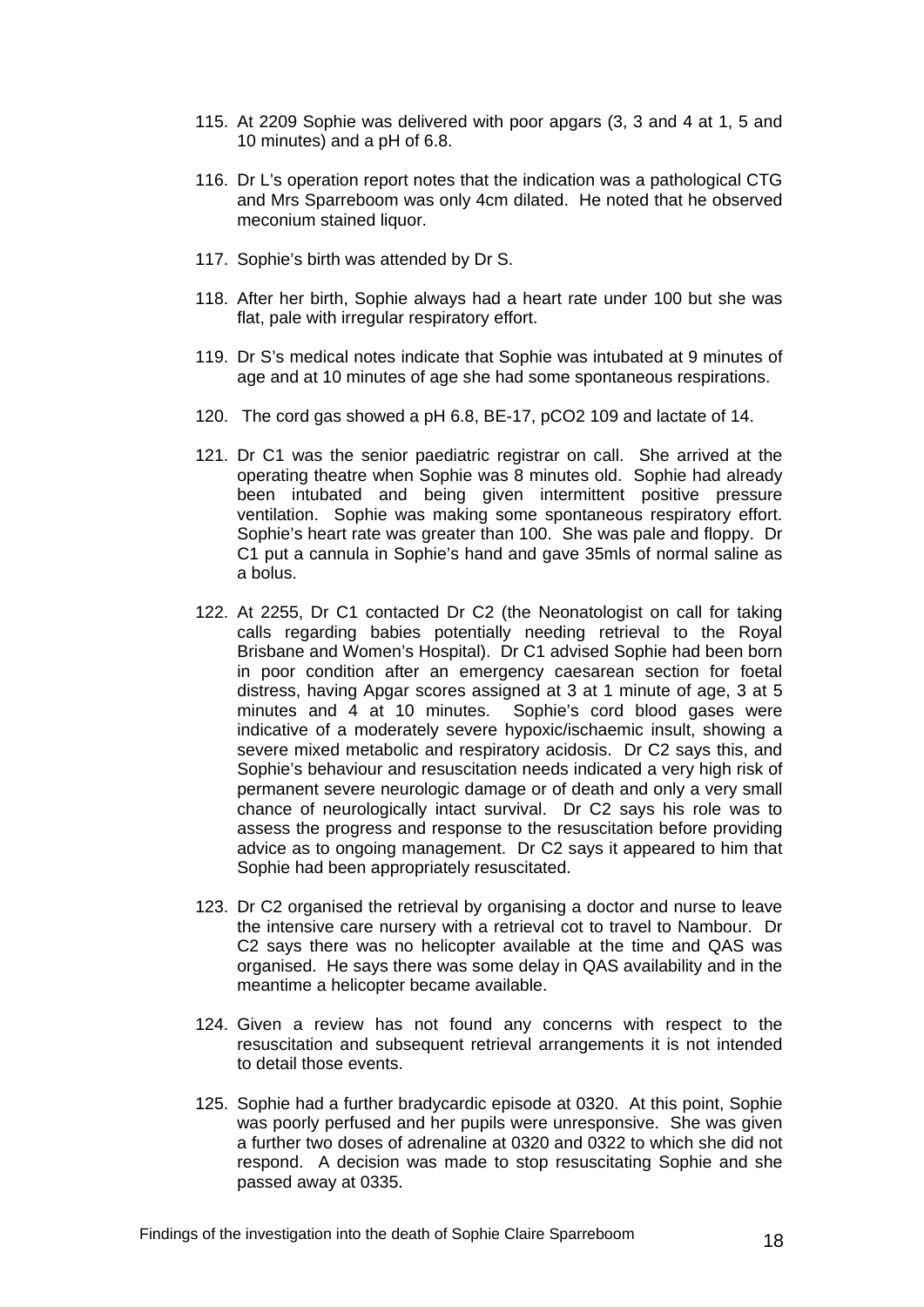126. On 30 March 2008 anatomical pathology results were received in relation to Mrs Sparreboom's placenta. The summary notes that the placenta had focal mild chorioamnionitis and focal villus infarction.

## <span id="page-20-0"></span>*Response by Nambour Hospital to Mrs Sparreboom's concerns*

- 127. A response addressing Mrs Sparreboom's concerns was provided by Dr H, Acting Executive Director Medical Services, Nambour Hospital on 17 November 2008.
- 128. Dr H advised that vaginal delivery was recommended as there was no indication for caesarean section. Women with gestational diabetes are more likely to deliver larger babies and this may cause problems in birth. In women with gestational diabetes requiring insulin treatment, it is standard to recommend induction of labour at 40 weeks gestation.
- 129. Dr H noted that from a midwifery perspective, the rostering is the same on the weekends as during the week and there is an obstetric and gynaecology registrar present at the hospital at all times. There is also an obstetrician who is on call and contactable for advice/consult and available to come in when required.
- 130. Dr H commented that Mrs Sparreboom's contractions were assessed as not being adequate to progress labour appropriately, prior to the commencement of syntocinon and that in the absence of effective contractions, the cervix was unlikely to dilate. He noted the risk of infection is increased with an increase in the number of vaginal examinations, particularly when the membranes are ruptured so therefore the standard practice was to commence syntocinon and reassess vaginally after four hours of regular moderate to strong contractions.
- 131. Dr H stated that as much as possible, the unit provides 'one on one' care for all women in labour, particularly once a syntocinon infusion has commenced, as the mother and baby require closer monitoring. At times the midwife will need to leave the room to gather more supplies, equipment, paperwork or discuss care with a doctor or midwifery team leader. Dr H noted that the midwife left the room for a short period to hand over to the staff coming on to shift at 1900 and at 2000 to inform the medical officers of clinical details at their change over.
- 132. Dr H says that on reviewing the CTG Sophie's heart rate remained normal until 2050 when the antepartum haemorrhage occurred and the midwife contacted the doctor immediately.
- 133. Dr H stated that the doctor was constantly informed by midwives and aware of Mrs Sparreboom's progress in labour. The doctor reviewed the CTG following the 1950 drop in heart rate and was happy that the CTG had improved after the change in Mrs Sparreboom's position
- 134. Dr H was of the opinion that the drop in Sophie's heart rate prior to 2050 was not due to the placenta coming away. The CTG changes due to abruption are normally prolonged.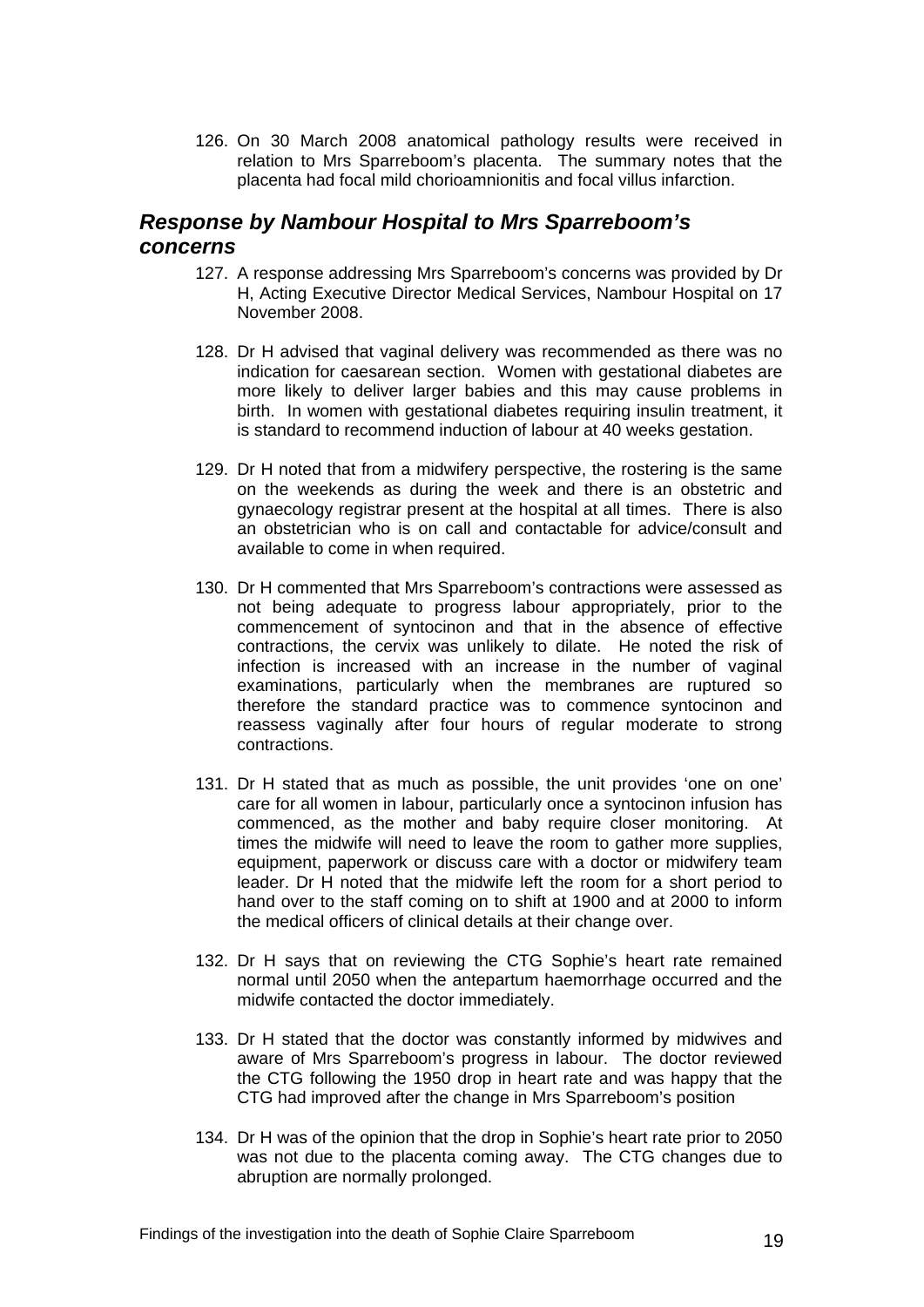- 135. Dr H advised that the Operating Room Suite at Nambour is staffed 24 hours a day, 7 days a week for emergency surgery, including caesarean sections. Between the hours of 0100 and 0700 there are 3 perioperative nurses on call over the weekend. Dr H stated that at the time theatre staff were notified of the caesarean the nursing staff were busy with another case. Additional staff were called for the operation.
- 136. Dr H was of the view that earlier notification of a paediatrician would have resulted in a senior paediatric person being present at the birth. Dr H was of the view that this did not have an adverse impact as the anaesthetist and paediatric house officer managed Sophie's resuscitation competently until the senior paediatric registrar arrived.
- 137. Dr H noted that a RCA had been conducted and this resulted in recommendations in relation to notification of relevant staff when the urgency of a caesarean section increased. A system of uniform language and categorisation for the birthing suite and theatres was recommended and had commenced. There was also a recommendation to review the availability of staff to enable the opening of a second operating theatre during after-hours periods and the outcome of the review was to authorise to extend on-call to every night of the week.

## <span id="page-21-0"></span>*Family response to Dr H's report*

- 138. On 24 January 2009, Mrs Sparreboom responded regarding the report of Dr H. Mrs Sparreboom says that she was happy with some of the responses given by Dr H however her concerns about the administration of syntocinon and the delay in having the caesarean performed had not been addressed.
- 139. Mrs Sparreboom was concerned about the lack of information regarding the administration of syntocinon. Mrs Sparreboom was advised that this information was provided at the 36 week check up and antenatal classes however Mrs Sparreboom was not transferred to Nambour Hospital until after this.
- 140. Mrs Sparreboom was concerned about whether the correct drug (syntocinon) was administered but also whether it was prepared and given correctly.
- 141. The manufacturer recommends all patients receiving syntocinon be under continuous observation by trained personnel. Mrs Sparreboom rejected Dr H's suggestion that the midwife only left the room twice. Mrs Sparreboom says the midwife was only present to take half hourly observations. Mrs Sparreboom also says that the midwife dismissed her concerns without any explanation and made presumptions that Mrs Sparreboom had moved.
- 142. Mrs Sparreboom remained concerned about the delay taken to take Mrs Sparreboom for a caesarean.
- 143. Mrs Sparreboom disagreed with Dr H's assessment that there was adequate coverage for emergencies including caesarean sections when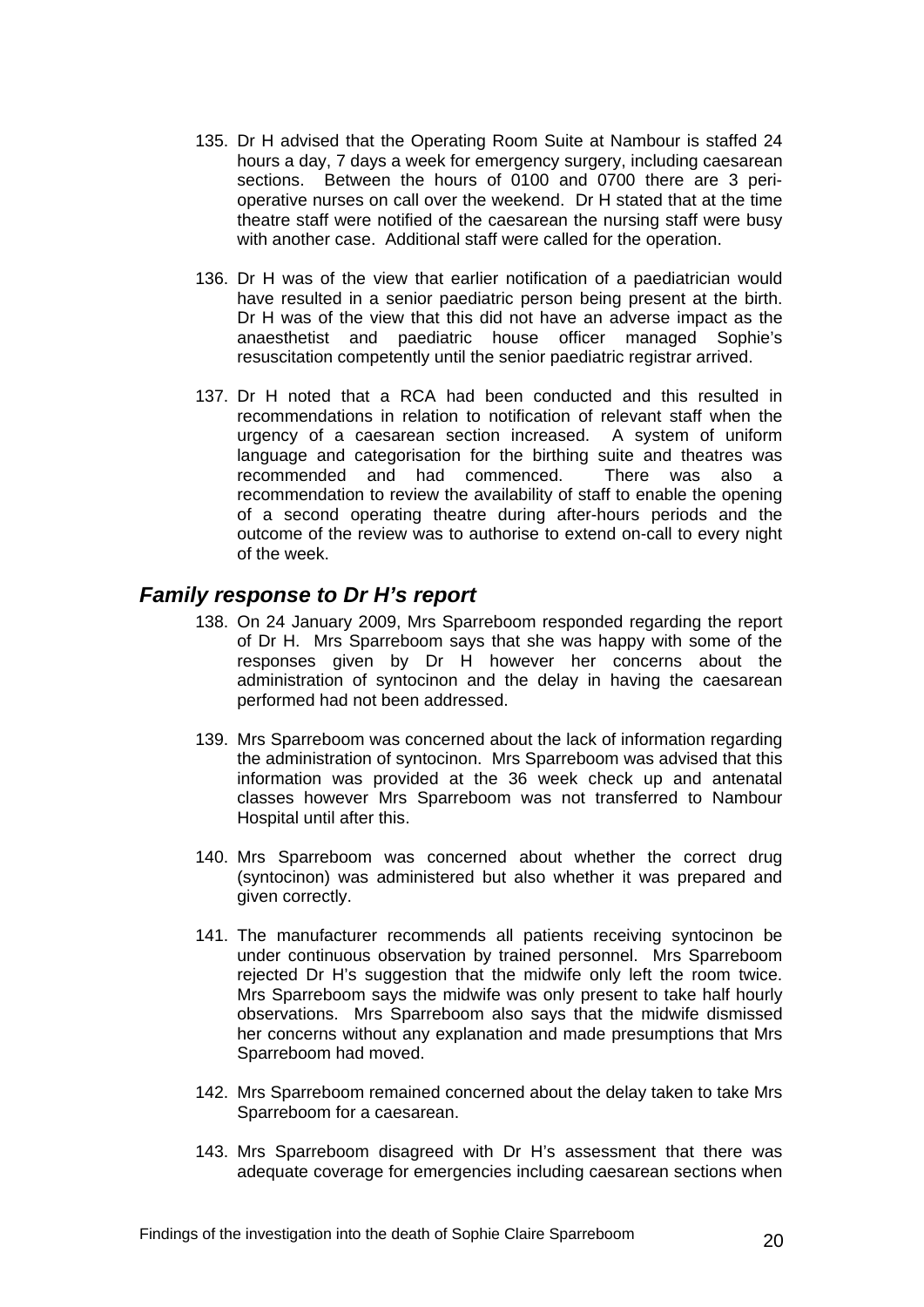the RCA showed a need to extend on-call to every night of the week so a second theatre could be staffed. She says that if this was identified then clearly there was inadequate staffing on the night of Sophie's death.

## <span id="page-22-0"></span>*Further response from Dr H*

- 144. Dr H says that several factors contributed to the time interval between the decision to perform a caesarean section and the actual birth which included the obstetric team's assessment of the urgent need for the caesarean section, changes to this assessment and the primary emergency theatre being occupied. Dr H says the decision to perform a caesarean section was made at 2125 and the urgency was classified as category 2. Dr H says that as a category 2 case there were adequate resources to perform the operation within the specified time frame (1 hour) as the case being performed in the primary emergency theatre would be expected to be finished within that time. Dr H says that the primary problem was not the availability of the team, it was the change in relation to the urgency resulting in a seeming delay in authorising the opening of a second theatre and calling in staff. The decision to upgrade the caesarean from category 2 to category 1 was made after the CTG deteriorated at 2130 and the registrar spoke to both the anaesthetic registrar and the specialist obstetrician. Mrs Sparreboom arrived in theatre at 2145, anaesthetic was commenced at 2200 and Sophie was born at 2209.
- 145. Dr H says the perceived delay in authorising the opening the second theatre was not a delay. Sophie was delivered 39 minutes after the operation was categorised as a category 1 procedure. This is not within 30 minutes of this decision as is the expectation. Dr H confirmed that as a result of a review of services and the increasing demand for after hours theatre time, the hospital decided to have a second on-call team available at all times outside business hours as an added safety measure. This was noted as a risk in the RCA, even though it did not apply in these circumstances. Dr H also noted that there had been further changes to the after hours on-call system, rostering a second on-call anaesthetist to assist manage fatigue risk management.
- 146. Dr H conceded Mrs Sparreboom's points regarding the lack of information including contraindications to syntocinon that were provided to her and the lack of information she received as she did not transfer her care to Nambour until 38+6 weeks (thereby missing the information given at the 36 week check up and antenatal classes) were valid points and would be referred to the Maternity Services team for consideration.
- 147. Dr H addressed concerns regarding the syntocinon infusion. Given both independent experts consider the management of syntocinon is not an issue of concern it is not intended to examine the response in any detail.
- 148. Dr H says that the recording that '250ml of syntocinon infusion was delivered in 2 hours and 20 minutes' is incorrect and reflects poor documentation on the fluid order sheet during this period when the focus was on providing patient care. The partogram shows syntocinon was infused at a rate of: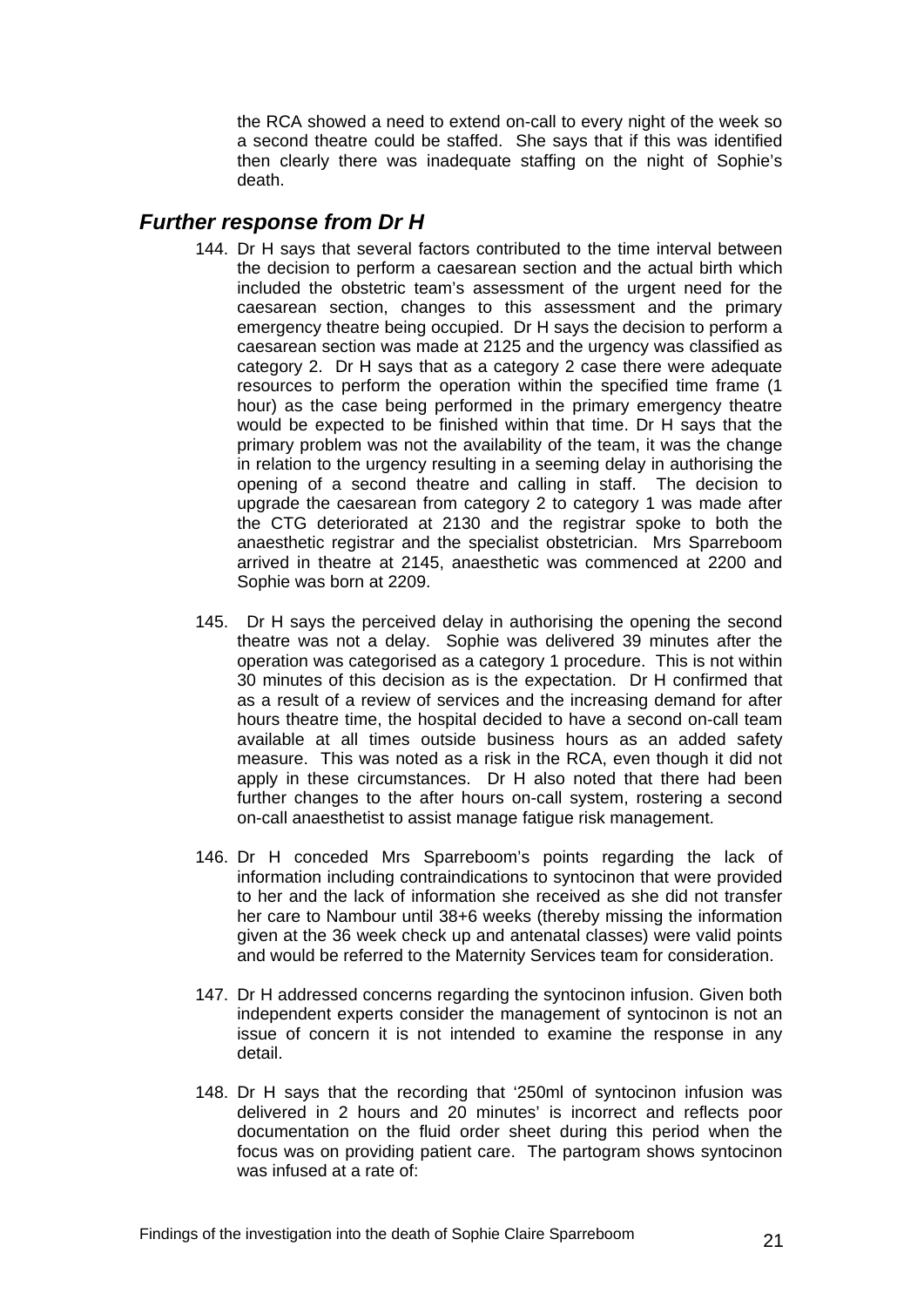- 1ml/hr for 30 minutes  $(1900 1930) = 0.5$ ml
- $2m$ *l*/hr for 30 minutes (1930 2000) = 1ml
- $4ml/hr$  for 30 minutes  $(2000 2030) = 2ml$
- $\bullet$  8ml/hr for 20 minutes (2030 2050) = 2.6ml
- 149. Thus in total just over 6ml of the syntocinon infusion was infused. At 2050 hours the infusion was ceased and alternate IV fluids were commenced. The alternate IV fluid is not recorded on the fluid sheet either.
- 150. Syntocinon can cause hyperstimulation of the uterus which can lead to foetal distress and/or abruption. Hyperstimulatoin is defined as a persistent pattern of more than 5 contractions in 10 minutes, contractions lasting 2 minutes or more or contractions of normal duration occurring within 1 minute of each other. The partogram records the maximum uterine activity as being 4 contractions per 10 minutes with these contractions lasting 20 – 40 seconds. The CTG tracing taken at the same time confirms the frequency and duration of the contractions.
- 151. Dr H says 250mls of Syntocinon would not have been delivered because if it had been infused at a rate to achieve this, the uterus would have been hyperstimulated and shown intense prolonged or even continuous contractions. The CTG tracings show this did not occur.
- 152. There are multiple factors associated with an increased risk of placental abruption including acute events (trauma, rapid uterine decompression), medical and obstetric risk factors (hypertensive disorders, premature rupture of membranes, chorioamnionitis, previous placental abruption, small for gestational age infant, preeclampsia), cocaine use and cigarette smoking. The largest cause is idiopathic, that is a cause that is unknown and which can occur spontaneously.
- 153. Dr H stated that the cause of the placental abruption cannot be determined with certainty. Hyperstimulation increases the risk of abruption. Dr H said the partogram and CTG show no evidence of hyperstimulation. Unfortunately there is no way of accurately predicting placental abruption and there is no way of effectively preventing abruption.
- 154. Dr H accepts the family's recollection of when Midwife P was present. He says that a patient undergoing continuous monitoring should receive one-to-one nursing care. This was provided but with apparent episodes where no midwife was present. Again whilst this may be less than ideal, in his view, it was not causal in the complication or the outcome.
- 155. Dr H says that it is clear Mrs Sparreboom felt the feedback and responses from Midwife P were inadequate.
- 156. Dr H says a patient's concerns should be listened to and even checked, where possible to assist in allaying fears however care must be based on best available evidence. Dr H says that the first sign of abruption is usually vaginal blood loss. Abruption can present in different ways: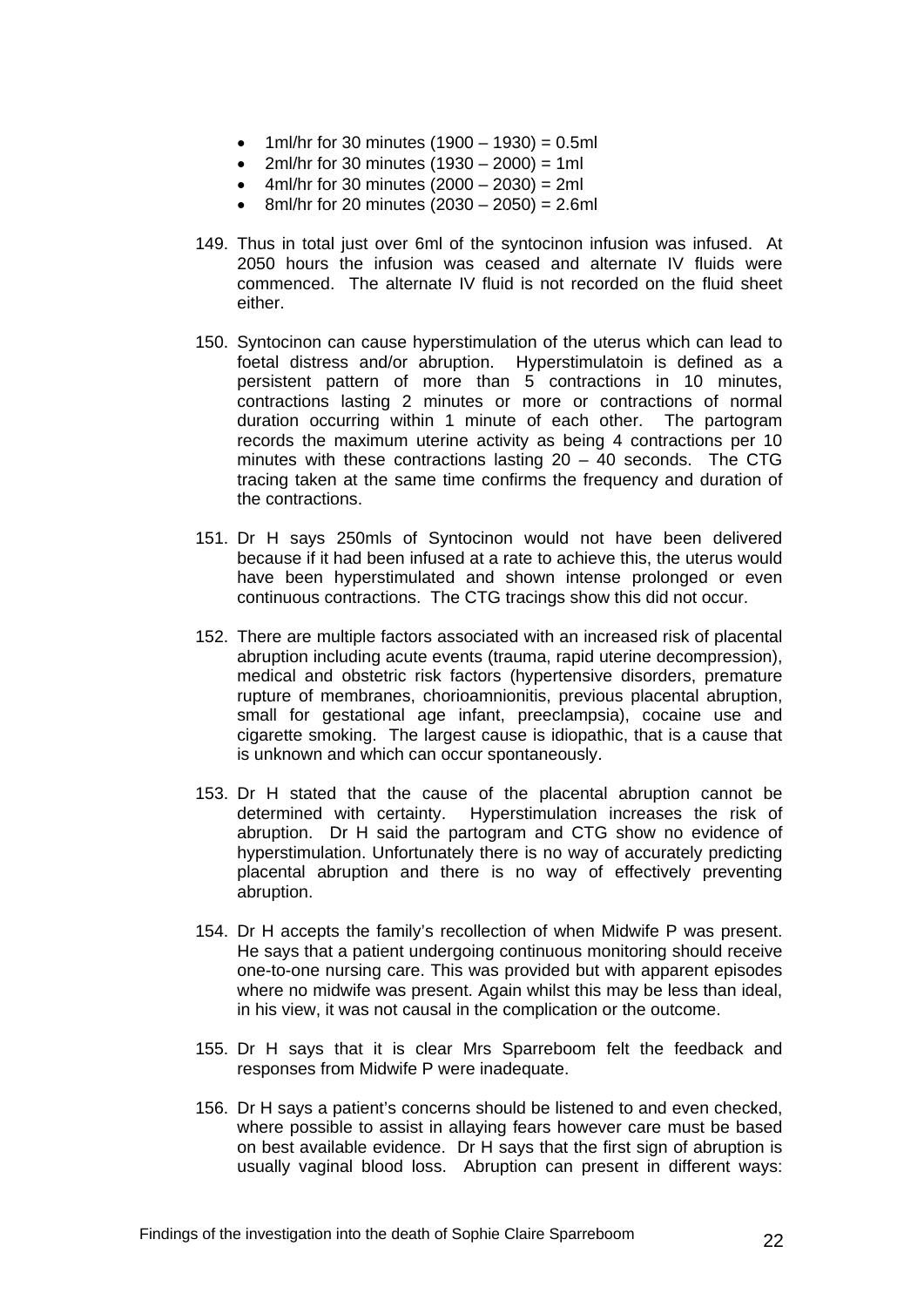uterine contractions can commence, there may be abdominal pain, foetal distress on a CTG or loss of foetal movements. Increased foetal movement is not a recognised sign of abruption.

- 157. Dr H notes that there is a paediatrician on call at all times. There is a paediatric registrar or principal house officer on duty at all times. Deliveries where a baby may be distressed are attended by the Paediatric Registrar/Principal House Officer unless it is considered to be a high risk, in which case the Specialist is called to attend. It is likely the Paediatrician got mixed messages as the clinical situation and the urgency category of the caesarean section changed as events unfolded.
- 158. Dr H says that there are no hard and fast rules about what a foetus can cope with (in terms of having a 'reserve' and what risk a foetus is under). Sometimes the answer is unknown and cannot be provided.
- 159. Dr H says that the average time from decision to perform an emergency caesarean section and the performance of the operation at Nambour Hospital is unknown.
- 160. Mrs Sparreboom indicated a concern that it took Dr L 30 minutes on the phone expressing the need for an emergency caesarean and it took him this time to get permission and this was the timeframe the emergency caesarean should have been performed in. Dr H says that Dr L attended at 2055 and needed to interpret the CTG, perform a vaginal examination and attempt to obtain foetal blood sample to allow an informed decision as to the best management. Once Dr L obtained this information he contacted Dr N and a decision was made to proceed with caesarean delivery at 2125. 30 minutes was spent in assessment. Dr H says with the benefit of hindsight, one could speculate that if this assessment had not been performed and a decision had been made to proceed immediately to a caesarean section, Sophie may have survived. However if this was done in all such cases, many unnecessary caesarean sections would be performed and the morbidity and mortality for both mothers and babies would be increased.
- 161. Dr H says that the reason for taking Mrs Sparreboom to OT3 (the one in use) is not documented. The RCA found it was initially thought that the case in OT3 was so close to completion that it would be available before OT4 would be set up. When OT4 was set up prior to OT3 becoming available, OT4 was used. The placement of Mrs Sparreboom in the anaesthetic room for OT3 did not contribute to the delay in the operation.
- 162. Dr H says that many anaesthetists can perform a spinal anaesthetic as quickly as a general anaesthetic. A spinal anaesthetic has less associated risks. It is the anaesthetist's decision as to which form of anaesthesia is the most appropriate in the particular situation. As a spinal tray had not been set up this decision did not need to be made as setting up for a spinal would have caused delay and the general anaesthetic proceeded.
- 163. Nambour Hospital tries to limit booked inductions to two per day. This is to try and ensure staffing numbers are adequate to cope with the workload. If additional inductions are required, these would be limited to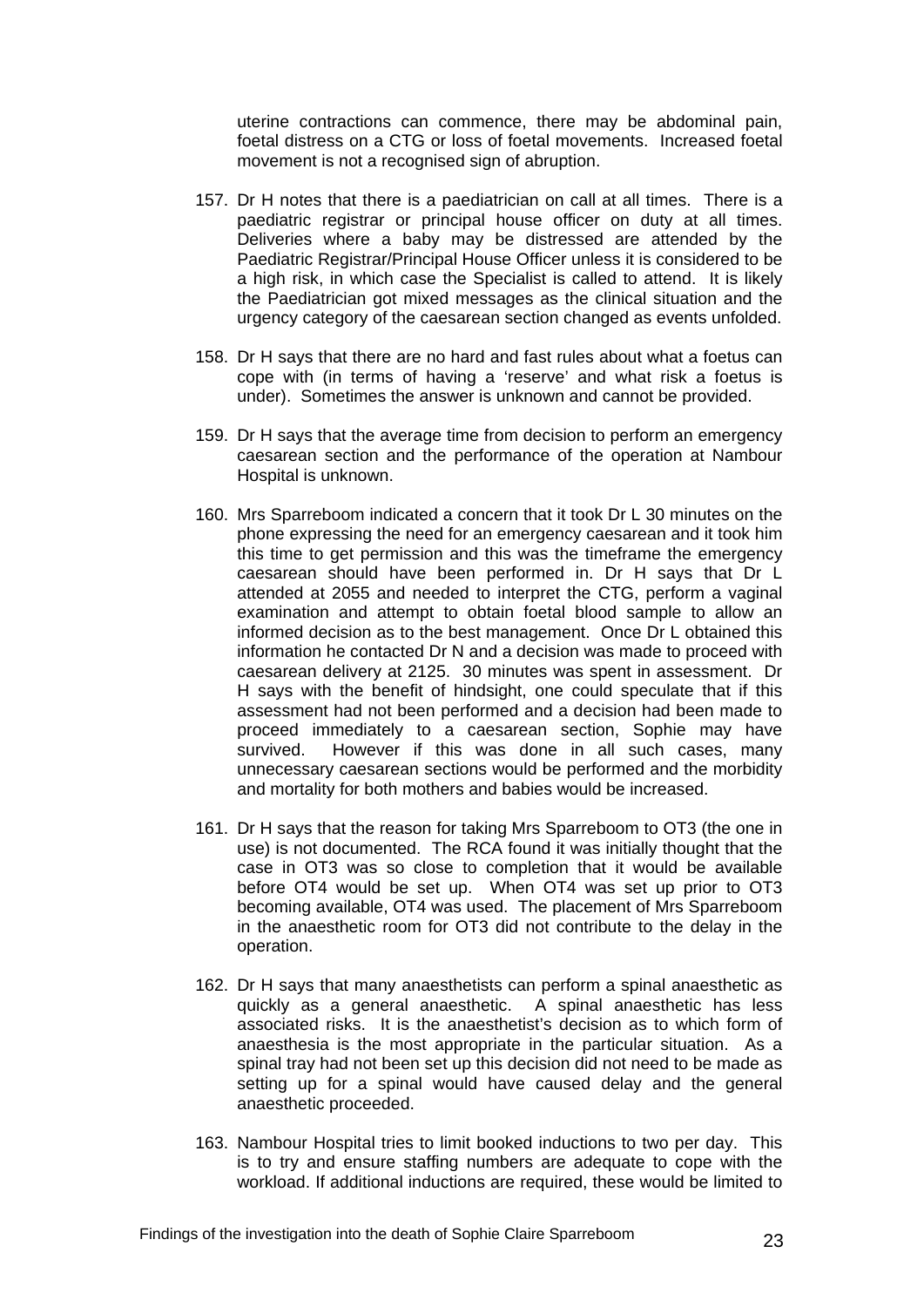an additional induction on a week day or an induction on the weekend, depending on midwife availability.

### <span id="page-25-0"></span>*Expert report of Dr Caldwell*

- 164. On 28 April 2010, Dr Edwin Caldwell provided an expert report to the family's solicitors.
- 165. Dr Caldwell says that in spite of the fact that Mrs Sparreboom had gestational diabetes, there was no written estimation of foetal size at the examination on 5 March 2008.
- 166. Dr Caldwell says that from viewing Mrs Sparreboom's antenatal notes, her blood sugars were well controlled as is most desirable. If a gestational or type 1 diabetic, when pregnant has well controlled blood sugar levels they avoid most of the malignant effects of diabetes on pregnancy.
- 167. Dr Caldwell says that whilst some experts allow diabetic pregnant women to go to term if their blood sugars are very well controlled there are some who will induce labour earlier than full term because of the slight chance of infrequent inexplicable foetal death in utero. If Mrs Sparreboom had been induced earlier, perhaps there could have been a different outcome. He says that arguably, Mrs Sparreboom's labour could have been induced earlier than at term.
- 168. Dr Caldwell says that when it was observed Mrs Sparreboom was suffering from an antepartum haemorrhage, correctly the syntocinon infusion was ceased and the CTG showed deep prolonged variable dips. At this time, the treating team were faced with the following factors: a diabetic patient on insulin, labour being induced at term, an antepartum haemorrhage, deep prolonged dips on CTG, most likely pathological. Dr Caldwell says in his opinion, Mrs Sparreboom should have been delivered by caesarean section as early as possible. Later in his report he says, ideally Mrs Sparreboom should have been delivered by caesarean section within 20 to 30 minutes.
- 169. Dr Caldwell says that in this case, Sophie was delivered 1 hour and 10 minutes later. If Sophie had been delivered earlier, it is difficult to say what would have been the outcome.
- 170. Dr Caldwell says he is unable to say the exact cause of Mrs Sparreboom's antepartum haemorrhage. He noted that a number of features that are usually present with an antepartum haemorrhage (very tender uterus, severe abdominal pain and at the time of delivery there are usually blood clots) were not reported in Mrs Sparreboom's case.
- 171. Dr Caldwell was asked a number of questions by the family lawyers and the following answers were provided:
	- Dr Caldwell says that Mrs Sparreboom's diabetes was treated correctly. The only query he had was whether Mrs Sparreboom should have been induced earlier, e.g., 7 days before term.
	- Dr Caldwell says the decision to induce labour was correct. Mrs Sparreboom's history of endometriosis and uterine tightenings at 27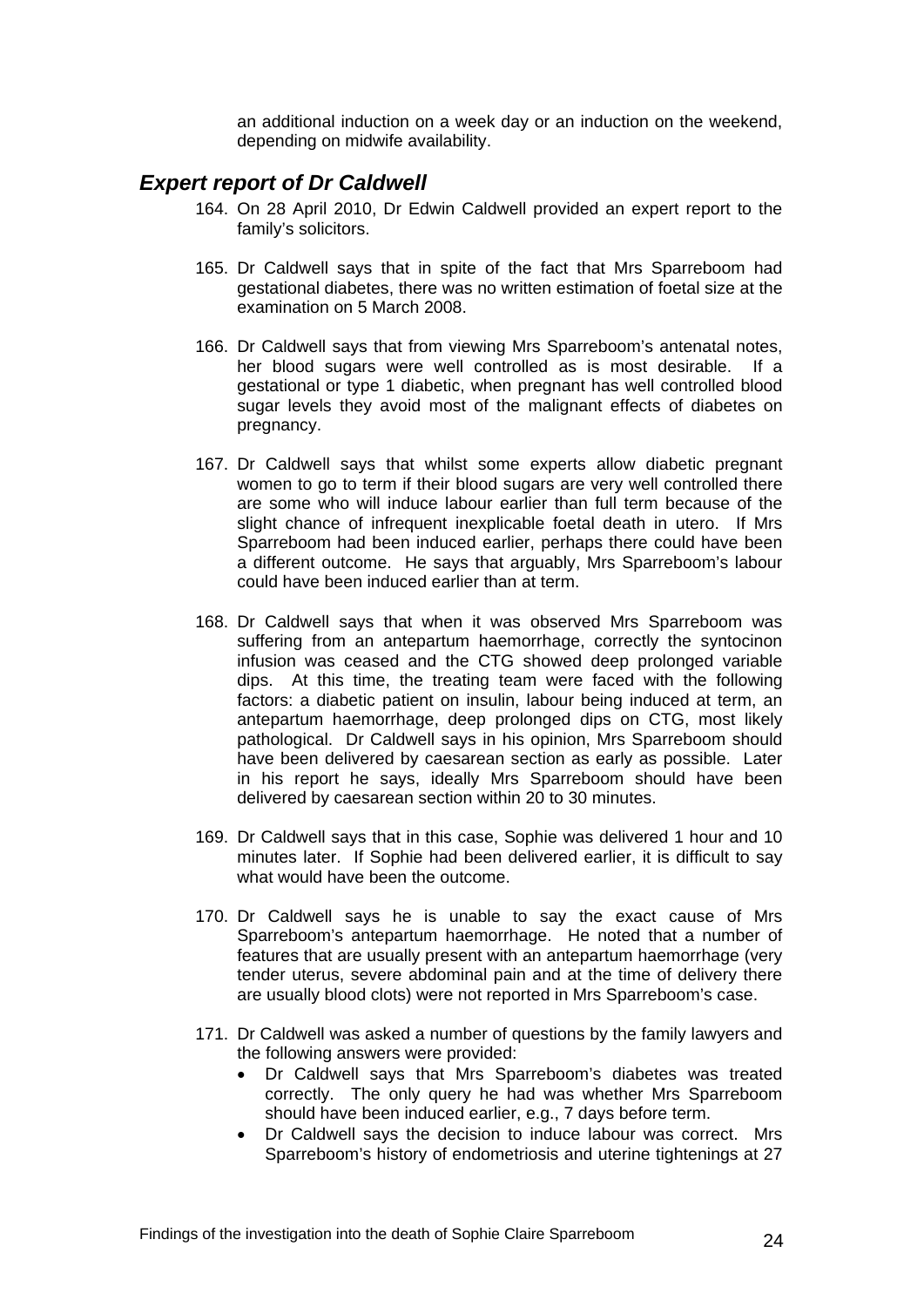weeks were irrelevant. The only query Dr Caldwell had was questioning if there should have been an earlier induction.

- Dr Caldwell says that the use and dosage of the syntocinon infusion was correct as Mrs Sparreboom's contractions were described in the notes as incoordinate. A syntocinon infusion is often used to remedy this type of ineffective uterine contractions.
- As previously indicated, Mrs Sparreboom should have been delivered urgently once the CTG abnormalities and the antepartum haemorrhage were seen. The antepartum haemorrhage could have become more severe at any time.
- As to the cause of Mrs Sparreboom's antepartum haemorrhage, Dr Caldwell was unable to say.

## <span id="page-26-0"></span>*Expert report of Dr Keeping*

- 172. Dr Keeping provided a report to the Office of the State Coroner dated 18 April 2013 however it was not received until 30 April 2013.
- 173. Dr Keeping notes that any diabetic patient, real or gestational, has a pregnancy with more risk than someone who is not diabetic. He was of the view that even a gestational diabetic who is well controlled on insulin would be regarded as having some degree of a high risk pregnancy.
- 174. Dr Keeping stated that it was conventional wisdom that a straightforward pregnancy can be allowed to go overdue for up to 10 – 14 days in the absence of any risk factors. Depending on the control and severity of the diabetes, one would think of inducing a diabetic patient a bit earlier than someone without any risk factors. Dr Keeping was of the view that with a badly controlled diabetic, one would consider delivering the baby at 38 weeks. Even in a well controlled gestational diabetic it would still be considered that there would be some degree of risk in post-maturity and therefore there is a limit on how far a patient should be allowed to go. Dr Keeping was of the opinion that allowing Mrs Sparreboom to go one day over her due date was within acceptable limits however he would have considered inducing Mrs Sparreboom a little earlier.
- 175. Dr Keeping noted that Sophie's head was recorded as three fifths palpable and the vaginal examination also recorded that Sophie's head was very high. Dr Keeping was of the opinion that this was unfavourable in terms of a vaginal delivery and induction. He was of the opinion that this does not mean the induction should not be considered, however staff would need to have in the back of their minds that this was not a good start to labour. He also noted that the Bishop score was five indicating the cervix was not particularly favourable. In all circumstances, the induction was being embarked on in fairly unfavourable circumstances. The other alternative was to wait longer but given Mrs Sparreboom's gestational diabetes, this was probably not acceptable. Dr Keeping was of the opinion it was still acceptable to induce labour even with an unfavourable cervix however it was another adverse factor to be programmed into the equation.
- 176. Dr Keeping reports that an antepartum haemorrhage just means that there is some bleeding per vaginum. More often than not, it cannot be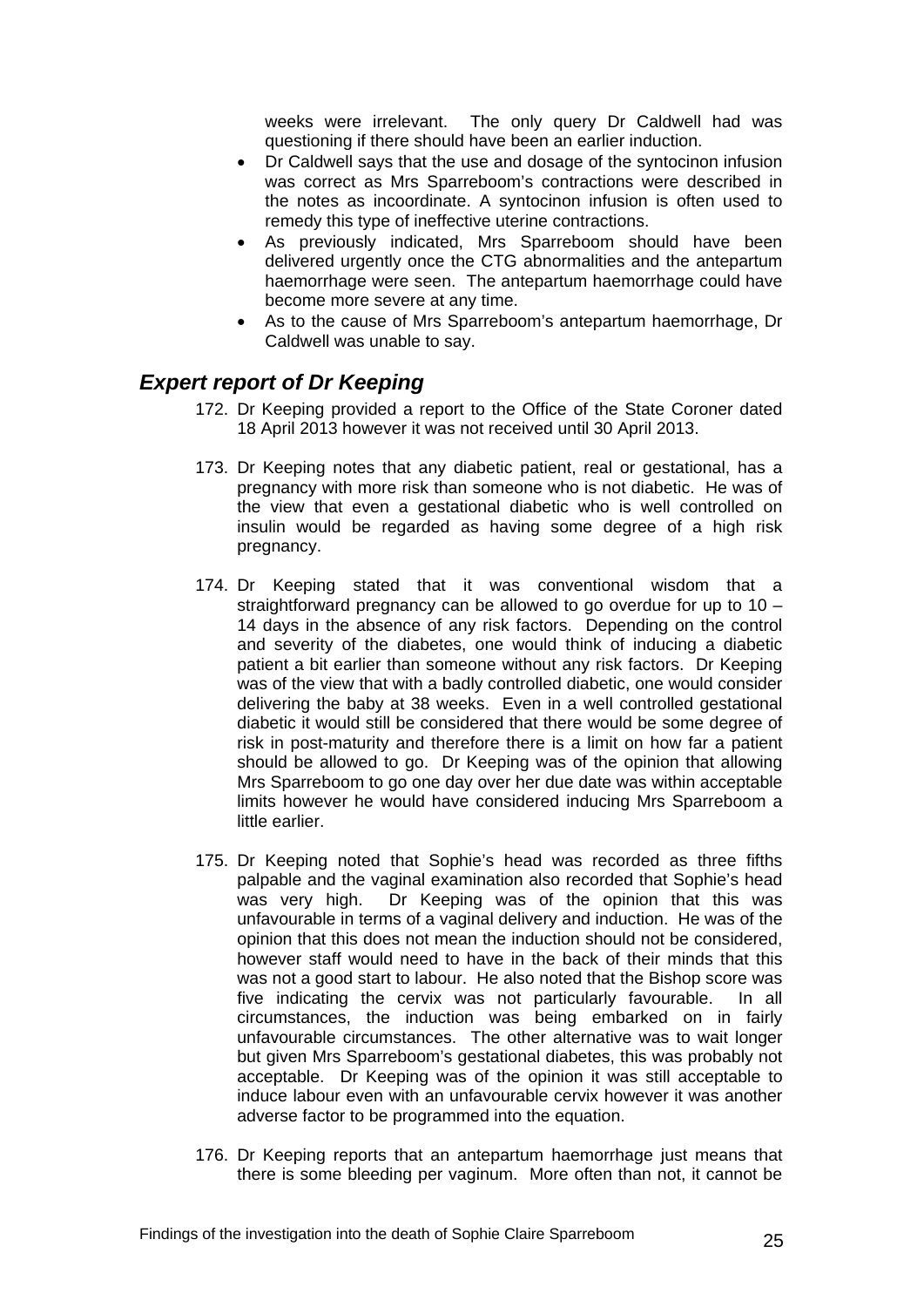worked out at the time where the bleeding is coming from or the significance of it. In itself it is not a marker to suggest some major change in the delivery plan, but it is another adverse factor to be put into the equation.

- 177. Dr Keeping was of the opinion that foetal distress was the main issue of concern. He noted that he had not been provided with the CTG and was relying on the interpretation of the CTG in the medical records. Dr Keeping says that the medical records indicate there was concern regarding the CTG from 2050 when there was a comment to prepare for the operating theatre. Dr Keeping says there is an implication in the records that the classification of a category 2 caesarean meant that the second operating theatre could not be opened. Dr Keeping is of the opinion that the semantics of how the degree of urgency was categorised and subsequent delay by the theatres was the undoing of Sophie. Whilst people were discussing categories, hospital policy towards categories and sending faxes to theatres, Sophie was becoming increasingly distressed. When the category was finally upgraded to category 1, consideration was then given to opening a second theatre. Given the fact that there will always be some delay in opening a second theatre, this was way too late.
- 178. Dr Keeping noted that the paediatric senior registrar arrived 8 minutes after delivery. He was of the view that this was a case that had quite a number of risk factors; there had been foetal distress for a long time; a delay in getting a theatre and with an expectation that Sophie may come out flat. Given that there had been 1 hour and 20 minute delay in getting to theatre, Dr Keeping was of the view that there was ample time to have paediatric support at the caesarean section.
- 179. In conclusion, Dr Keeping says that the delay in performing the caesarean section was unconscionable. He says that categories and semantics mattered more than the outcome of the baby. He was of the view that but for the delay, there is every reason to believe Sophie would have been fine.

## <span id="page-27-0"></span>*Addendum report from Dr Keeping*

180. Dr Keeping was provided with additional information (namely the CTG) and provided an additional opinion on a number of issues. Dr Keeping provided his report on 1 August 2013. The questions that were raised and Dr Keeping's responses are detailed below.

#### <span id="page-27-1"></span>**The appropriateness of no CTG between 1530 and 1900**

- 181. Dr Keeping was of the opinion that given Mrs Sparreboom was a gestational diabetic, most centres would have continuous CTG monitoring onwards because this is considered to be a significant risk factor.
- 182. In retrospect, the CTG was fine when it was resumed so Dr Keeping was not concerned about the lack of monitoring between this period.

### <span id="page-27-2"></span>**Whether there was any signs of foetal distress prior to 2050**

183. Dr Keeping made the following comments based on the CTG tracing:

0745 – 0910: CTG tracing was fine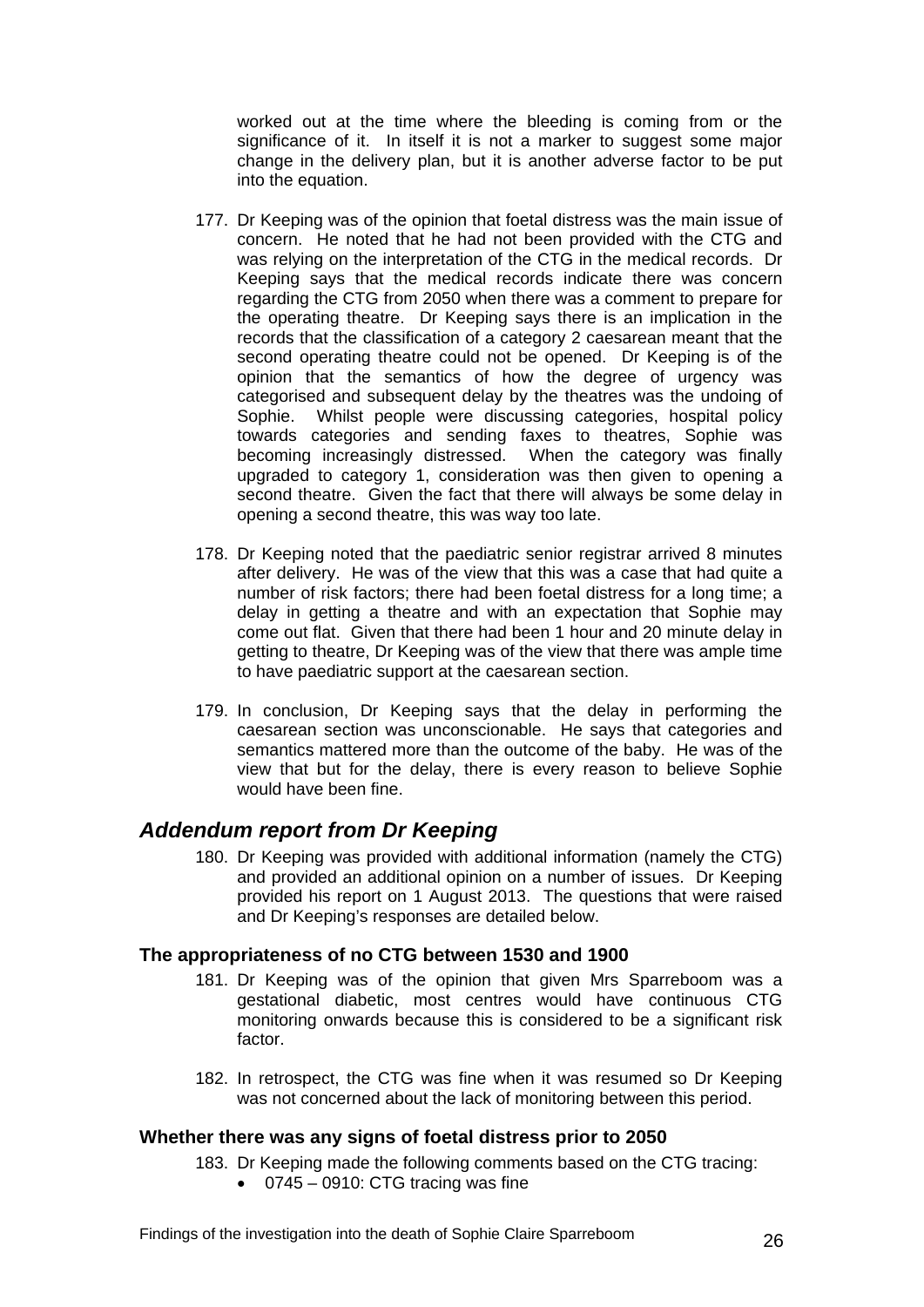- $\bullet$  1445 1530: CTG tracing was fine
- $\bullet$  1905 1950: CTG tracing was fine
- 1950: there was one reasonable sized 'dip', this recovered well, was made when the patient was changing position, so that is acceptable.
- 2000 2050: the CTG tracing was fine
- 2050: there was a fairly large 'dip', the foetal heart recovered upwards briefly, then there is another dip lasting to about 2100. At this point the CTG is becoming concerning. Basically from there on in until delivery the CTG trace was worrying and would be considered 'non-reassuring'. The foetal heart was dipping more than it was up at the normal level
- 2120: there is another large dip
- 2129: from here on until the end of the trace there is a fairly catastrophic trace. This continued until the tracing ceased at about 2156.

#### <span id="page-28-0"></span>**Comment specifically on the decelerations that occurred between 1950 and 2000 and Mrs Sparreboom's recollection that she did not move compared to the entry made on the CTG by Midwife P that Mrs Sparreboom moved**

184. Dr Keeping noted that there was one large dip which was recorded and the CTG trace was then ok so there was no need to intervene at this point. Dr Keeping detailed that at various times in labour the baby's heart rate will dip as a once-off and is sometimes attributed to the mother going to the toilet, moving positions, being on her back or just because the baby wished to do that. Dr Keeping did note that those caring for Mrs Sparreboom would store in the back of their mind the fact that there had been that one dip.

#### <span id="page-28-1"></span>**Whether a change from abdominal CTG to foetal scalp electrode is evident on the CTG and whether there is normally a loss of contact, etc when this occurs**

185. Dr Keeping noted that the CTG tracing is old however he did not think that the changing from abdominal to scalp electrode played any major part in Mrs Sparreboom's labour.

#### <span id="page-28-2"></span>**Whether Dr Keeping could determine from the records what the administration of syntocinon was and whether this administration was appropriate**

- 186. Dr Keeping noted that this was a red herring. He was of the opinion that the administration of Syntocinon was entirely appropriate.
- 187. Dr Keeping states that there is no correct dose of Syntocinon and every hospital has its own regime and they all differ in the fine detail. The basis is that a low level of Syntocinon would be administered and escalated upwards, monitoring the contractions so that the uterus is not over-stimulated. Once the appropriate level of contractions has been reached and the mother is in good labour, the dose would be maintained at that level.
- 188. Dr Keeping says that it is a titration using the strength and frequency of the contractions as a measure of the appropriate effect of Syntocinon.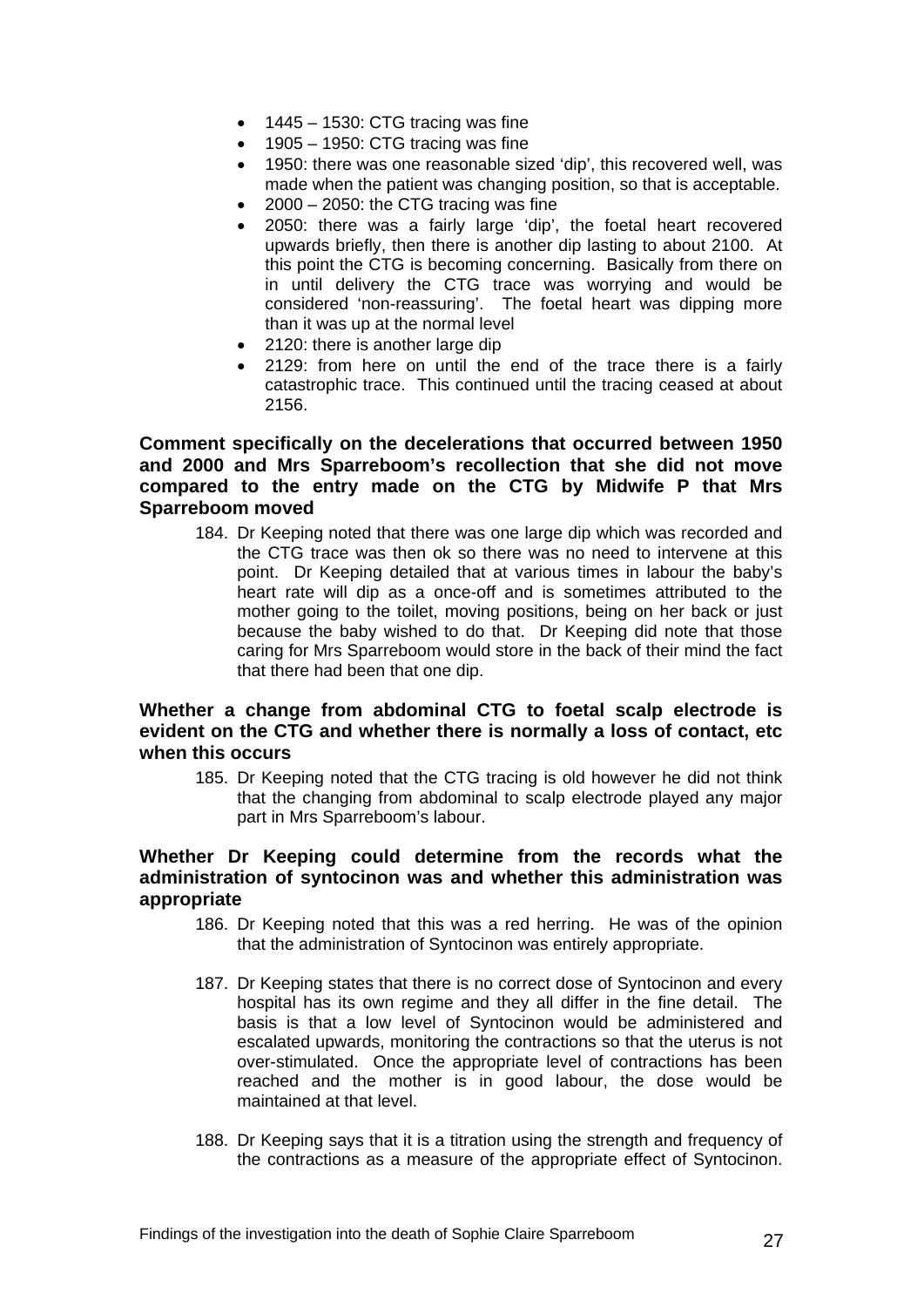He could see no evidence that it was an issue during Mrs Sparreboom's labour.

#### <span id="page-29-0"></span>**Was the delay to proceed with a caesarean reasonable**

- 189. Dr Keeping says that this was the main issue around which the case revolves. This revolved around the fact that it was at 2055 the CTG showed concerns and the decision to proceed to caesarean section was made at 2125. It was noted there were steps being undertaken to ascertain the well-being of Sophie but that Dr L was a third year registrar who needed to consult with Dr N.
- 190. Dr Keeping is of the opinion that the CTG was concerning or nonreassuring from around 2050, which got worse and was fairly catastrophic from around 2129.
- 191. Dr Keeping reported his experience of different hospitals small regional hospitals and large tertiary hospitals and how decisions can be made about how long a non-reassuring trace can be closely monitored before making a decision. In small regional hospitals the decision needs to be made far earlier because the ability to access a theatre and personnel will be slower whereas in large tertiary hospitals the patient can be taken to an available theatre much more quickly. He then commented that he had not worked at Nambour Hospital so he had no knowledge of the systems in place.
- 192. Dr Keeping noted that the foetal heart was a concern at 2050 and that if only one theatre was going to be available or it would take a while to open the second theatre then someone needed to take steps at 2100 to get the ball rolling that an urgent caesarean might be needed quite soon. As it was, the decision to perform a category 2 caesarean was not made until 2120, which in itself did not start any preparation towards having a theatre available. At 2129, a fax was sent to theatre suggesting the caesarean section be upgraded to category 1. Dr Keeping noted that the CTG trace was catastrophic at this point however if Mrs Sparreboom could have been in theatre in 5 minutes, the situation might have been able to be retrieved. He further stated that if at that point there needs to be arrangements to open a second theatre such that the baby is not delivered for another 40 minutes (as was the case with Sophie) then that is a misreading of the situation by the people involved.
- 193. Dr Keeping is of the view that if the theatre had been alerted at around 2100 that there was a likely caesarean for foetal distress and the caesarean was done at around 2130 then in all probability, Sophie would have been fine.

## <span id="page-29-1"></span>*Root Cause Analysis (RCA)*

- 194. Following Sophie's death, a RCA was conducted at Nambour Hospital. The RCA was completed on 26 May 2008.
- 195. The first causal statement was '*Current practise regarding weekend availability of ORS staff and requirements to open a 2nd operating room*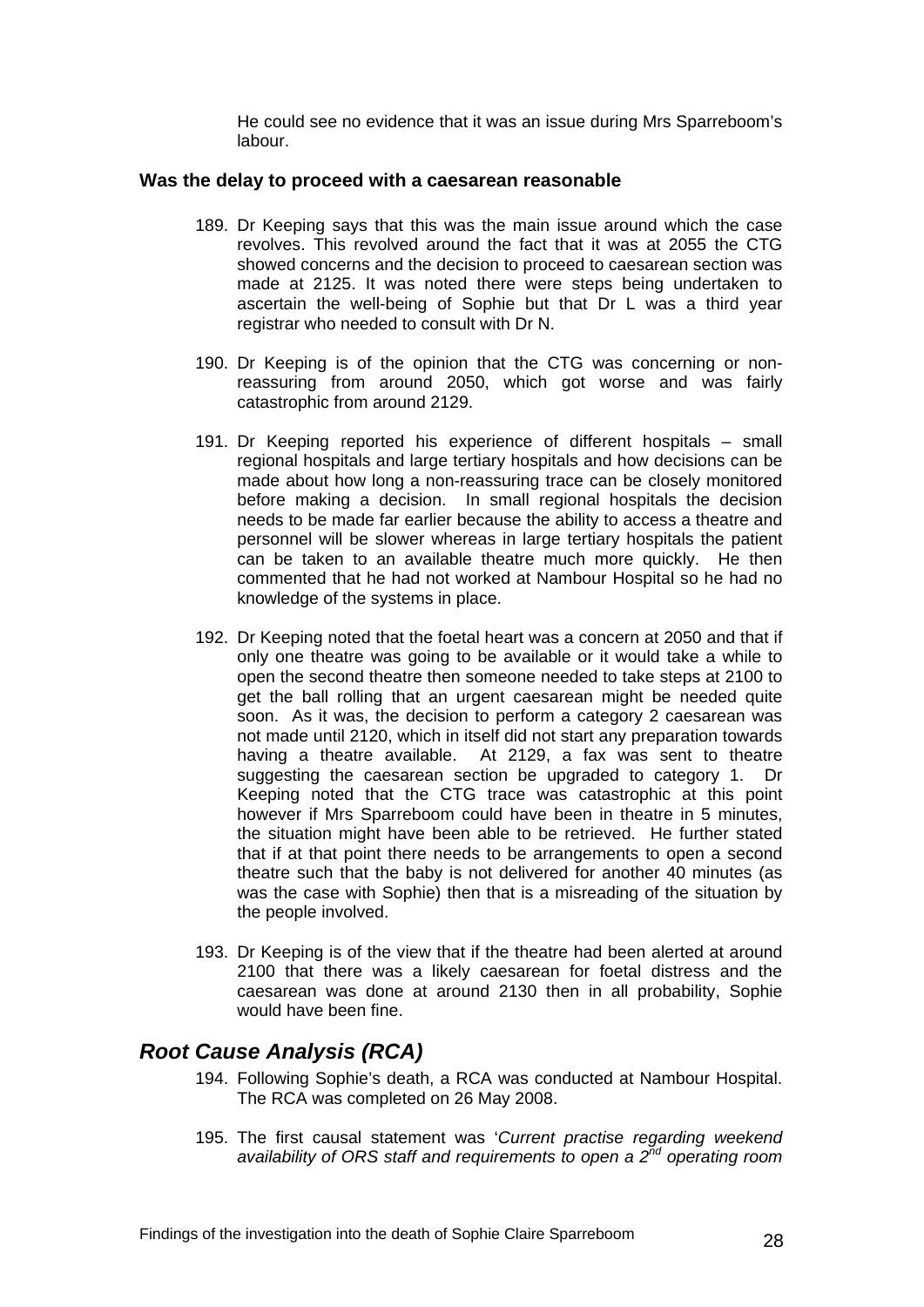*contributed to a delay. Potentially increasing the likelihood of complications and the baby dying'.* 

- 196. Recommendation one was to develop a business case addressing options available for increasing the staffing in ORS to enable a second theatre to be available after hours and weekends within a 20 minute timeframe. Management was noted to have concurred with this recommendation noting it was for further discussion post business case.
- 197. The second causal statement was *'two versions of the caesarean category system contributed to confusion and a subsequent delay in opening a second operating room. Potentially increasing the likelihood of complications and the baby dying.'*
- 198. Recommendation two was to have a laminated table of the emergency caesarean category system placed in the operating theatre and birth suite and for a staff survey on the awareness of this system to be produced and completed. Management was noted to have concurred with this recommendation.
- 199. The third causal statement was '*having no system to raise awareness of a category 1 caesarean contributed in staff being unaware of the escalation. This contributed to the on call senior paediatric registrar/consultant not being present at the birth, potentially increasing the likelihood of complications and the baby dying.'*
- 200. Recommendation 3 was for an emergency caesarean category system to be developed into a workplace instruction with version controls. Management was noted to have concurred with this recommendation.
- 201. The fourth causal statement was '*breakdown in communication regarding incomplete information contributed to the on call senior paediatric registrar/consultant not being present at the birth, potentially increasing the likelihood of complications and the baby dying'.*
- 202. Recommendation 4 was to develop a workplace instruction for optimising the care of a critically ill child to include assessment of a child by the on call senior registrar/consultant. Management was noted to have concurred with this recommendation.
- 203. The RCA team noted in lessons learnt that having a CTG machine in theatre for continuity of tracing would be ideal. This would require the birth suite changing to one type of machine so a match could be purchased for theatre. The RCA team recommended that a business case be supported for this to occur.
- 204. On 4 June 2008, there was a perinatal and maternal mortality and morbidity meeting which discussed Sophie's death. The meeting discussed the RCA findings and recommendations.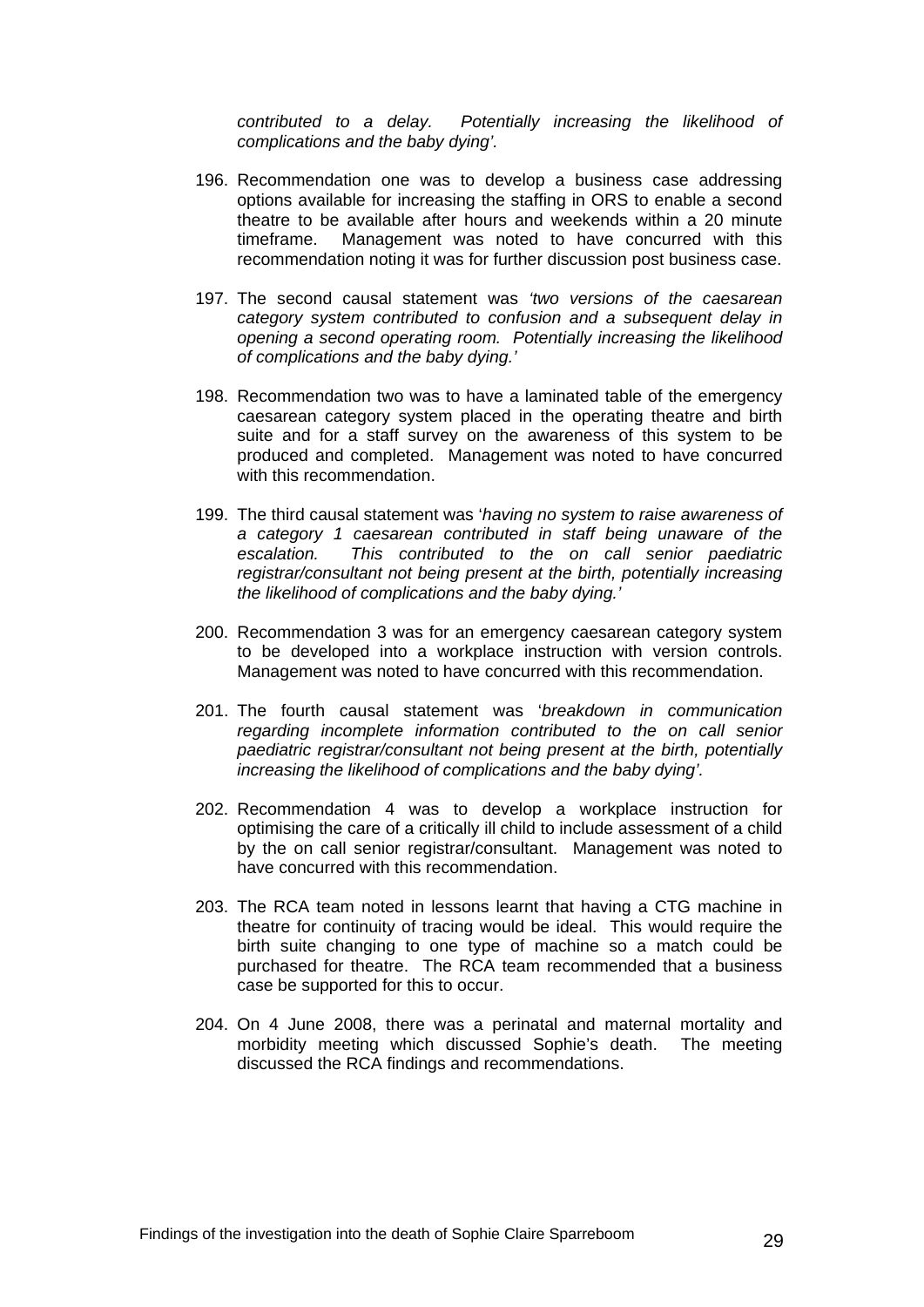## <span id="page-31-0"></span>*Update on RCA recommendations and current policies and procedures*

### <span id="page-31-1"></span>**RCA**

- 205. On 27 February 2013, Nambour Hospital responded to a request to provide an update on the implementation of recommendations, copies of policies and procedures that existed at the time of Sophie's death and the current policies and procedures.
- 206. Recommendation 1 has been fully implemented. A second theatre registered nurse and on call theatre registered nurse are now rostered on in the operating rooms after hours and on weekends. After hours, Nambour Hospital can open a second operating theatre within 20 minutes after receiving notification of the emergency requirement to open a second theatre.
- 207. Recommendation 2 has also been fully implemented. The emergency category system is prominently displayed in birthing suites and the operating suites. Additionally, the hospital's emergency theatre booking form has a separate section to provide a rating of the clinical priority of the procedure. This is the form that is faxed to theatre.
- 208. Recommendation 3 has been fully implemented. The health service has drafted the amalgamated caesarean procedure that sets out the detail of the emergency category system and the process to be followed once categorisation of an emergency caesarean procedure is determined. The O&G Registrar handbook also sets out the procedure. A paging system has been implemented for category 1 caesarean section so that when a caesarean is deemed a category 1, a call is made to the hospital switchboard and a group category 1 page is sent to the on call obstetric consultant, on call obstetric registrar, on call anaesthetist consultant, on call anaesthetist registrar, on call paediatric registrar, nursery and operating theatre coordinator.
- 209. Recommendation 4 has also been fully implemented. The on call paediatric registrar is notified of a category 1 caesarean section via the category 1 page. The paediatric registrar must as a matter of priority respond to the page and obtain the clinical details of the emergent caesarean section, condition of the neonate and then escalate the birth to the on call paediatrician. The on call paediatrician will then make a clinical decision on whether to attend.

#### <span id="page-31-2"></span>**Queensland Maternity and Neonatal Clinical Guideline: Induction of labour**

- 210. The policy is effective from September 2011 and is apparently effective in the Sunshine Coast Health Service District.
- 211. The policy notes that when offering induction of labour there is a need to consider the service capabilities of the facility, ensure availability of health care professionals appropriate to the circumstances and continuous electronic foetal heart rate monitoring and uterine contraction monitoring should be available.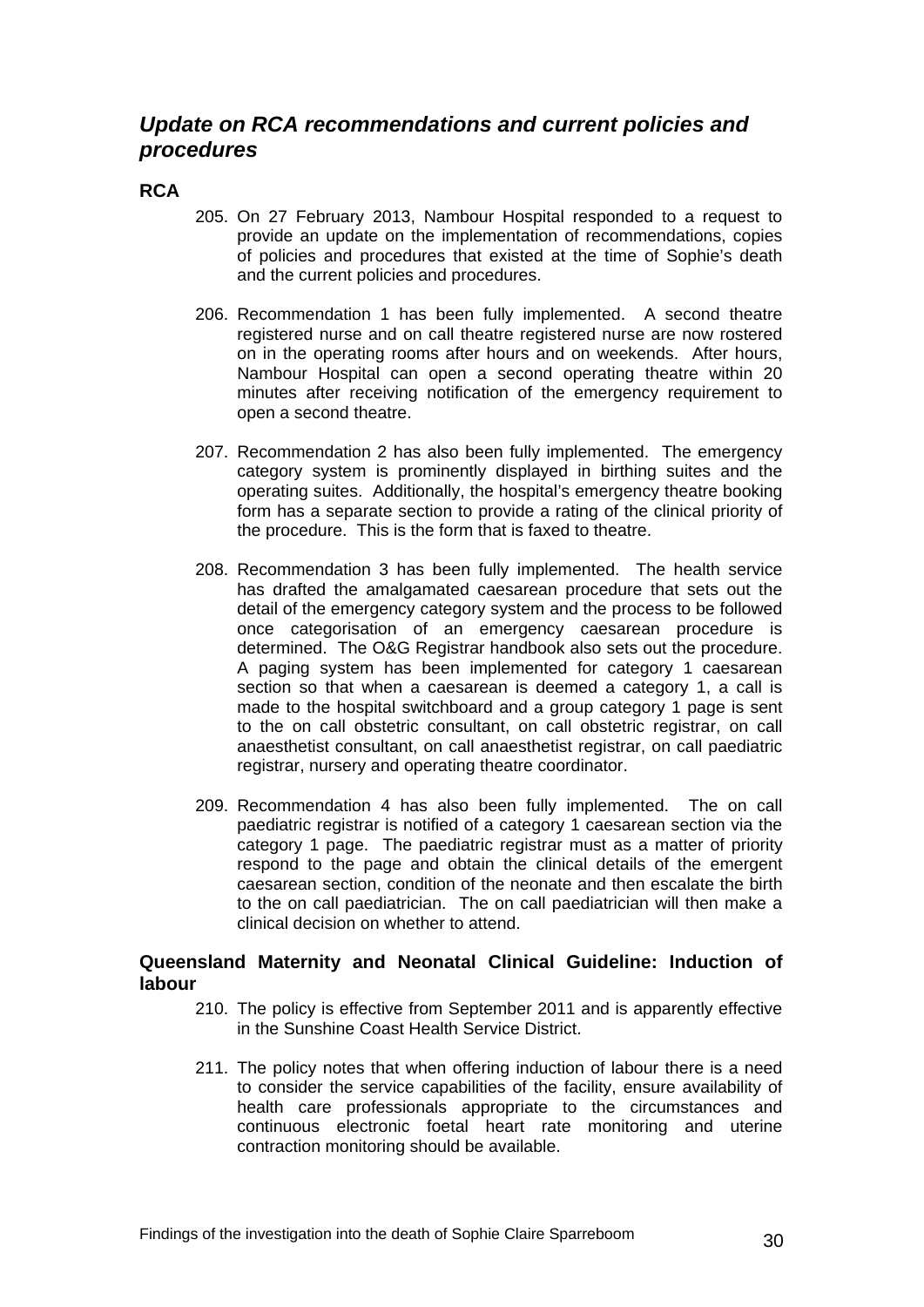- 212. The policy makes the following recommendations in relation to mothers with gestational diabetes or diabetes mellitus:
	- Until quality evidence becomes available, offer delivery at 38 weeks to women with diabetes requiring insulin.
	- Advise women with well-controlled, diet controlled gestational diabetes, and no foetal macrosomia or other complications, to await spontaneous labour unless there are other indications for induction of labour.
- 213. The policy also notes that syntocinon should not be commenced within six hours of administration of vaginal prostaglandin and an artificial rupture of membranes should occur beforehand.
- 214. The policy requires the following monitoring to occur
	- Provide one to one midwifery care
	- Use continuous electronic foetal heart rate monitoring
	- Titrate dose to achieve  $3 4$  strong regular contractions in 10 minutes
	- Assess maternal observations and foetal heart rate prior to any increase in the infusion rate
	- Maternal observations (more frequently if clinically indicated)
	- Temperature 2 hourly
	- Blood pressure hourly
	- Pulse hourly
	- Vaginal loss hourly
	- Maintain fluid balance
	- Assess pain relief requirements
- 215. The policy notes that the following should occur for the administration of oxytocin:
	- Use a volumetric pump to ensure an accurate level of infusion
	- A standard dilution of oxytocin should always be used
	- Individual protocols should specify maximum doses
	- The dose should be titrated against uterine contractions titration should occur at 30 minute or greater intervals and should aim for 3 – 4 contractions in a 10 minute period with duration of 40 – 60 seconds and resting period of not less than 60 seconds
	- Use the minimum dose required to establish and maintain active labour
	- Record the dose in milliunits per minute
	- Mark changes to dose clearly and contemporaneously on the CTG and/or intrapartum record
- 216. The policy requires a review by an obstetrician should occur before exceeding a dose of 20 milliunits per minute.
- 217. The policy recommends ceasing the oxytocin infusion if uterine activity becomes hypertonic, resting uterine tone increases, foetal compromise occurs (any concerning foetal heart rate abnormality) and to consult with an obstetrician before recommencing infusion.
- 218. The policy notes that the ideal dosing regime of oxytocin is unknown. The policy provides the following suggested regime: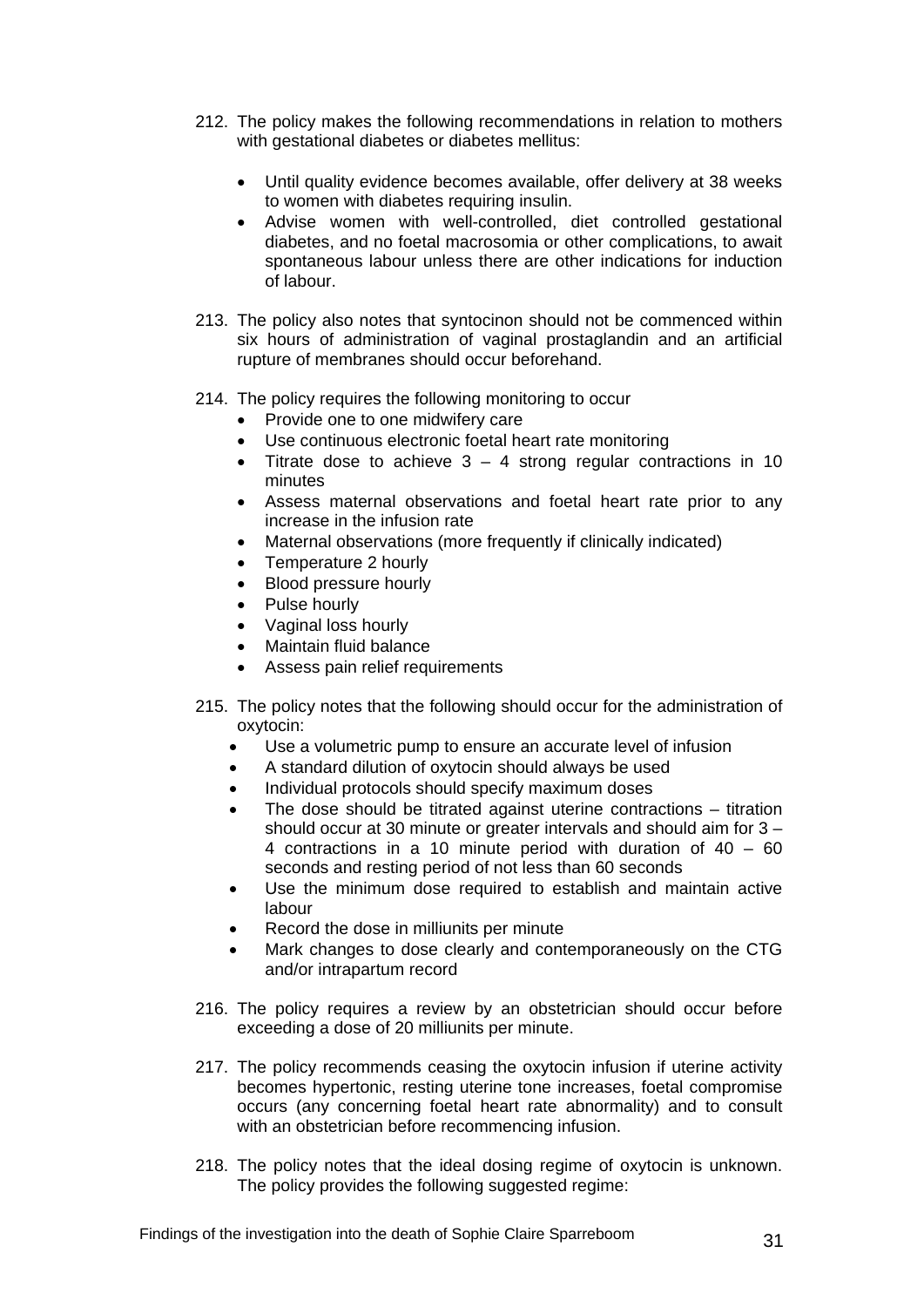| after<br>Time                                                   | Oxytocin                | Volume infused (mL/hour) |                |               |
|-----------------------------------------------------------------|-------------------------|--------------------------|----------------|---------------|
| starting                                                        | dose<br>(milliunits per | 10IU in 500mL            | 20IU in 1000mL | 30IU in 500mL |
|                                                                 | minute)                 |                          |                |               |
| $\Omega$                                                        |                         | 3                        | 3              |               |
| 30                                                              | 2                       | 6                        | 6              | 2             |
| 60                                                              | 4                       | 12                       | 12             | 4             |
| 90                                                              | 8                       | 24                       | 24             | 8             |
| 120                                                             | 12                      | 36                       | 36             | 12            |
| 150                                                             | 16                      | 48                       | 48             | 16            |
| 180                                                             | 20                      | 60                       | 60             | 20            |
| Obstetrician review prior to exceeding 20 milliunits per minute |                         |                          |                |               |
| 210                                                             | 24                      | 72                       | 72             | 24            |
| 240                                                             | 28                      | 84                       | 84             | 28            |
| 270                                                             | 32                      | 96                       | 96             | 32            |

#### <span id="page-33-0"></span>**Queensland Maternity and Neonatal Clinical Guideline: Normal birth**

- 219. This policy came into effect in April 2012. It only applies to normal birth which is defined as spontaneous in outset, low-risk at the start of labour, remaining low-risk throughout labour and birth, the newborn is born spontaneously, in the vertex position and between 37 and 42 completed weeks gestation.
- 220. The policy notes that due to the spectrum of birth experiences, the normal birth guideline or aspects thereof may be applicable to women and newborns that have or develop risk factors.

#### <span id="page-33-1"></span>**Sunshine Coast Health Service District Procedure 'Caesarean Section'**

221. There are three classifications for emergency caesarean sections:

- Category 1: immediate. Immediate threat to life of the woman or foetus. Requires immediate theatre transfer. If theatre occupied, open a second theatre
- Category 2: emergency. Maternal or foetal compromise which is not life threatening. Requires next available theatre. If significant delay is anticipated then open a second theatre.
- Category 3: urgent. No maternal or foetal compromise, but needs early delivery. Next case in emergency theatre unless delay longer than 1 hour.
- 222. The procedure notes that the decision to open a second theatre will usually require direct communication between the obstetric and anaesthetic consultants.
- 223. The procedure notes that guidelines on electronic foetal monitoring suggest that where acute foetal compromise is suspected or confirmed, delivery should be as soon as possible, ideally within 30 minutes.
- 224. The procedure also notes that for all emergency caesarean sections delay in delivery of more than 75 minutes is associated with poorer outcomes. The effect is greater with prior maternal or foetal compromise.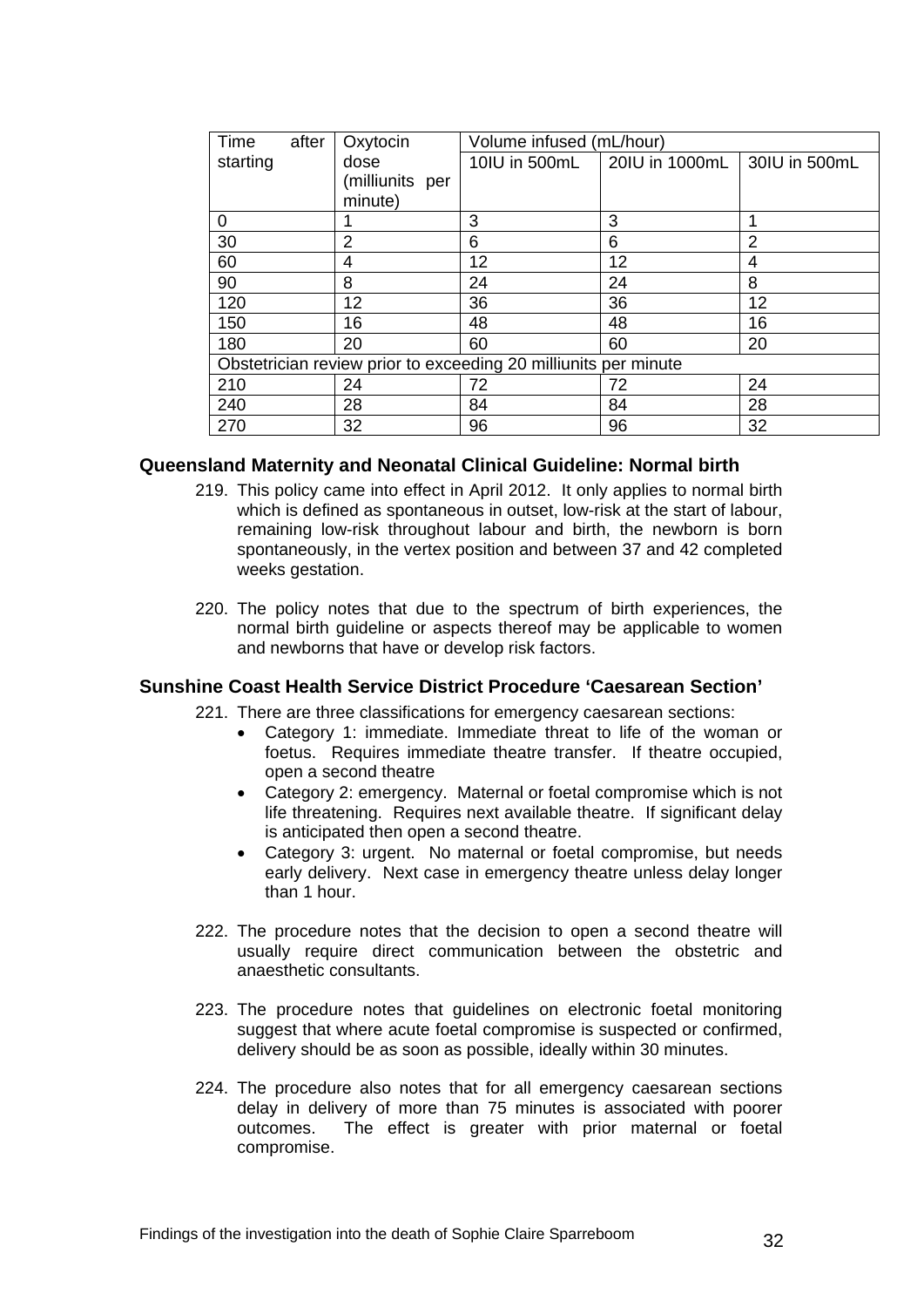- 225. The procedure recommends that:
	- Delivery as emergency for maternal or foetal compromise should be accomplished as quickly as possible.
	- Decision to delivery interval of less than 30 minutes remain an audit standard for response to emergencies within maternity services
	- A 75 minute decision to delivery interval should be included as an important audit standard and all category 1, 2 and 3 delivers should occur within this time.
- 226. The procedure sets out the steps to be undertaken when a decision is made to proceed via emergency caesarean section. It notes that the decision for emergency caesarean by an obstetric registrar be made with consultation with consultant and operating theatre to be advised of the degree of urgency. The decision time must be documented in the medical records.
- 227. The procedure notes in the section that deals with midwifery care during a caesarean section that a paediatrician should always be present for an emergency caesarean section (category  $1 - 3$ ) or where there is a foetal risk factor present for an elective caesarean section.
- 228. The procedure makes the following recommendations in relation to paediatric attendance at caesarean section:
	- An appropriately trained practitioner, in addition to the obstetrician and the anaesthetist, whose responsibility is to administer appropriate resuscitation to the newborn, should be present at all births by caesarean section;
	- Health care facilities must ensure that staff attending births have adequate and appropriate training in newborn resuscitation;
	- A paediatrician with advanced skills in neonatal resuscitation, including intubation should attend all medium and high risk births (medium risk defined as indicate that foetal or maternal factors have evolved in the short term, creating risk which necessitates delivery best undertaken by caesarean section. High risk defined as indicate a significant risk to mother and or foetus and time is critical).
	- There should be appropriate communication between obstetrician and paediatrician on matters or risk analysis and procedure planning to achieve neonatal outcome
	- The obstetrician must take responsibility for categorisation of risk on each separate caesarean deliver and plan care accordingly.

#### <span id="page-34-0"></span>**Emergency Caesarean categories**

|         | Code green (category                                                                                                             | Urgent (category 2)                                                                                                                                    | Routine (category<br>3)                                                                          |
|---------|----------------------------------------------------------------------------------------------------------------------------------|--------------------------------------------------------------------------------------------------------------------------------------------------------|--------------------------------------------------------------------------------------------------|
| Action  | theatre not already<br>lf<br>available<br>then<br>open<br>theatre<br>another<br>immediately                                      | Caesarean<br>section<br>performed<br>be<br>must<br>within<br>hour<br>$\overline{1}$<br>of<br>notification                                              | Caesarean<br>section<br>to<br>be<br>performed in next<br>available theatre                       |
| Process | registrar<br>• Obstetric<br>duty<br>contacts<br>on<br>consultant<br>obstetric<br>to confirm category<br>• Obstetric<br>registrar | Obstetric registrar to<br>$\bullet$<br>confirm category 2<br>obstetric<br>with<br>consultant and the<br>anaesthetic<br>notify<br>registrar,<br>theatre | Routine<br>notification<br>- of<br>theatre<br>and<br>relevant staff by<br>phone and blue<br>form |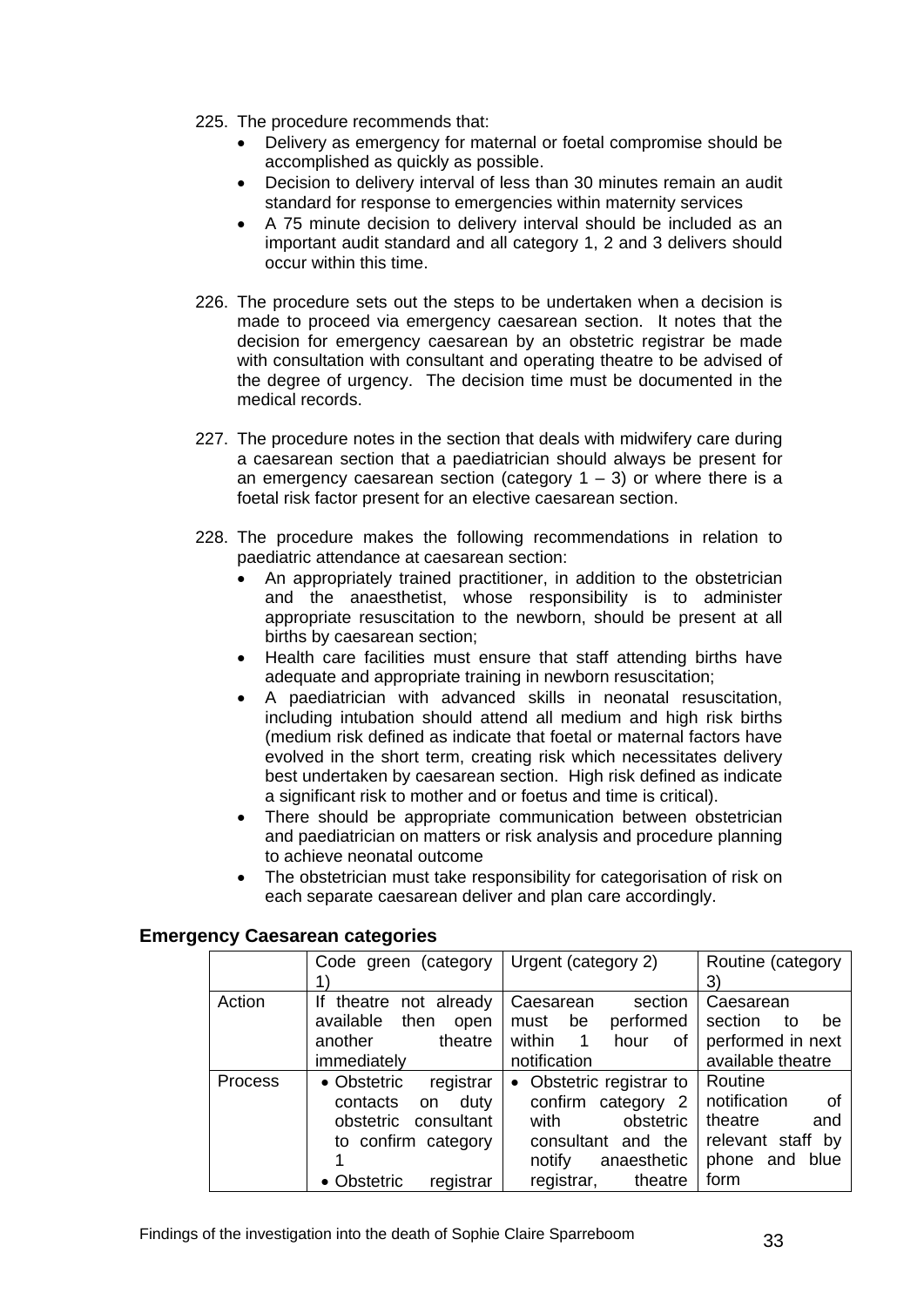|          | switch ti<br>contacts<br>send<br>obstetric | floor coordinator and<br>paediatric registrar |                                        |
|----------|--------------------------------------------|-----------------------------------------------|----------------------------------------|
|          | category 1 group                           | by phone                                      |                                        |
|          | page                                       | patient not on<br>lf<br>$\bullet$             |                                        |
|          | • Obstetric registrar                      | operating<br>table                            |                                        |
|          | discusses<br>case                          | within 45 minutes of                          |                                        |
|          | directly<br>with                           | notification<br>then                          |                                        |
|          | anaesthetic registrar                      | floor coordinator to                          |                                        |
|          | and<br>paediatric                          | advise<br>obstetric                           |                                        |
|          | registrar                                  | registrar who will                            |                                        |
|          | • Birth suite organises                    | activate category 1                           |                                        |
|          | immediate transfer                         | procedure to open                             |                                        |
|          | of patient to theatre                      | another theatre                               |                                        |
| Examples | Vasa<br>praevia, cord                      | Failure to progress                           | Not in labour and                      |
| (guide   | prolapse, moderate or                      | CTG,<br>with<br>normal                        | requiring                              |
| only)    | severe<br>placental                        | severe preeclampsia,                          | caesarean                              |
|          | abruption,<br>abnormal                     | labour with<br>previous                       | section<br>e.g.                        |
|          | CTG (any pathological                      | section<br>caesarean                          | ruptured                               |
|          | including<br>trace                         | where unsuitable for                          | membranes,                             |
|          | prolonged<br>bradycardia),<br>foetal       | VBAC,<br>malpresentation<br>in                | growth restriction<br>with normal CTG, |
|          | acidosis (scalp lactate                    | labour<br>with<br><b>or</b>                   | preeclampsia not                       |
|          | >4.8<br>failed                             | membrane<br>rupture                           | serve, previous                        |
|          | delivery,<br>instrumental                  | (breech, transverse or                        | caesarean                              |
|          | difficult<br>delivery<br>of                | oblique)                                      | section                                |
|          | second twin                                |                                               |                                        |
|          |                                            |                                               |                                        |

## **Sunshine Coast Wide Bay Health Service District Procedure – Foetal Monitoring – Intrapartum Care**

- 229. This procedure notes it is effective from December 2008.
- 230. This procedure would appear to indicate the following relevant classes where there is an indication for continuous intrapartum CTG: induced labour, diabetes, antepartum haemorrhage, oxytocin augmentation.
- 231. The procedure requires that during CTG monitoring, the CTG features are recorded every 30 minutes on the intrapartum continuous CTG Monitoring Record including CTG classification.
- 232. The procedure notes that the management of CTG abnormalities should be in accordance with the RANZCOG algorithm (appendix 3). Suspicious changes (see RANZCOG algorithm) should be reported directly to the duty obstetric and gynaecology registrar.
- 233. The procedure requires any intrapartum events that may affect the foetal heart rate e.g., vaginal examination, obtaining a foetal blood sample, maternal position change etc should be documented contemporaneously on the CTG trace and on the partogram as the CTG may fade over time.
- 234. The appendix to this policy is not attached.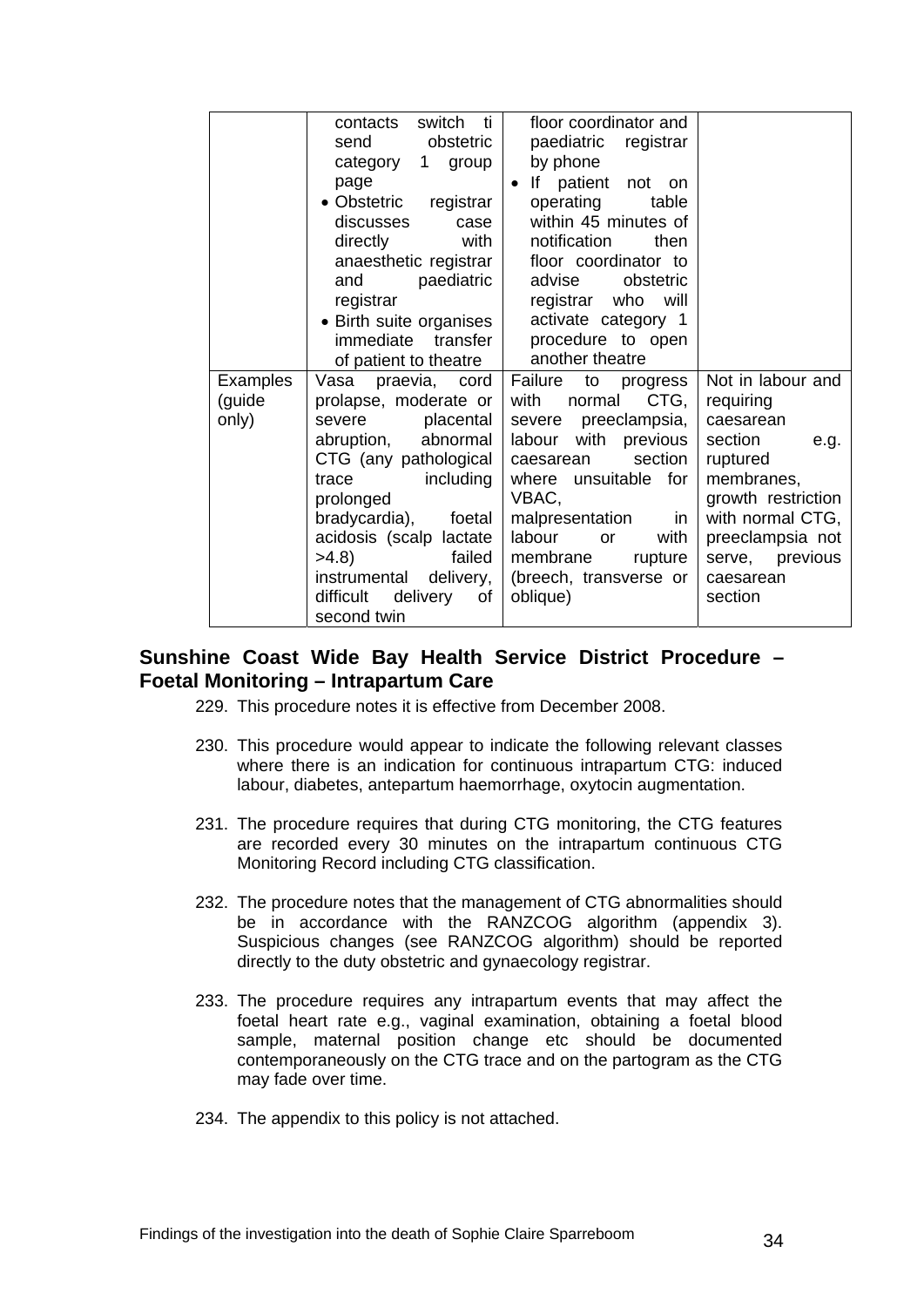## **Sunshine Coast Health Service District Procedure on Electronic Foetal Monitoring**

- 235. This procedure is effective from November 2011.
- 236. The procedure refers to the Queensland Maternity and Neonatal Clinical Guidelines – Intrapartum foetal surveillance for the mode of intrapartum foetal surveillance flowchart.
- 237. The procedure requires the CTG to be interpreted as either 'normal', 'abnormal unlikely foetal compromise' or 'abnormal likely foetal compromise'.
- 238. The CTG features are reviewed and described as per CTG interpretation attachment 1 (which uses the RANZCOG guidelines) and recorded on the intrapartum continuous CTG monitoring form (attachment 2) every 30 minutes.
- 239. The intrapartum continuous CTG monitoring form is similar to the form adopted by Toowoomba Base Hospital following another death investigated by the OSC.
- 240. Any signs of likely foetal compromise must be reviewed by the registrar.
- 241. Any intrapartum events that may affect the foetal heart rate (for example vaginal examination, maternal position change or temperature) should be documented contemporaneously on the CTG.
- 242. Any concerns about the interpretation of the CTG trace are to be escalated to the consultant on call.
- 243. The procedure also details a process whereby the original CTG is to be filed and photocopied when a number of scenarios have occurred. One of the requirements for the original CTG to be photocopied is when there is a significant morbidity of the baby or death and category 1 caesarean sections.

## <span id="page-36-0"></span>*Clinical Forensic Medicine Unit (CFMU) report*

- 244. A CFMU report was sourced to provide an opinion on the appropriateness of Sophie's resuscitation. The report was provided on 21 June 2013.
- 245. Dr Hall noted that as a result of physiologic changes that occur in the transition from intrauterine life as a foetus and extra uterine existence as a newborn, it is understood that blood oxygen levels in uncompromised babies do not reach extra uterine values until approximately 10 minutes after birth. This means that in a healthy newborn, there is generally enough 'reserve' from the foetal blood flow to maintain oxygenation for 10 minutes before it is critical that oxygen is breathed from the air to maintain healthy oxygen supply. In situations where foetal distress has already begun in the womb, one cannot accurately predict at what point oxygenation becomes critical.
- 246. Dr Hall noted that Dr S was a Principal House Officer which is a registrar role that is not engaged in a training position under the College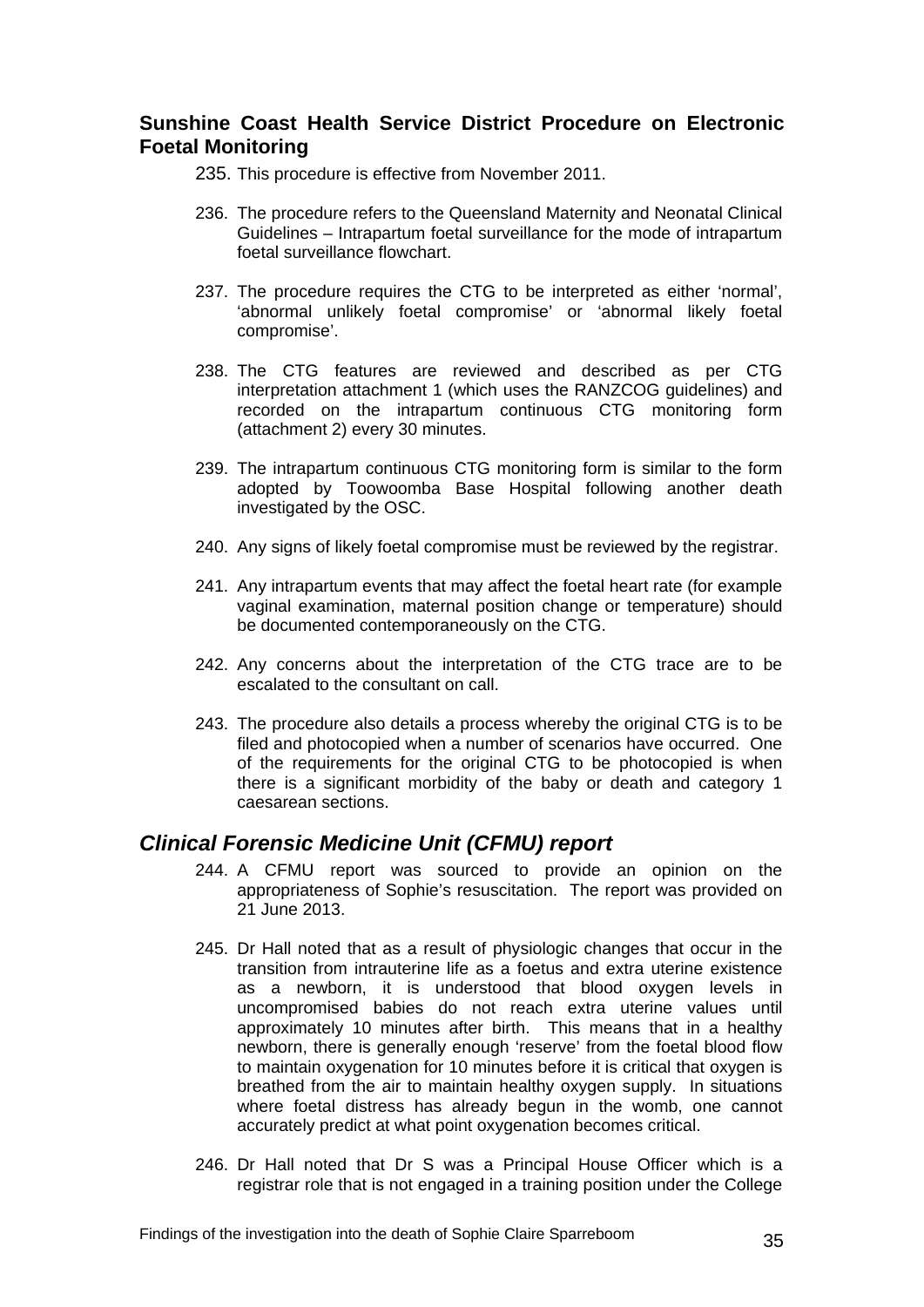of Physicians however in order to undertake the role of PHO, the doctor must be credentialed, satisfying key performance and clinical experience criteria.

- 247. Dr Hall noted that Dr S's notes are concise and well ordered, recording an appropriate resuscitation in the circumstances.
- 248. Dr Hall was not concerned with the anaesthetist performing the intubation on Sophie and that this was not unusual for a flat infant given the anaesthetist has far more experience in intubation.
- 249. Dr Hall also noted that Dr C1's notes were well ordered and record an appropriate resuscitation.
- 250. Dr Hall was of the opinion that the paediatric input was appropriate and within acceptable timeframes. He was of the view that there was no indication that the delivery required more senior support at the time and even if there was a more senior paediatric registrar or consultant available at the time of the delivery, the outcome would be unchanged. Dr Hall commented that in the circumstances he regarded the paediatric support provided to Sophie after her birth as exceptional in the circumstances.
- 251. Dr Hall agreed with Dr C2's view that even if a road ambulance had been immediately available, the team would have arrived at Nambour Hospital at the same time the retrieval team arrived via helicopter. Dr Hall was satisfied that the logistics in arranging emergency transport did not influence the outcome.

### <span id="page-37-0"></span>*Conclusions*

- 252. The antenatal care provided to Mrs Sparreboom was unremarkable and appropriate. She had been appropriately diagnosed with gestational diabetes, which was recognised as a risk factor and requiring monitoring. There had been some difficulty in her obtaining an appointment at Nambour Hospital, but one was eventually made and this delay did not impact on the later events.
- 253. A decision was made for her to be induced at essentially full term. Dr Caldwell and Dr Keeping both considered she could have been induced a little earlier but are not particularly critical of this aspect of the care.
- 254. Neither of them were critical of the management of the induction including CTG monitoring and the use of syntocinon until around 2050 hours. At this time ante-partum haemorrhage was noted with an unreassuring CTG. Dr Caldwell and Dr Keeping both considered Sophie should have been delivered by caesarean section as early as possible and within 20 to 30 minutes. There was a delay until 2130 before a decision was made to upgrade the caesarean section to category one and then Sophie was not delivered until another 40 min later. Dr Caldwell considered that if Sophie had been delivered earlier it was difficult to say what would have been the outcome. Dr Keeping was of the view that if the theatre had been alerted at around 2100 hours and a caesarean done within 30 min then in all probability Sophie would have been fine.